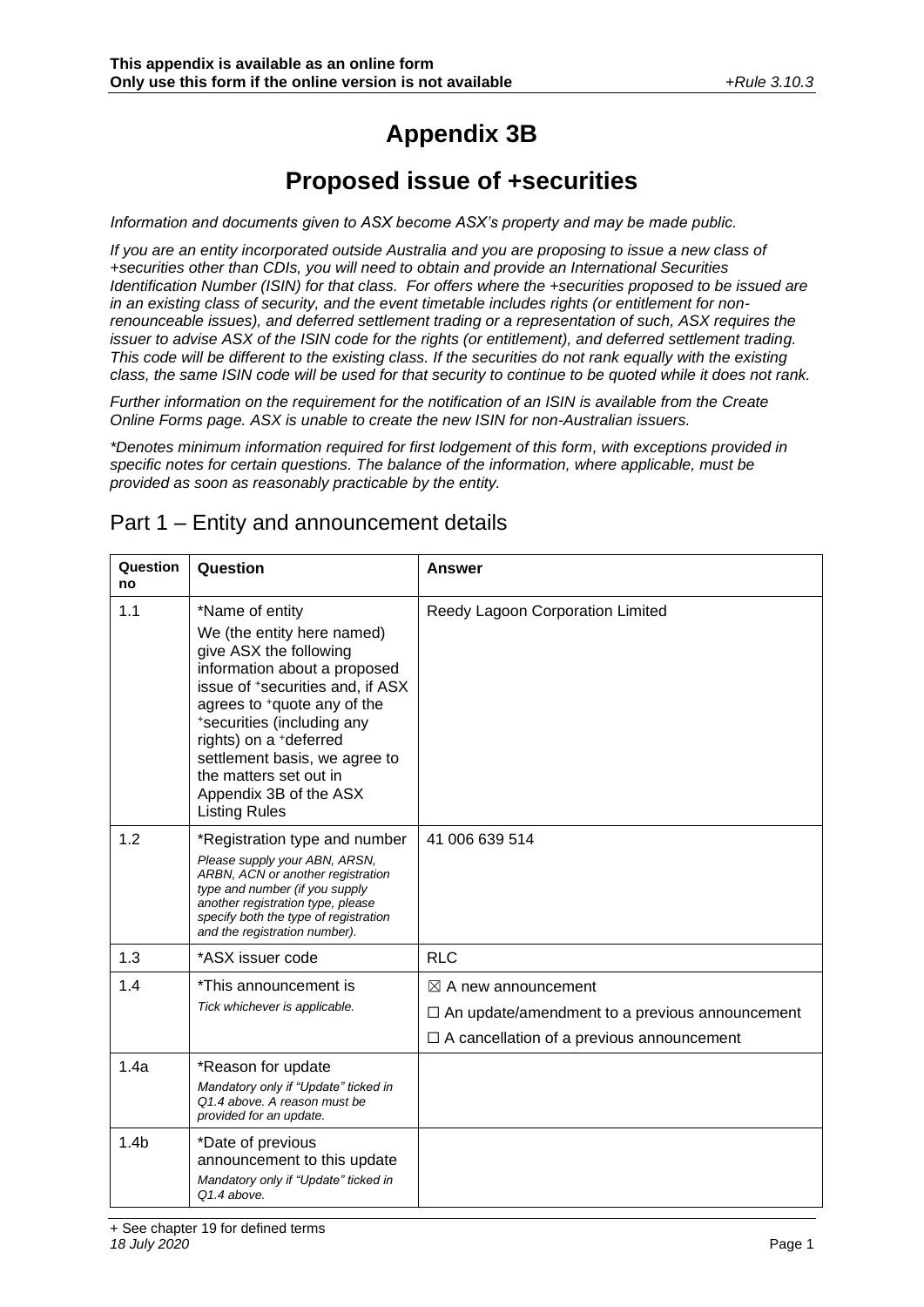| 1.4c             | *Reason for cancellation<br>Mandatory only if "Cancellation" ticked<br>in Q1.4 above.                                                                                                                                                                                                |                                                                                                                                                                   |
|------------------|--------------------------------------------------------------------------------------------------------------------------------------------------------------------------------------------------------------------------------------------------------------------------------------|-------------------------------------------------------------------------------------------------------------------------------------------------------------------|
| 1.4 <sub>d</sub> | *Date of previous<br>announcement to this<br>cancellation<br>Mandatory only if "Cancellation" ticked<br>in $Q1.4$ above.                                                                                                                                                             |                                                                                                                                                                   |
| 1.5              | *Date of this announcement                                                                                                                                                                                                                                                           | 31 July 2020                                                                                                                                                      |
| 1.6              | *The proposed issue is:<br>Note: You can select more than one<br>type of issue (e.g. an offer of<br>securities under a securities purchase<br>plan and a placement, however ASX                                                                                                      | $\Box$ A +bonus issue (complete Parts 2 and 8)<br>$\boxtimes$ A standard +pro rata issue (non-renounceable or<br>renounceable) (complete Q1.6a and Parts 3 and 8) |
|                  | may restrict certain events from being<br>announced concurrently). Please<br>contact your ASX listings compliance                                                                                                                                                                    | $\Box$ An accelerated offer (complete Q1.6b and Parts 3 and 8)<br>$\Box$ An offer of +securities under a +securities purchase<br>plan (complete Parts 4 and 8)    |
|                  | adviser if you are unsure.                                                                                                                                                                                                                                                           | $\Box$ A non-+pro rata offer of +securities under a<br>+disclosure document or +PDS (complete Parts 5 and 8)                                                      |
|                  |                                                                                                                                                                                                                                                                                      | $\Box$ A non-+pro rata offer to wholesale investors under an<br>information memorandum (complete Parts 6 and 8)                                                   |
|                  |                                                                                                                                                                                                                                                                                      | $\Box$ A placement or other type of issue (complete Parts 7 and<br>8)                                                                                             |
| 1.6a             | *The proposed standard +pro<br>rata issue is:                                                                                                                                                                                                                                        | $\boxtimes$ Non-renounceable<br>$\Box$ Renounceable                                                                                                               |
|                  | Answer this question if your response<br>to Q1.6 is "A standard pro rata issue<br>(non-renounceable or renounceable)."                                                                                                                                                               |                                                                                                                                                                   |
|                  | Select one item from the list                                                                                                                                                                                                                                                        |                                                                                                                                                                   |
|                  | An issuer whose securities are<br>currently suspended from trading<br>cannot proceed with an entitlement<br>offer that allows rights trading. If your<br>securities are currently suspended,<br>please consult your ASX listings<br>compliance adviser before proceeding<br>further. |                                                                                                                                                                   |
| 1.6 <sub>b</sub> | *The proposed accelerated<br>offer is:                                                                                                                                                                                                                                               | $\Box$ Accelerated non-renounceable entitlement offer<br>(commonly known as a JUMBO or ANREO)                                                                     |
|                  | Answer this question if your response<br>to Q1.6 is "An accelerated offer"<br>Select one item from the list                                                                                                                                                                          | $\Box$ Accelerated renounceable entitlement offer<br>(commonly known as an AREO)                                                                                  |
|                  | An issuer whose securities are<br>currently suspended from trading<br>cannot proceed with an entitlement                                                                                                                                                                             | $\Box$ Simultaneous accelerated renounceable entitlement<br>offer (commonly known as a SAREO)                                                                     |
|                  | offer that allows rights trading. If your<br>securities are currently suspended,<br>please consult your ASX listings<br>compliance adviser before proceeding                                                                                                                         | $\Box$ Accelerated renounceable entitlement offer with dual<br>book-build structure (commonly known as a<br>RAPIDS)                                               |
|                  | further.                                                                                                                                                                                                                                                                             | $\Box$ Accelerated renounceable entitlement offer with retail<br>rights trading (commonly known as a PAITREO)                                                     |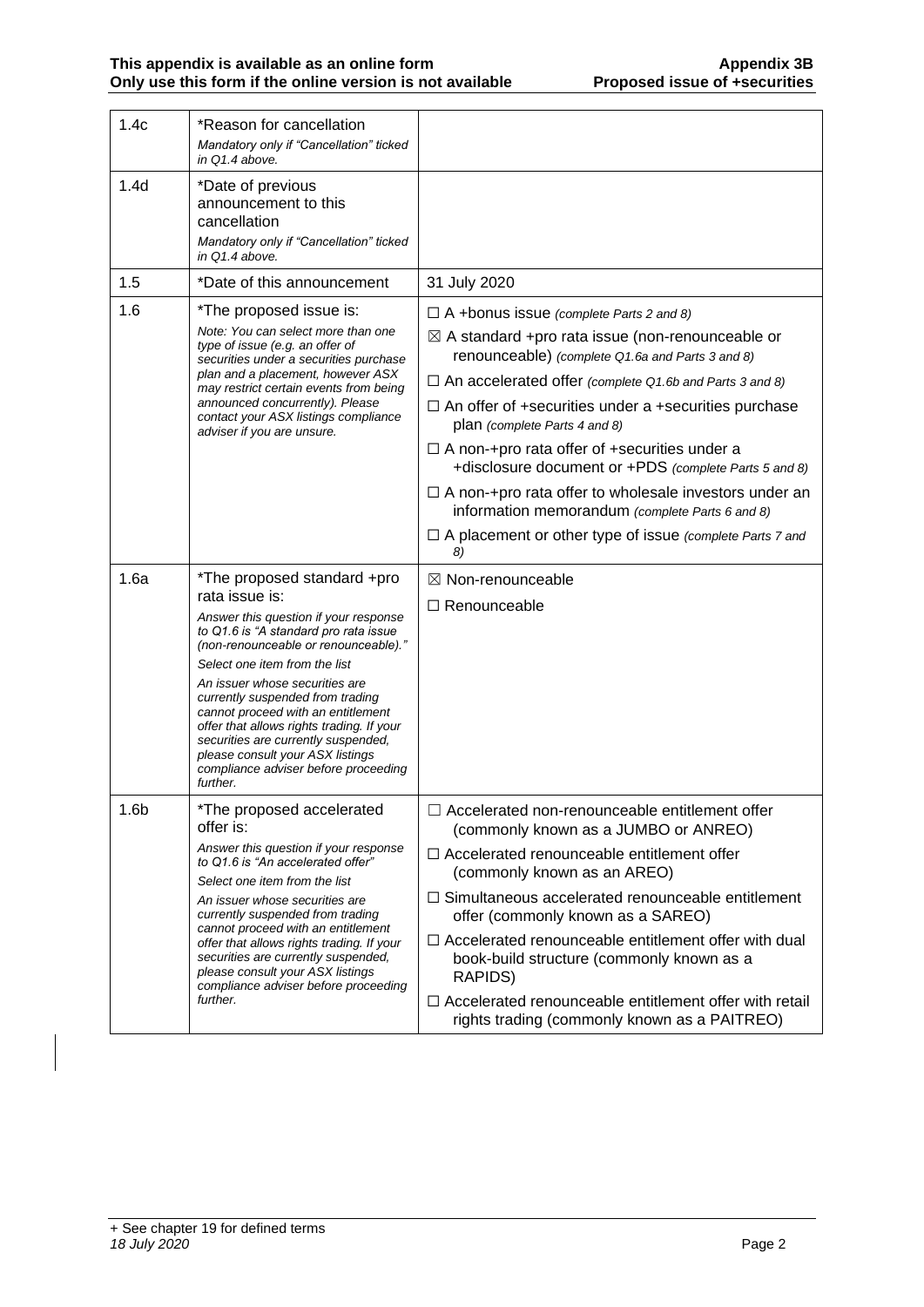# Part 2 – Details of proposed +bonus issue

*If your response to Q1.6 is "A bonus issue", please complete Parts 2A – 2D and the details of the securities proposed to be issued in Part 8. Refer to section 1 of Appendix 7A of the Listing Rules for the timetable for bonus issues.*

#### Part 2A – Proposed +bonus issue – conditions

| Question<br>No.                              | Question                                                                                                                                                                                                                           |                                                                                                                                                                                                                                                                                                                                                                                                            |                                         | Answer                                                                                                                                                                                                                                                |          |
|----------------------------------------------|------------------------------------------------------------------------------------------------------------------------------------------------------------------------------------------------------------------------------------|------------------------------------------------------------------------------------------------------------------------------------------------------------------------------------------------------------------------------------------------------------------------------------------------------------------------------------------------------------------------------------------------------------|-----------------------------------------|-------------------------------------------------------------------------------------------------------------------------------------------------------------------------------------------------------------------------------------------------------|----------|
| 2A.1                                         | *Are any of the following approvals required<br>for the +bonus issue to be unconditional?                                                                                                                                          |                                                                                                                                                                                                                                                                                                                                                                                                            | Yes or No                               |                                                                                                                                                                                                                                                       |          |
|                                              |                                                                                                                                                                                                                                    | *Security holder approval                                                                                                                                                                                                                                                                                                                                                                                  |                                         |                                                                                                                                                                                                                                                       |          |
|                                              | $\bullet$                                                                                                                                                                                                                          | Court approval                                                                                                                                                                                                                                                                                                                                                                                             |                                         |                                                                                                                                                                                                                                                       |          |
|                                              | $\bullet$<br>$\bullet$                                                                                                                                                                                                             | Lodgement of court order with +ASIC                                                                                                                                                                                                                                                                                                                                                                        |                                         |                                                                                                                                                                                                                                                       |          |
|                                              | $\bullet$                                                                                                                                                                                                                          | <b>ACCC</b> approval                                                                                                                                                                                                                                                                                                                                                                                       |                                         |                                                                                                                                                                                                                                                       |          |
|                                              |                                                                                                                                                                                                                                    | FIRB approval<br>Another approval/condition external to<br>the entity.                                                                                                                                                                                                                                                                                                                                     |                                         |                                                                                                                                                                                                                                                       |          |
|                                              | If any of the above approvals apply to the bonus issue,<br>they must be obtained before business day 0 of the<br>timetable. The relevant approvals must be received<br>before ASX can establish an ex market in the<br>securities. |                                                                                                                                                                                                                                                                                                                                                                                                            |                                         |                                                                                                                                                                                                                                                       |          |
| 2A.1a                                        | Conditions<br>approval).                                                                                                                                                                                                           | Answer these questions if your response to Q2A.1 is "Yes".<br>Select the applicable approval(s) from the list. More than one approval can be selected. The "date for<br>determination" is the date that you expect to know if the approval is given (for example, the date of the security<br>holder meeting in the case of security holder approval or the date of the court hearing in the case of court |                                         |                                                                                                                                                                                                                                                       |          |
| *Approval/ condition<br>Type                 |                                                                                                                                                                                                                                    | *Date for<br>determination                                                                                                                                                                                                                                                                                                                                                                                 | *Is the date<br>estimated or<br>actual? | *Approval received/<br>condition met?<br>Please respond "Yes" or<br>"No". Only answer this<br>question when you know<br>the outcome of the<br>approval. Please advise<br>before business day 0 of<br>the Appendix 7A bonus<br><i>issue timetable.</i> | Comments |
| +Security holder<br>approval                 |                                                                                                                                                                                                                                    |                                                                                                                                                                                                                                                                                                                                                                                                            |                                         |                                                                                                                                                                                                                                                       |          |
| Court approval                               |                                                                                                                                                                                                                                    |                                                                                                                                                                                                                                                                                                                                                                                                            |                                         |                                                                                                                                                                                                                                                       |          |
| Lodgement of court<br>order with +ASIC       |                                                                                                                                                                                                                                    |                                                                                                                                                                                                                                                                                                                                                                                                            |                                         |                                                                                                                                                                                                                                                       |          |
| ACCC approval                                |                                                                                                                                                                                                                                    |                                                                                                                                                                                                                                                                                                                                                                                                            |                                         |                                                                                                                                                                                                                                                       |          |
| FIRB approval                                |                                                                                                                                                                                                                                    |                                                                                                                                                                                                                                                                                                                                                                                                            |                                         |                                                                                                                                                                                                                                                       |          |
| Other (please specify<br>in comment section) |                                                                                                                                                                                                                                    |                                                                                                                                                                                                                                                                                                                                                                                                            |                                         |                                                                                                                                                                                                                                                       |          |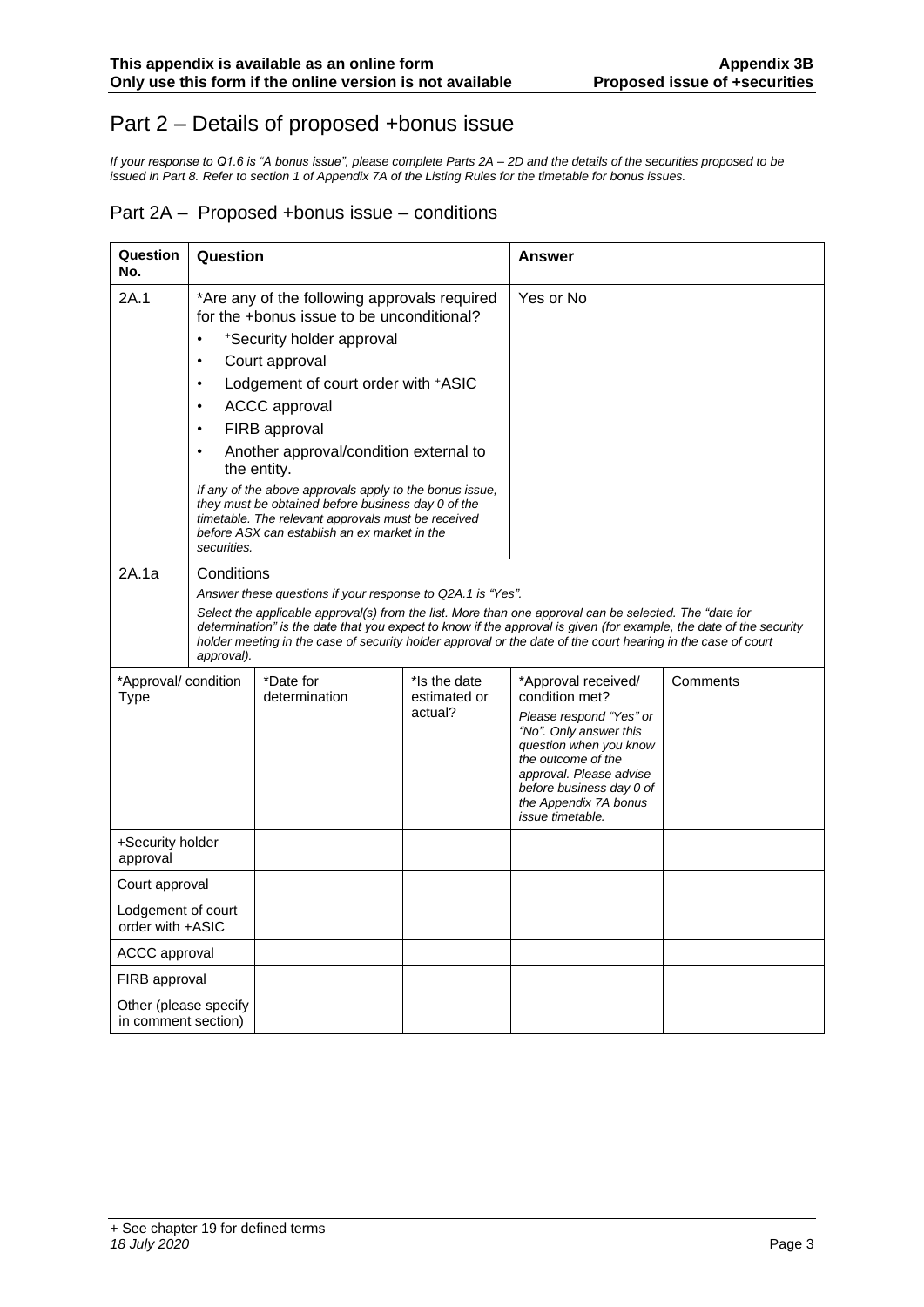| Question<br>No.  | Question                                                                                                                                                                                                                                                                                                                                                                            | Answer                                                                                                                                                                                                                                                                                                            |
|------------------|-------------------------------------------------------------------------------------------------------------------------------------------------------------------------------------------------------------------------------------------------------------------------------------------------------------------------------------------------------------------------------------|-------------------------------------------------------------------------------------------------------------------------------------------------------------------------------------------------------------------------------------------------------------------------------------------------------------------|
| 2B.1             | *Class or classes of +securities that will<br>participate in the proposed +bonus issue<br>(please enter both the ASX security code &<br>description)<br>If more than one class of security will participate in the<br>proposed bonus issue, make sure you clearly identify<br>any different treatment between the classes.                                                          |                                                                                                                                                                                                                                                                                                                   |
| 2B.2             | *Class of +securities that will be issued in<br>the proposed +bonus issue (please enter<br>both the ASX security code & description)                                                                                                                                                                                                                                                |                                                                                                                                                                                                                                                                                                                   |
| 2B.3             | *Issue ratio<br>Enter the quantity of additional securities to be issued<br>for a given quantity of securities held (for example, 1<br>for 2 means 1 new security issued for every 2 existing<br>securities held).<br>Please only enter whole numbers (for example, a<br>bonus issue of 1 new security for every 2.5 existing<br>securities held should be expressed as "2 for 5"). | for                                                                                                                                                                                                                                                                                                               |
| 2 <sub>R</sub> 4 | *What will be done with fractional<br>entitlements?<br>Select one item from the list.                                                                                                                                                                                                                                                                                               | $\Box$ Fractions rounded up to the next whole<br>number<br>$\Box$ Fractions rounded down to the nearest<br>whole number or fractions disregarded<br>$\Box$ Fractions sold and proceeds distributed<br>$\Box$ Fractions of 0.5 or more rounded up<br>$\Box$ Fractions over 0.5 rounded up<br>$\Box$ Not applicable |
| 2B.5             | *Maximum number of +securities proposed<br>to be issued (subject to rounding)                                                                                                                                                                                                                                                                                                       |                                                                                                                                                                                                                                                                                                                   |

### Part 2B – Proposed +bonus issue - issue details

# Part 2C – Proposed +bonus issue – timetable

| Question<br>No. | Question                                                                                                                                                                                                                      | Answer |
|-----------------|-------------------------------------------------------------------------------------------------------------------------------------------------------------------------------------------------------------------------------|--------|
| 2C.1            | *+Record date<br>Record date to identify security holders entitled to<br>participate in the bonus issue. Per Appendix 7A section<br>1 the record date must be at least 4 business days<br>from the announcement date (day 0). |        |
| 2C.3            | *Ex date<br>Per Appendix 7A section 1 the ex date is one business<br>day before the record date. This is also the date that<br>the bonus securities will commence quotation on a<br>deferred settlement basis.                |        |
| 2C.4            | *Record date<br>Same as Q2C.1 above                                                                                                                                                                                           |        |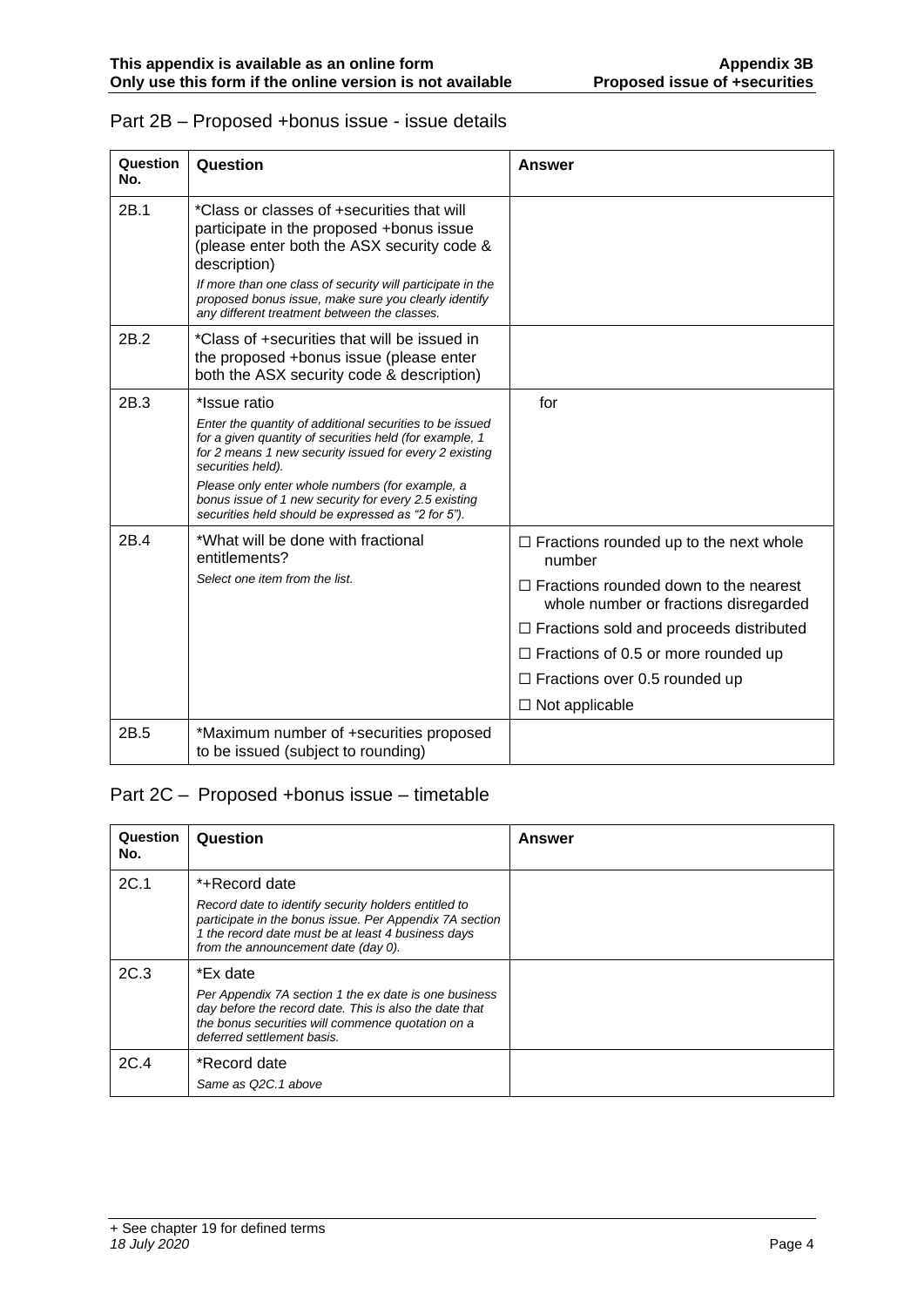| 2C.5 | *+Issue date<br>Per Appendix 7A section 1 the issue date should be at<br>least one business day and no more than 5 business<br>days after the record date (the last day for the entity to<br>issue the bonus securities and lodge an Appendix 2A<br>with ASX to apply for quotation of the bonus<br>securities). Deferred settlement trading will end at<br>market close on this day. |  |
|------|---------------------------------------------------------------------------------------------------------------------------------------------------------------------------------------------------------------------------------------------------------------------------------------------------------------------------------------------------------------------------------------|--|
| 2C.6 | *Date trading starts on a normal T+2 basis<br>Per Appendix 7A section 1 this is one business day<br>after the issue date.                                                                                                                                                                                                                                                             |  |
| 2C.7 | *First settlement date of trades conducted<br>on a +deferred settlement basis and on a<br>normal T+2 basis<br>Per Appendix 7A section 1 this is two business days<br>after trading starts on a normal T+2 basis (3 business<br>days after the issue date).                                                                                                                            |  |

## Part 2D – Proposed +bonus issue – further information

| Question<br>No. | Question                                                                                                                                                                                                                                                                                                                               | <b>Answer</b> |
|-----------------|----------------------------------------------------------------------------------------------------------------------------------------------------------------------------------------------------------------------------------------------------------------------------------------------------------------------------------------|---------------|
| 2D.1            | *Will holdings on different registers or sub<br>registers be aggregated for the purposes of<br>determining entitlements to the +bonus<br>issue?                                                                                                                                                                                        | Yes or No     |
| 2D.1a           | Please explain how holdings on different<br>registers or subregisters will be aggregated<br>for the purposes of determining entitlements<br>Answer this question if your response to Q2D.1 is<br>"Yes".                                                                                                                                |               |
| 2D.2            | *Countries in which the entity has +security<br>holders who will not be eligible to participate<br>in the proposed +bonus issue<br>Note: The entity must send each holder to whom it will<br>not offer the securities details of the issue and advice<br>that the entity will not offer securities to them (listing<br>rule 7.7.1(b)). |               |
| 2D.3            | *Will the entity be changing its<br>dividend/distribution policy as a result of the<br>proposed +bonus issue                                                                                                                                                                                                                           | Yes or No     |
| 2D.3a           | Please explain how the entity will change its<br>dividend/distribution policy if the proposed<br>+bonus issue proceeds<br>Answer this question if your response to Q2D.3 is<br>"Yes".                                                                                                                                                  |               |
| 2D.4            | *Details of any material fees or costs to be<br>incurred by the entity in connection with the<br>proposed +bonus issue                                                                                                                                                                                                                 |               |
| 2D.5            | Any other information the entity wishes to<br>provide about the proposed +bonus issue                                                                                                                                                                                                                                                  |               |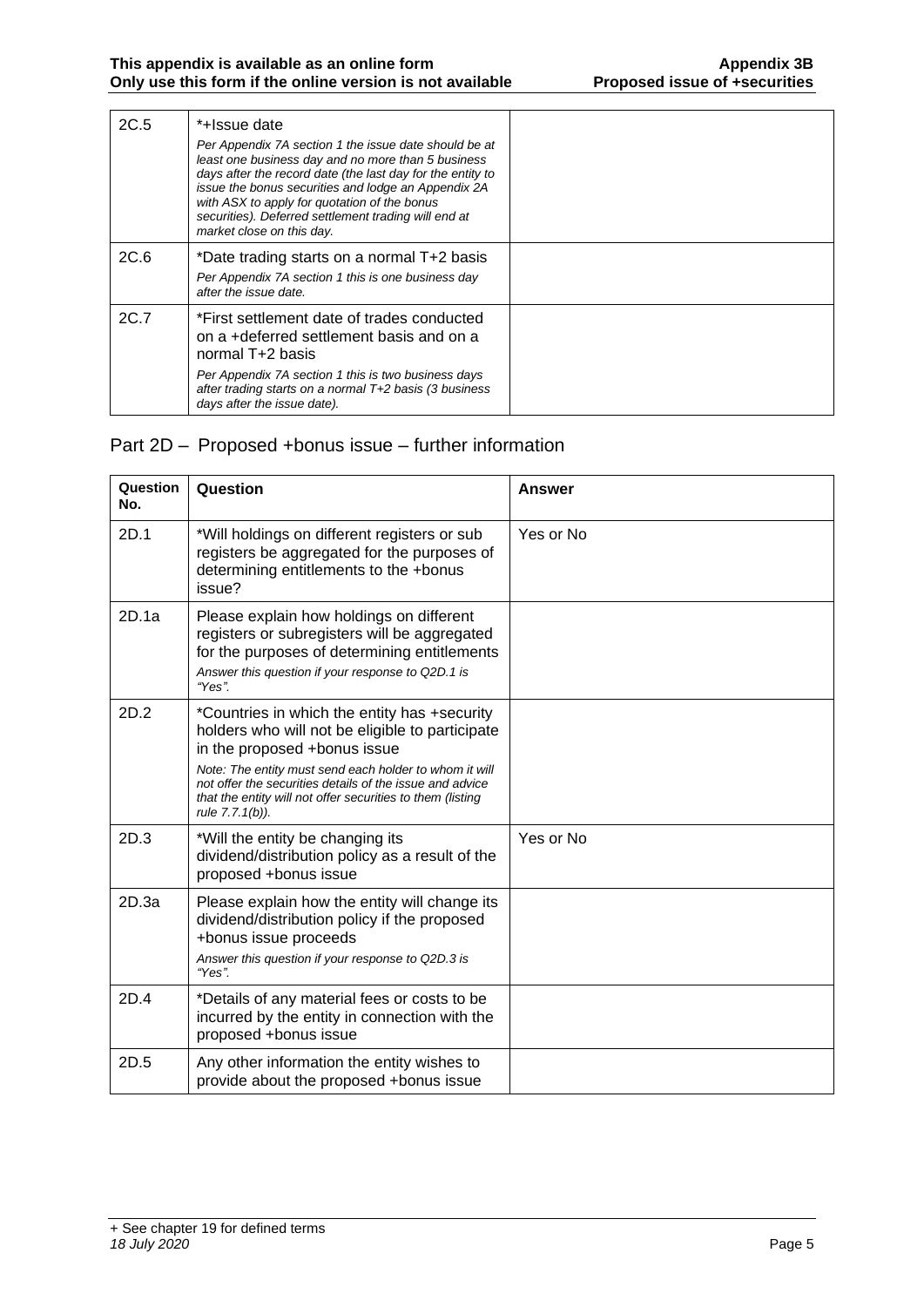# Part 3 – Details of proposed entitlement offer

*If your response to Q1.6 is "A standard pro rata issue (non-renounceable or renounceable)" or "An accelerated offer", please complete parts 3A, 3F and 3G and the details of the securities proposed to be issued in Part 8. Please also complete Parts 3B and 3C if your response to Q1.6 is "A standard pro rata issue (non-renounceable or renounceable)" and Parts 3D and 3E if your response to Q1.6 is "An accelerated offer". Refer to sections 2,3,4,5 and 6 of Appendix 7A of the Listing Rules for the respective timetables for entitlement offers, including non-renounceable, renounceable and accelerated offers.*

#### Part 3A – Proposed entitlement offer – conditions

| Question<br>No.                              | Question                                                                                                                    |                                                                                                                                                                                                                                                                                                                                               |                                         | Answer                                                                                                                                                                                                                                                             |          |
|----------------------------------------------|-----------------------------------------------------------------------------------------------------------------------------|-----------------------------------------------------------------------------------------------------------------------------------------------------------------------------------------------------------------------------------------------------------------------------------------------------------------------------------------------|-----------------------------------------|--------------------------------------------------------------------------------------------------------------------------------------------------------------------------------------------------------------------------------------------------------------------|----------|
| 3A.1                                         | *Are any of the following approvals required<br>for the entitlement offer to be unconditional?<br>*Security holder approval |                                                                                                                                                                                                                                                                                                                                               | No                                      |                                                                                                                                                                                                                                                                    |          |
|                                              | ٠                                                                                                                           | Court approval                                                                                                                                                                                                                                                                                                                                |                                         |                                                                                                                                                                                                                                                                    |          |
|                                              | $\bullet$                                                                                                                   | Lodgement of court order with +ASIC                                                                                                                                                                                                                                                                                                           |                                         |                                                                                                                                                                                                                                                                    |          |
|                                              | $\bullet$                                                                                                                   | <b>ACCC</b> approval                                                                                                                                                                                                                                                                                                                          |                                         |                                                                                                                                                                                                                                                                    |          |
|                                              | $\bullet$                                                                                                                   | FIRB approval                                                                                                                                                                                                                                                                                                                                 |                                         |                                                                                                                                                                                                                                                                    |          |
|                                              | $\bullet$                                                                                                                   | Another approval/condition external to<br>the entity.                                                                                                                                                                                                                                                                                         |                                         |                                                                                                                                                                                                                                                                    |          |
|                                              | securities.                                                                                                                 | If any of the above approvals apply to the entitlement<br>offer, they must be obtained before business day 0 of<br>the timetable. The relevant approvals must be received<br>before ASX can establish an ex market in the                                                                                                                     |                                         |                                                                                                                                                                                                                                                                    |          |
| 3A.1a                                        | Conditions                                                                                                                  |                                                                                                                                                                                                                                                                                                                                               |                                         |                                                                                                                                                                                                                                                                    |          |
|                                              |                                                                                                                             | Answer these questions if your response to Q3A.1 is "Yes".                                                                                                                                                                                                                                                                                    |                                         |                                                                                                                                                                                                                                                                    |          |
|                                              | approval).                                                                                                                  | Select the applicable approval(s) from the list. More than one approval can be selected. The "date for<br>determination" is the date that you expect to know if the approval is given (for example, the date of the security<br>holder meeting in the case of *security holder approval or the date of the court hearing in the case of court |                                         |                                                                                                                                                                                                                                                                    |          |
| *Approval/ condition<br><b>Type</b>          |                                                                                                                             | *Date for<br>determination                                                                                                                                                                                                                                                                                                                    | *Is the date<br>estimated or<br>actual? | **Approval received/<br>condition met?<br>Please respond "Yes" or<br>"No". Only answer this<br>question when you know<br>the outcome of the<br>approval. Please advise<br>before *business day 0<br>of the relevant Appendix<br>7A entitlement offer<br>timetable. | Comments |
| +Security holder<br>approval                 |                                                                                                                             |                                                                                                                                                                                                                                                                                                                                               |                                         |                                                                                                                                                                                                                                                                    |          |
| Court approval                               |                                                                                                                             |                                                                                                                                                                                                                                                                                                                                               |                                         |                                                                                                                                                                                                                                                                    |          |
| Lodgement of court<br>order with +ASIC       |                                                                                                                             |                                                                                                                                                                                                                                                                                                                                               |                                         |                                                                                                                                                                                                                                                                    |          |
| <b>ACCC approval</b>                         |                                                                                                                             |                                                                                                                                                                                                                                                                                                                                               |                                         |                                                                                                                                                                                                                                                                    |          |
| FIRB approval                                |                                                                                                                             |                                                                                                                                                                                                                                                                                                                                               |                                         |                                                                                                                                                                                                                                                                    |          |
| Other (please specify<br>in comment section) |                                                                                                                             |                                                                                                                                                                                                                                                                                                                                               |                                         |                                                                                                                                                                                                                                                                    |          |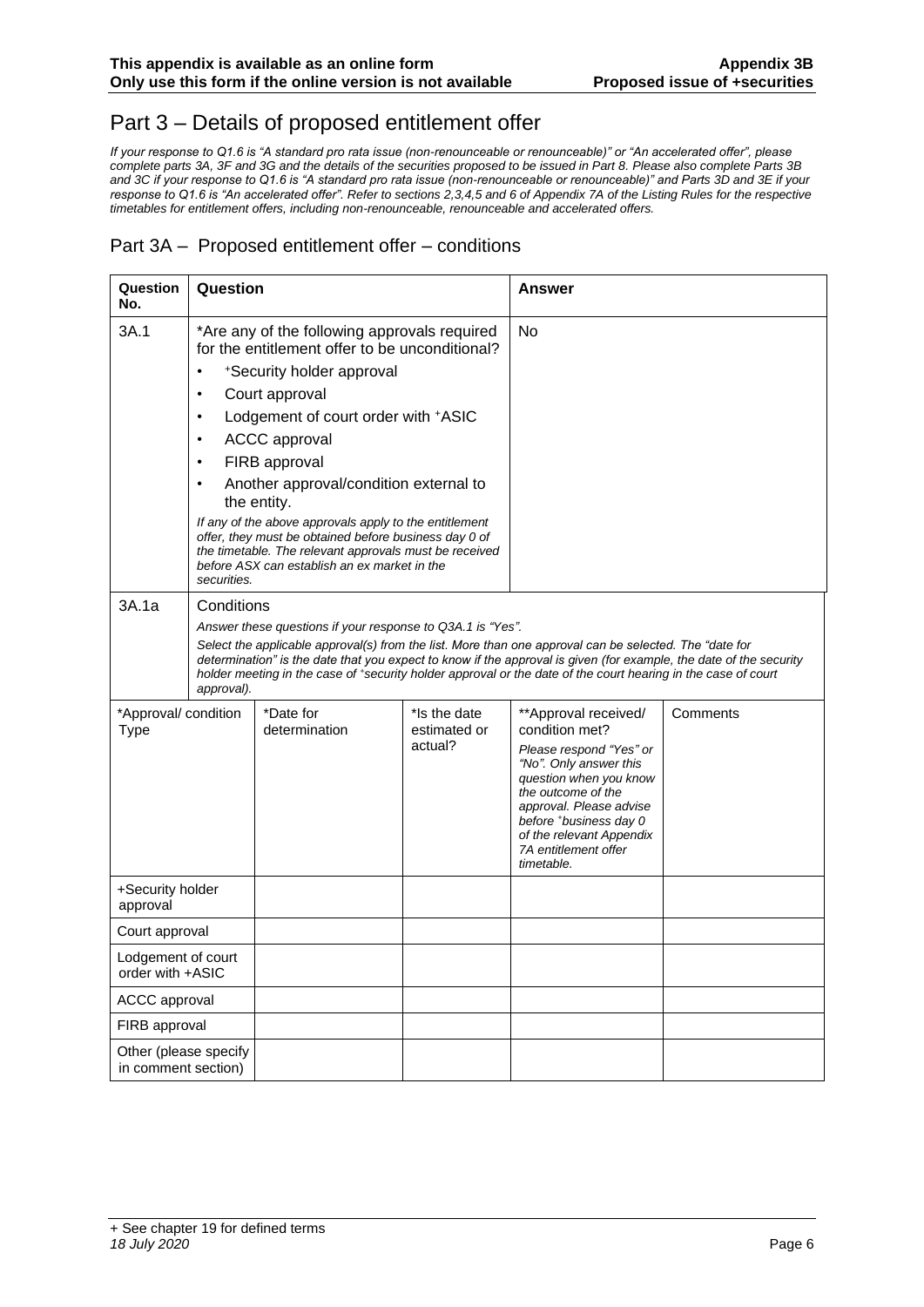#### Part 3B – Proposed standard pro rata issue entitlement offer - offer details

*If your response to Q1.6 is "A standard pro rata issue (non-renounceable or renounceable)", please complete the relevant questions in this part.*

| Question<br>No. | Question                                                                                                                                                                                                     | <b>Answer</b>                                                                                                                                                                                                                                                                                                |
|-----------------|--------------------------------------------------------------------------------------------------------------------------------------------------------------------------------------------------------------|--------------------------------------------------------------------------------------------------------------------------------------------------------------------------------------------------------------------------------------------------------------------------------------------------------------|
| 3B.1            | *Class or classes of +securities that will<br>participate in the proposed entitlement offer<br>(please enter both the ASX security code &<br>description)                                                    | Ordinary shares RLC                                                                                                                                                                                                                                                                                          |
|                 | If more than one class of security will participate in the<br>proposed entitlement offer, make sure you clearly<br>identify any different treatment between the classes.                                     |                                                                                                                                                                                                                                                                                                              |
| 3B.2            | *Class of +securities that will be issued in<br>the proposed entitlement offer (please enter<br>both the ASX security code & description)                                                                    | Ordinary shares RLC                                                                                                                                                                                                                                                                                          |
| 3B.3            | *Offer ratio                                                                                                                                                                                                 | 1 for $4$                                                                                                                                                                                                                                                                                                    |
|                 | Enter the quantity of additional securities to be offered<br>for a given quantity of securities held (for example, 1<br>for 2 means 1 new security will be offered for every 2<br>existing securities held). |                                                                                                                                                                                                                                                                                                              |
|                 | Please only enter whole numbers (for example, an<br>entitlement offer of 1 new security for every 2.5 existing<br>securities held should be expressed as "2 for 5").                                         |                                                                                                                                                                                                                                                                                                              |
|                 | Listing rule 7.11.3 requires that non-renounceable<br>offers must not exceed a ratio of 1:1. Please ensure<br>that you comply with listing rule 7.11.3 or have a waiver<br>from that rule.                   |                                                                                                                                                                                                                                                                                                              |
| 3B.4            | *What will be done with fractional<br>entitlements?                                                                                                                                                          | ⊠Fractions rounded up to the next whole<br>number                                                                                                                                                                                                                                                            |
|                 | Select one item from the list.                                                                                                                                                                               | $\Box$ Fractions rounded down to the nearest<br>whole number or fractions disregarded                                                                                                                                                                                                                        |
|                 |                                                                                                                                                                                                              | □ Fractions sold and proceeds distributed                                                                                                                                                                                                                                                                    |
|                 |                                                                                                                                                                                                              | $\Box$ Fractions of 0.5 or more rounded up                                                                                                                                                                                                                                                                   |
|                 |                                                                                                                                                                                                              | $\Box$ Fractions over 0.5 rounded up                                                                                                                                                                                                                                                                         |
|                 |                                                                                                                                                                                                              | $\square$ Not applicable                                                                                                                                                                                                                                                                                     |
| 3B.5            | *Maximum number of +securities proposed<br>to be issued (subject to rounding)                                                                                                                                | 100,399,830                                                                                                                                                                                                                                                                                                  |
| 3B.6            | *Will individual +security holders be<br>permitted to apply for more than their<br>entitlement (i.e. to over-subscribe)?                                                                                     | Yes                                                                                                                                                                                                                                                                                                          |
| 3B.6a           | *Describe the limits on over-subscription<br>Answer this question if your response to Q3B.6 is<br>"Yes".                                                                                                     | Not to exceed a relevant interest in more<br>than 20% of voting shares                                                                                                                                                                                                                                       |
| 3B.7            | *Will a scale back be applied if the offer is<br>over-subscribed?                                                                                                                                            | Yes                                                                                                                                                                                                                                                                                                          |
| 3B.7a           | *Describe the scale back arrangements<br>Answer this question if your response to Q3B.7 is<br>"Yes".                                                                                                         | Shares in addition to Entitlements will only<br>be available to the extent other eligible<br>shareholders do not take up their<br>Entitlements in full. If such shares are not<br>sufficient to meet all applications, such<br>shares will be allocated in proportion to the<br>shareholdings of applicants. |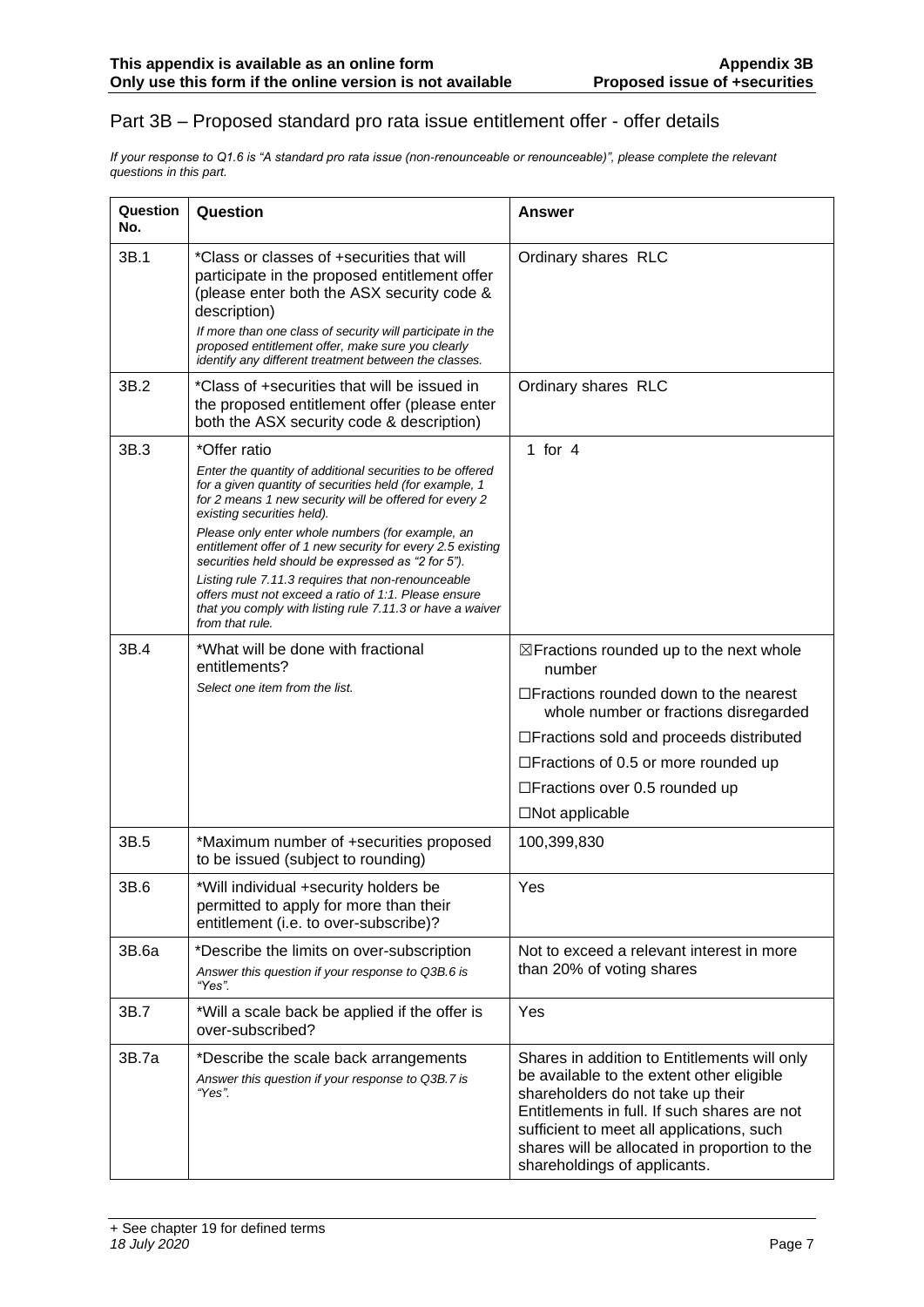| 3B.8  | *In what currency will the offer be made?<br>For example, if the consideration for the issue is<br>payable in Australian Dollars, state AUD.                                                                                                                                                                                                                                                                                                                                                                                                                                                                                                                                                  | AUD     |
|-------|-----------------------------------------------------------------------------------------------------------------------------------------------------------------------------------------------------------------------------------------------------------------------------------------------------------------------------------------------------------------------------------------------------------------------------------------------------------------------------------------------------------------------------------------------------------------------------------------------------------------------------------------------------------------------------------------------|---------|
| 3B.9  | *Has the offer price been determined?                                                                                                                                                                                                                                                                                                                                                                                                                                                                                                                                                                                                                                                         | Yes     |
| 3B.9a | *What is the offer price per +security for the<br>retail offer?<br>Answer this question if your response to Q3B.9 is "Yes"<br>using the currency specified in your answer to Q3B.8.<br>Note that the offer price must comply with listing rule<br>7.11.2 and issuers are encouraged to review the price<br>step table available here. The offer price cannot be<br>less than 0.1 Australian cents (i.e. AUD0.001) being<br>the minimum offer price permitted for issuers whose<br>securities are trading at the relevant fraction of a cent,<br>unless the security is a free attaching security and the<br>offer price is nil (in which case the offer price should be<br>stated as '0.00'). | AUD0.01 |
| 3B.9b | *How and when will the offer price be<br>determined?<br>Answer this question if your response to Q3B.9 is "No".                                                                                                                                                                                                                                                                                                                                                                                                                                                                                                                                                                               |         |

### Part 3C – Proposed standard pro rata issue – timetable

*If your response to Q1.6 is "A standard pro rata issue (non-renounceable or renounceable)", please complete the relevant questions in this part.*

| Question<br>No. | Question                                                                                                                                                                                                                                                                                                                                                                                                                                                                                                                                                                                                                                                                                                                         | Answer                           |
|-----------------|----------------------------------------------------------------------------------------------------------------------------------------------------------------------------------------------------------------------------------------------------------------------------------------------------------------------------------------------------------------------------------------------------------------------------------------------------------------------------------------------------------------------------------------------------------------------------------------------------------------------------------------------------------------------------------------------------------------------------------|----------------------------------|
| 3C.1            | *+Record date<br>Record date to identify security holders entitled to<br>participate in the issue. Per Appendix 7A sections 2<br>and 3 the record date must be at least 3 business days<br>from the announcement date (day 0)                                                                                                                                                                                                                                                                                                                                                                                                                                                                                                    | 7pm AEST Wednesday 5 August 2020 |
| 3C.2            | *Ex date<br>Per Appendix 7A sections 2 and 3 the Ex Date is one<br>business day before the record date. For renounceable<br>issues, this is also the date that rights will commence<br>quotation on a deferred settlement basis.                                                                                                                                                                                                                                                                                                                                                                                                                                                                                                 | Tuesday 4 August 2020            |
| 3C.3            | *Date rights trading commences<br>For renounceable issues only - this is the date that<br>rights will commence quotation initially on a deferred<br>settlement basis                                                                                                                                                                                                                                                                                                                                                                                                                                                                                                                                                             |                                  |
| 3C.4            | *Record date<br>Same as Q3C.1 above                                                                                                                                                                                                                                                                                                                                                                                                                                                                                                                                                                                                                                                                                              | 7pm AEST Wednesday 5 August 2020 |
| 3C.5            | *Date on which offer documents will be sent<br>to +security holders entitled to participate in<br>the +pro rata issue<br>The offer documents can be sent to security holders as<br>early as business day 4 but must be sent no later than<br>business day 6. Business day 6 is the last day for the<br>offer to open.<br>For renounceable issues, deferred settlement trading in<br>rights ends at the close of trading on this day. Trading<br>in rights on a normal (T+2) settlement basis will start<br>from market open on the next business day (i.e.<br>business day 7) provided that the entity tells ASX by<br>12pm Sydney time that the offer documents have been<br>sent or will have been sent by the end of the day. | Monday 10 August 2020            |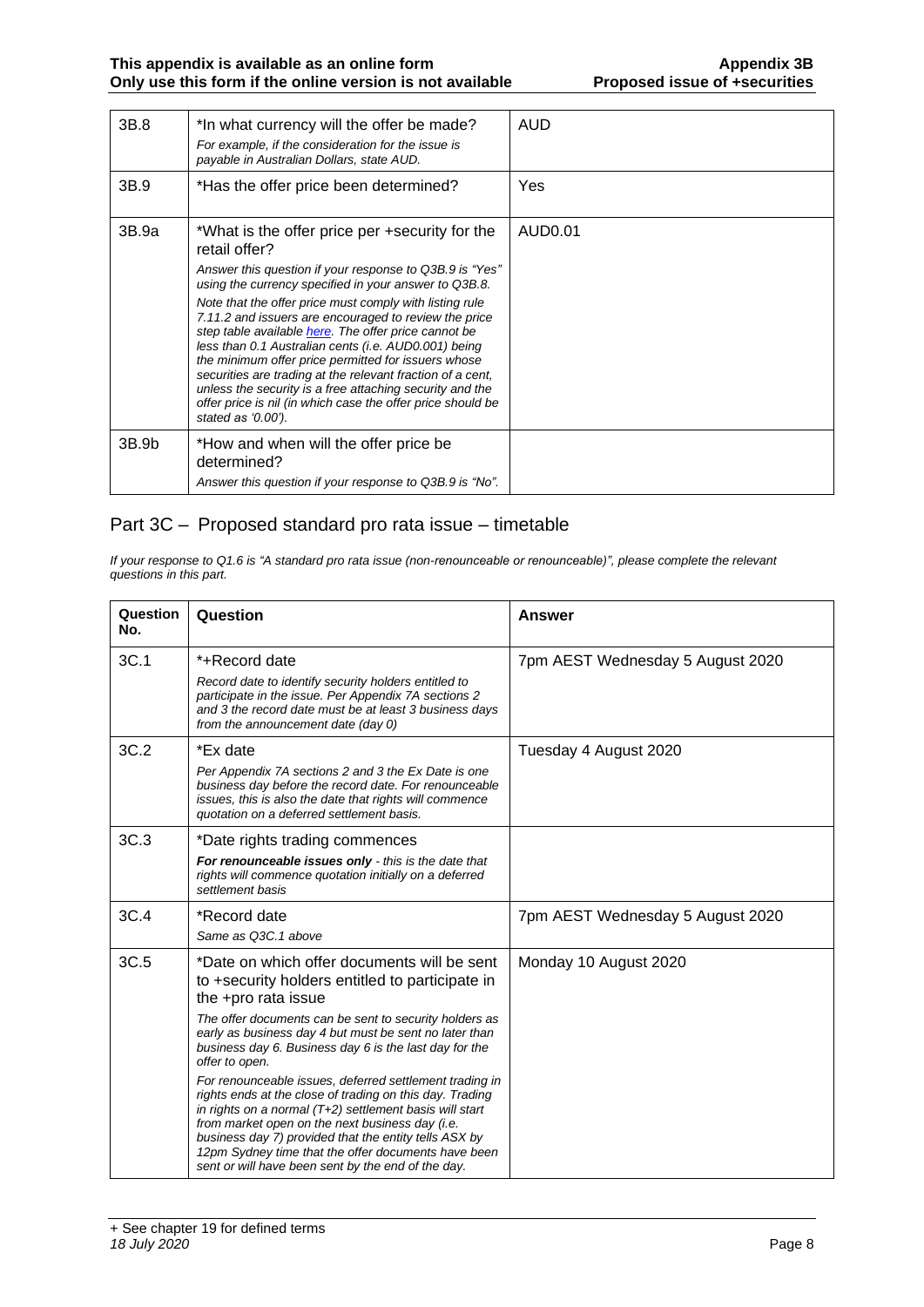| 3C.6  | *Offer closing date<br>Offers close at 5pm on this day. The date must be at<br>least 7 business days after the entity announces that<br>the offer documents have been sent to holders.                                                                                                                                                                                                          | 5pm AEST Friday 21 August 2020 |
|-------|-------------------------------------------------------------------------------------------------------------------------------------------------------------------------------------------------------------------------------------------------------------------------------------------------------------------------------------------------------------------------------------------------|--------------------------------|
| 3C.7  | *Last day to extend the offer closing date<br>At least 3 business days' notice must be given to<br>extend the offer closing date.                                                                                                                                                                                                                                                               | Tuesday 18 August 2020         |
| 3C.8  | *Date rights trading ends<br>For renounceable issues only - rights trading ends at<br>the close of trading 5 business days before the<br>applications closing date.                                                                                                                                                                                                                             |                                |
| 3C.9  | *Trading in new +securities commences on<br>a deferred settlement basis<br>Non-renounceable issues - the business day after the<br>offer closing date<br>Renounceable issues – the business day after the date<br>rights trading ends                                                                                                                                                           | Monday 24 August 2020          |
| 3C.10 | *Last day for entity to announce the results<br>of the offer to ASX, including the number<br>and percentage of +securities taken up by<br>existing +security holders and any shortfall<br>taken up by underwriters or other investors<br>No more than 3 business days after the offer closing<br>date                                                                                           | Wednesday 26 August 2020       |
| 3C.11 | *+Issue date<br>Per Appendix 7A section 2 and section 3, the issue<br>date should be no more than 5 business days after the<br>offer closes date (the last day for the entity to issue the<br>securities taken up in the pro rata issue and lodge an<br>Appendix 2A with ASX to apply for quotation of the<br>securities). Deferred settlement trading will end at<br>market close on this day. | Friday 28 August 2020          |
| 3C.12 | *Date trading starts on a normal T+2 basis<br>Per Appendix 7A section 2 and 3 this is one business<br>day after the issue date.                                                                                                                                                                                                                                                                 | Monday 31 August 2020          |
| 3C.13 | *First settlement date of trades conducted<br>on a +deferred settlement basis and on a<br>normal T+2 basis<br>Per Appendix 7A section 2 and 3 1 this is two business<br>days after trading starts on a normal T+2 basis (3<br>business days after the issue date).                                                                                                                              | Tuesday 1 September 2020       |

### Part 3D – Proposed accelerated offer – offer details

| Question<br>No. | Question                                                                                                                                                                 | Answer    |
|-----------------|--------------------------------------------------------------------------------------------------------------------------------------------------------------------------|-----------|
| 3D.1            | *Class or classes of +securities that will<br>participate in the proposed entitlement offer<br>(please enter both the ASX security code &<br>description)                |           |
|                 | If more than one class of security will participate in the<br>proposed entitlement offer, make sure you clearly<br>identify any different treatment between the classes. |           |
| 3D.2            | *Class of +securities that will issued in the<br>proposed entitlement offer (please enter<br>both the ASX security code & description)                                   |           |
| 3D.3            | *Has the offer ratio been determined?                                                                                                                                    | Yes or No |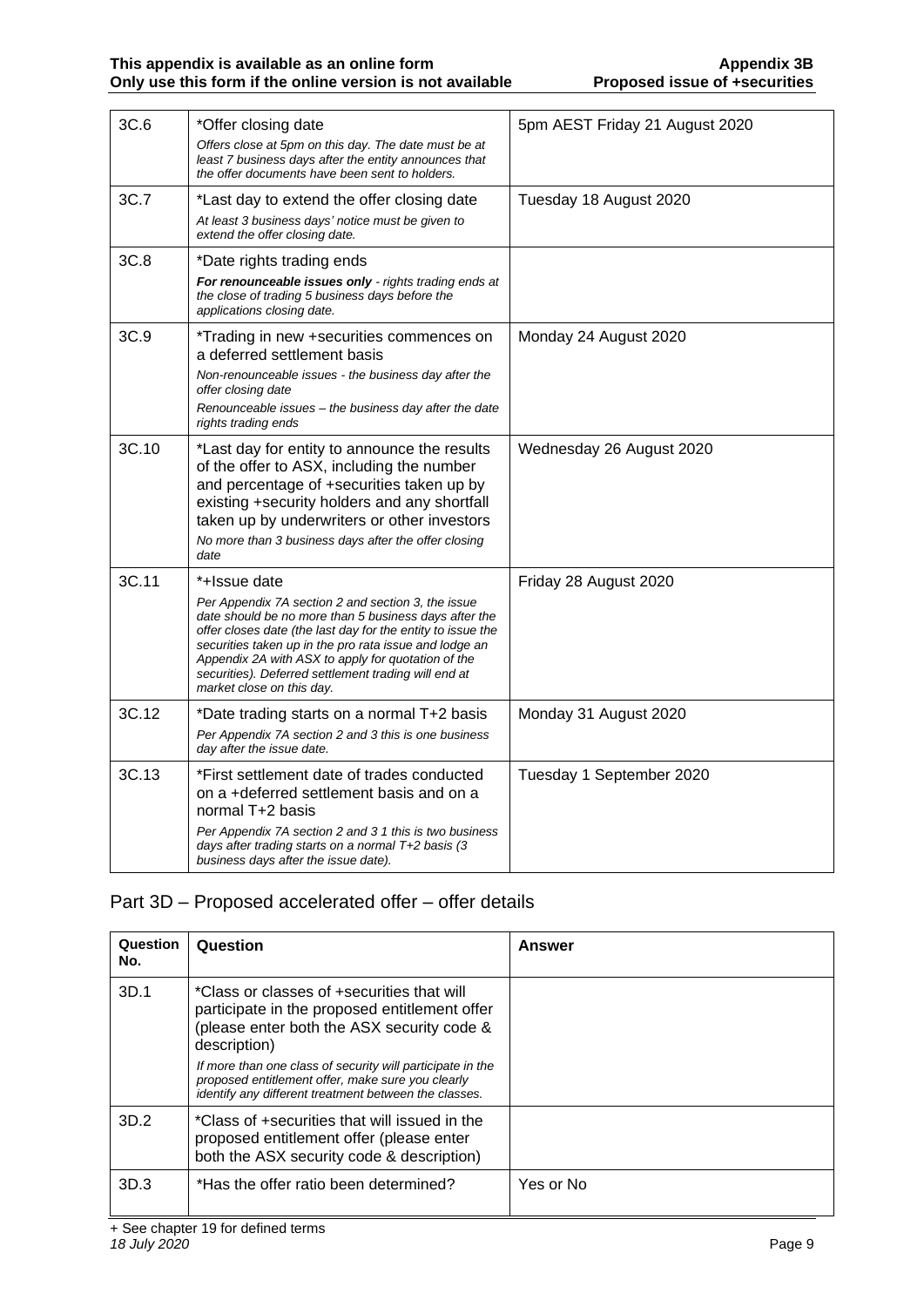| 3D.3a | *Offer ratio                                                                                                                                                                                                 | for                                                                                   |
|-------|--------------------------------------------------------------------------------------------------------------------------------------------------------------------------------------------------------------|---------------------------------------------------------------------------------------|
|       | Answer this question if your response to Q3D.3 is<br>"Yes" or "No". If your response to Q3D.3 is "No" please<br>provide an indicative ratio and state as indicative.                                         |                                                                                       |
|       | Enter the quantity of additional securities to be offered<br>for a given quantity of securities held (for example, 1<br>for 2 means 1 new security will be offered for every 2<br>existing securities held). |                                                                                       |
|       | Please only enter whole numbers (for example, an<br>entitlement offer of 1 new security for every 2.5 existing<br>securities held should be expressed as "2 for 5").                                         |                                                                                       |
|       | Listing rule 7.11.3 requires that non-renounceable<br>offers must not exceed a ratio of 1:1. Please ensure<br>that you comply with listing rule 7.11.3 or have a waiver<br>from that rule.                   |                                                                                       |
| 3D.3b | *How and when will the offer ratio be<br>determined?                                                                                                                                                         |                                                                                       |
|       | Answer this question if your response to Q3D.3 is "No".<br>Note that once the offer ratio is determined, this must<br>be provided via an update announcement.                                                |                                                                                       |
| 3D.4  | *What will be done with fractional<br>entitlements?                                                                                                                                                          | $\Box$ Fractions rounded up to the next whole<br>number                               |
|       | Select one item from the list.                                                                                                                                                                               | $\Box$ Fractions rounded down to the nearest<br>whole number or fractions disregarded |
|       |                                                                                                                                                                                                              | $\Box$ Fractions sold and proceeds distributed                                        |
|       |                                                                                                                                                                                                              | $\Box$ Fractions of 0.5 or more rounded up                                            |
|       |                                                                                                                                                                                                              | $\Box$ Fractions over 0.5 rounded up                                                  |
|       |                                                                                                                                                                                                              | $\Box$ Not applicable                                                                 |
| 3D.5  | *Maximum number of +securities proposed<br>to be issued (subject to rounding)                                                                                                                                |                                                                                       |
| 3D.6  | *Will individual +security holders be<br>permitted to apply for more than their<br>entitlement (i.e. to over-subscribe)?                                                                                     | Yes or No                                                                             |
| 3D.6a | *Describe the limits on over-subscription<br>Answer this question if your response to Q3D.6 is<br>"Yes".                                                                                                     |                                                                                       |
| 3D.7  | *Will a scale back be applied if the offer is<br>over-subscribed?                                                                                                                                            | Yes or No                                                                             |
| 3D.7a | *Describe the scale back arrangements<br>Answer this question if your response to Q3D.7 is<br>"Yes".                                                                                                         |                                                                                       |
| 3D.8  | *In what currency will the offer be made?<br>For example, if the consideration for the issue is<br>payable in Australian Dollars, state AUD.                                                                 |                                                                                       |
| 3D.9  | *Has the offer price for the institutional offer<br>been determined?                                                                                                                                         | Yes or No                                                                             |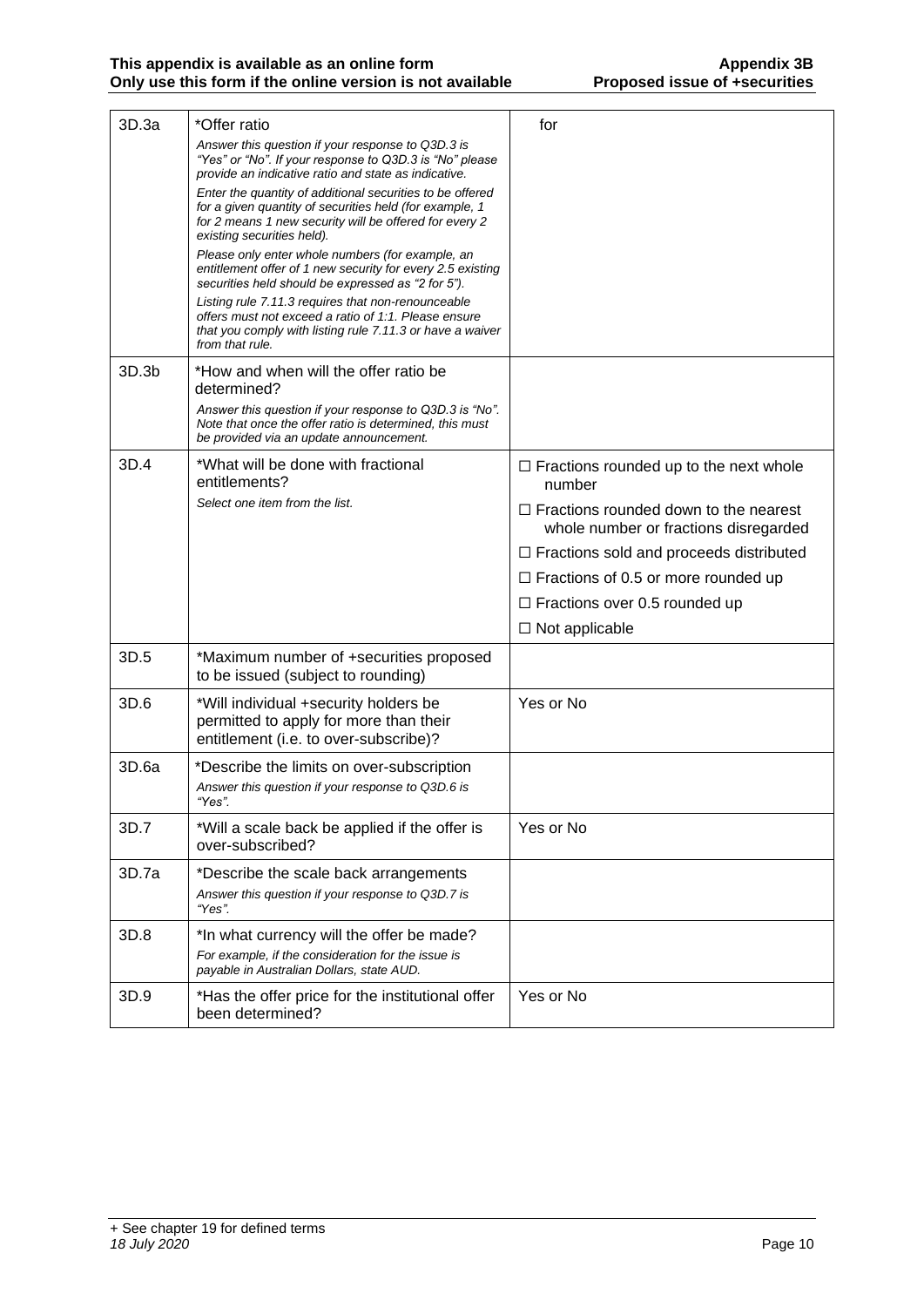| 3D.9a  | *What is the offer price per +security for the<br>institutional offer?                                                                                                                                                                                                                                                                                                                                                                                                                                 |           |
|--------|--------------------------------------------------------------------------------------------------------------------------------------------------------------------------------------------------------------------------------------------------------------------------------------------------------------------------------------------------------------------------------------------------------------------------------------------------------------------------------------------------------|-----------|
|        | Answer this question if your response to Q3D.9 is<br>"Yes" using the currency specified in your answer to<br>Q3D.8. An indicative offer price must be provided if<br>your response to Q3D.9 is "No". A final offer price must<br>be provided no later than 9am on the day the trading<br>halt is lifted.                                                                                                                                                                                               |           |
|        | Note that the offer price must comply with listing rule<br>7.11.2 and issuers are encouraged to review the price<br>step table available here. The offer price cannot be<br>less than 0.1 Australian cents (i.e. AUD0.001) being<br>the minimum offer price permitted for issuers whose<br>securities are trading at the relevant fraction of a cent,<br>unless the security is a free attaching security and the<br>offer price is nil (in which case the offer price should be<br>stated as '0.00'). |           |
| 3D.9b  | *How and when will the offer price for the<br>institutional offer be determined?<br>Answer this question if your response to Q3D.9 is "No".                                                                                                                                                                                                                                                                                                                                                            |           |
| 3D.9c  | *Will the offer price for the institutional offer<br>be determined by way of a bookbuild?                                                                                                                                                                                                                                                                                                                                                                                                              | Yes or No |
|        | Answer this question if your response to Q3D.9 is "No".<br>If your response to this question is "yes", please note<br>the information that ASX expects to be announced<br>about the results of the bookbuild set out in<br>section 4.12 of Guidance Note 30 Notifying an Issue of<br>Securities and Applying for their Quotation.                                                                                                                                                                      |           |
| 3D.9d  | *Provide details of the parameters that will<br>apply to the bookbuild for the institutional<br>offer (e.g. the indicative price range for the<br>bookbuild)<br>Answer this question if your response to Q3D.9 is "No"<br>and your response to Q3D.9c is "Yes".                                                                                                                                                                                                                                        |           |
| 3D.10  | *Has the offer price for the retail offer been<br>determined?                                                                                                                                                                                                                                                                                                                                                                                                                                          | Yes or No |
| 3D.10a | *What is the offer price per +security for the<br>retail offer?                                                                                                                                                                                                                                                                                                                                                                                                                                        |           |
|        | Answer this question if your response to Q3D.10 is<br>"Yes" using the currency specified in your answer to<br>Q3B.8. An indicative offer price must be provided if<br>your response to Q3D.10 is "No". A final offer price<br>must be provided no later than 9am on the day the<br>trading halt is lifted.                                                                                                                                                                                             |           |
|        | Note that the offer price must comply with listing rule<br>7.11.2 and issuers are encouraged to review the price<br>step table available here. The offer price cannot be<br>less than 0.1 Australian cents (i.e. AUD0.001) being<br>the minimum offer price permitted for issuers whose<br>securities are trading at the relevant fraction of a cent,<br>unless the security is a free attaching security and the<br>offer price is nil (in which case the offer price should be<br>stated as '0.00'). |           |
| 3D.10b | *How and when will the offer price for the<br>retail offer be determined?<br>Answer this question if your response to Q3D.10 is<br>"No".                                                                                                                                                                                                                                                                                                                                                               |           |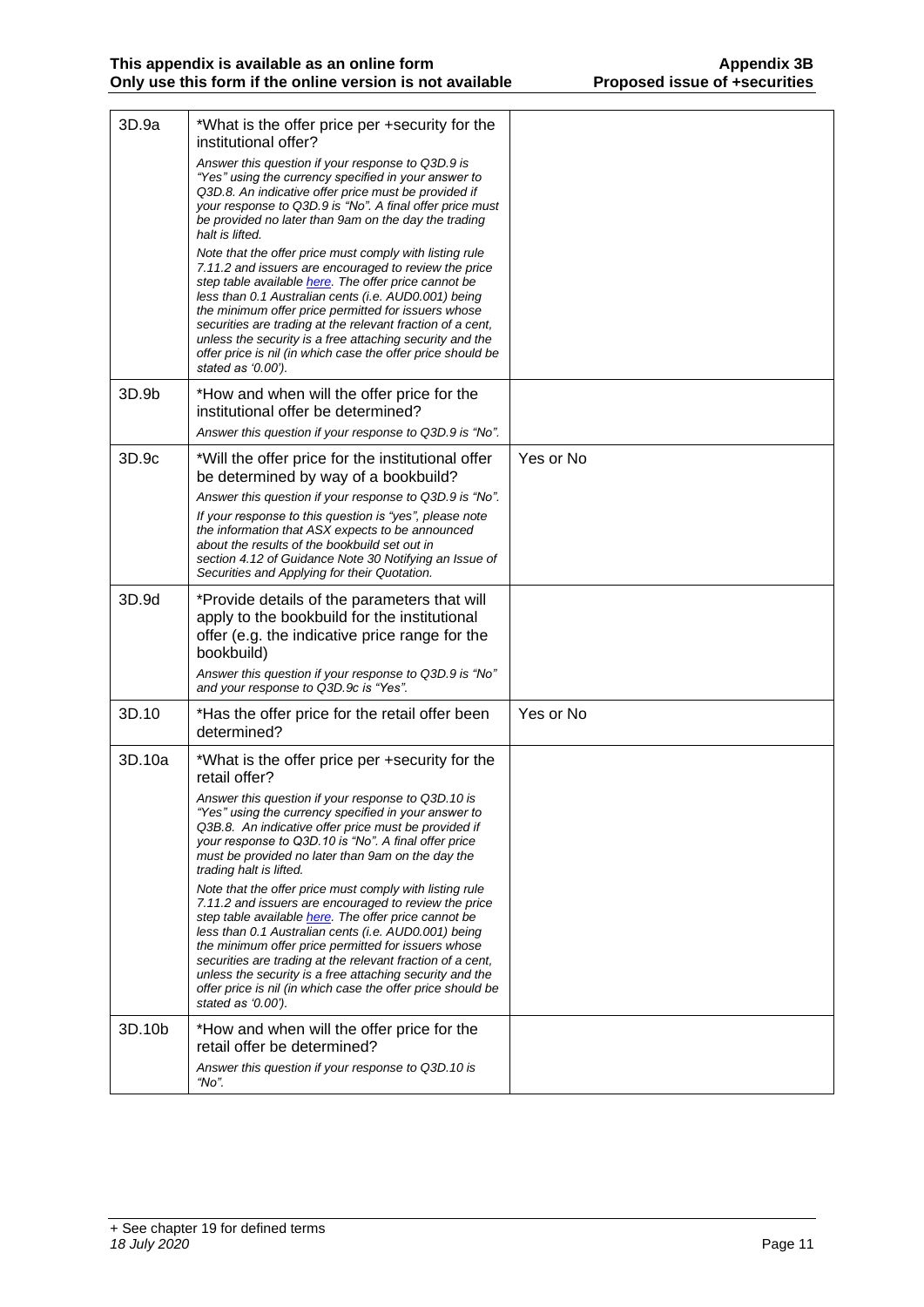#### Part 3E – Proposed accelerated offer – timetable

*If your response to Q1.6 is "An accelerated offer", please complete the relevant questions in this Part.*

| Question<br>No. | Question                                                                                                                                                                                                                                                                                                                                                                                                                                                                                                                             | <b>Answer</b> |
|-----------------|--------------------------------------------------------------------------------------------------------------------------------------------------------------------------------------------------------------------------------------------------------------------------------------------------------------------------------------------------------------------------------------------------------------------------------------------------------------------------------------------------------------------------------------|---------------|
| 3E.1a           | *First day of trading halt<br>The entity is required to announce the accelerated offer<br>and give a completed Appendix 3B to ASX. If the<br>accelerated offer is conditional on security holder<br>approval or any other requirement, that condition must<br>have been satisfied and the entity must have<br>announced that fact to ASX. An entity should also<br>consider the rights of convertible security holders to<br>participate in the issue and what, if any, notice needs<br>to be given to them in relation to the issue |               |
| 3E.1b           | *Announcement date of accelerated offer                                                                                                                                                                                                                                                                                                                                                                                                                                                                                              |               |
| 3E.2            | *Trading resumes on an ex-entitlement<br>basis (ex date)<br>For JUMBO, ANREO, AREO, SAREO, RAPIDs offers                                                                                                                                                                                                                                                                                                                                                                                                                             |               |
| 3E.3            | *Trading resumes on ex-rights basis<br>For PAITREO offers only                                                                                                                                                                                                                                                                                                                                                                                                                                                                       |               |
| 3E.4            | *Rights trading commences<br>For PAITREO offers only                                                                                                                                                                                                                                                                                                                                                                                                                                                                                 |               |
| 3E.5            | *Date offer will be made to eligible<br>institutional +security holders                                                                                                                                                                                                                                                                                                                                                                                                                                                              |               |
| 3E.6            | *Application closing date for institutional<br>+security holders                                                                                                                                                                                                                                                                                                                                                                                                                                                                     |               |
| 3E.7            | Institutional offer shortfall book build date<br>For AREO, SAREO, RAPIDs, PAITREO offers                                                                                                                                                                                                                                                                                                                                                                                                                                             |               |
| 3E.8            | *Announcement of results of institutional<br>offer<br>The announcement should be made before the<br>resumption of trading following the trading halt.                                                                                                                                                                                                                                                                                                                                                                                |               |
| 3E.9            | *+Record date<br>Record date to identify security holders entitled to<br>participate in the offer. Per Appendix 7A sections 4, 5<br>and 6 the record date must be at least 2 business days<br>from the announcement date (day 0).                                                                                                                                                                                                                                                                                                    |               |
| 3E.10           | Settlement date of new +securities issued<br>under institutional entitlement offer<br>If DvP settlement applies, provided the Appendix 2A is<br>given to ASX before noon (Sydney time) this day,<br>normal trading in the securities will apply on the next<br>business day, and if DvP settlement does not apply on<br>the business day after that.                                                                                                                                                                                 |               |
| 3E.11           | *+Issue date for institutional +security<br>holders                                                                                                                                                                                                                                                                                                                                                                                                                                                                                  |               |
| 3E.12           | *Normal trading of new +securities issued<br>under institutional entitlement offer                                                                                                                                                                                                                                                                                                                                                                                                                                                   |               |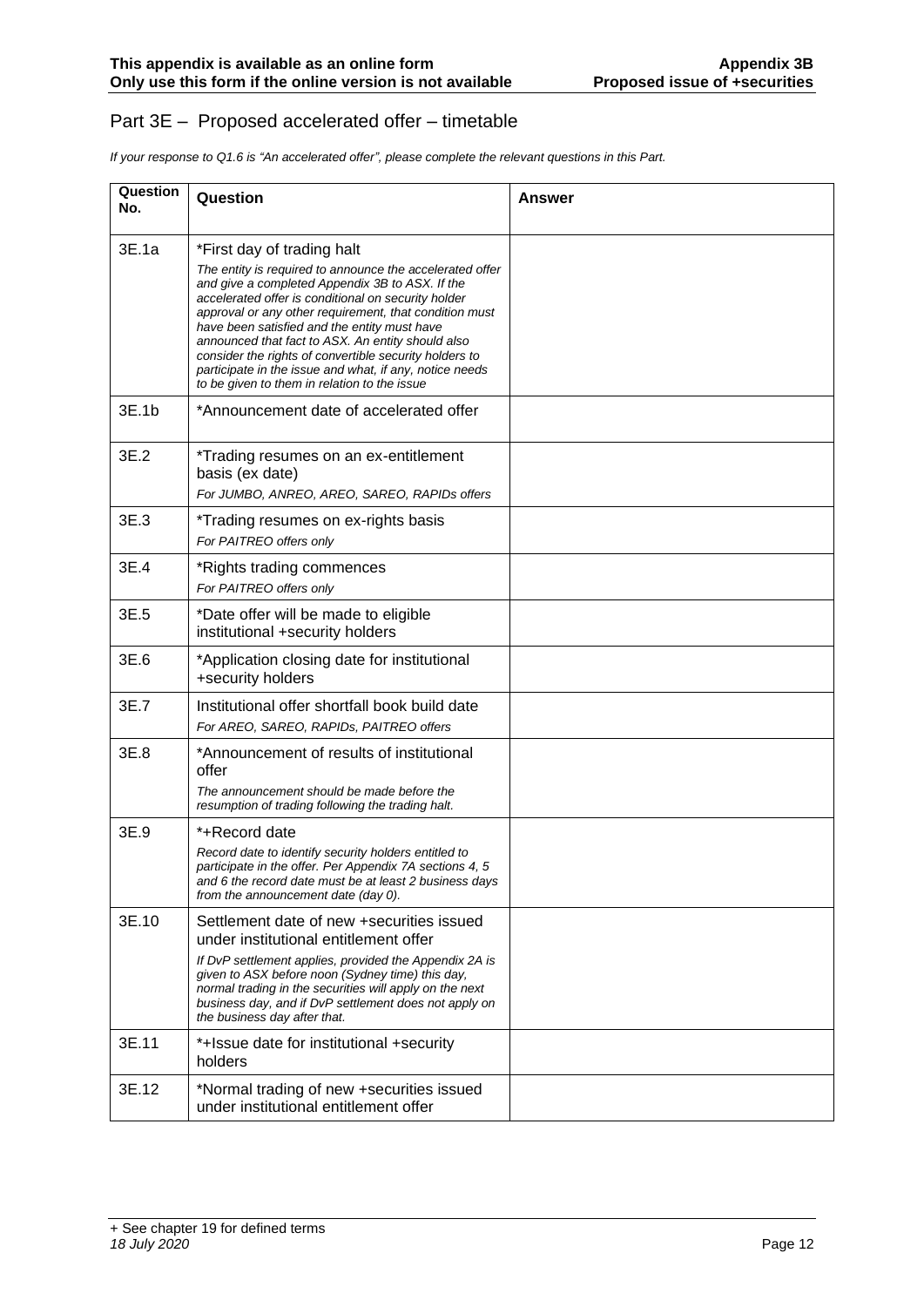| 3E.13 | *Date on which offer documents will be sent<br>to retail +security holders entitled to<br>participate in the +pro rata issue<br>The offer documents can be sent to security holders as<br>early as business day 4 but must be sent no later than<br>business day 6. Business day 6 is the last day for the<br>offer to open. For renounceable offers, deferred<br>settlement trading in rights ends at the close of trading<br>on this day. Trading in rights on a normal $(T+2)$<br>settlement basis will start from market open on the next<br>business day (i.e. business day 7) provided that the<br>entity tells ASX by 12pm Sydney time that the offer<br>documents have been sent or will have been sent by<br>the end of the day. |  |
|-------|-------------------------------------------------------------------------------------------------------------------------------------------------------------------------------------------------------------------------------------------------------------------------------------------------------------------------------------------------------------------------------------------------------------------------------------------------------------------------------------------------------------------------------------------------------------------------------------------------------------------------------------------------------------------------------------------------------------------------------------------|--|
| 3E.14 | *Offer closing date for retail +security<br>holders<br>Offers close at 5pm on this day. The date must be at                                                                                                                                                                                                                                                                                                                                                                                                                                                                                                                                                                                                                               |  |
|       | least 7 business days after the entity announces that<br>the offer documents have been sent to holders.                                                                                                                                                                                                                                                                                                                                                                                                                                                                                                                                                                                                                                   |  |
| 3E.15 | *Last day to extend the retail offer closing<br>date<br>At least 3 business days' notice must be given to                                                                                                                                                                                                                                                                                                                                                                                                                                                                                                                                                                                                                                 |  |
|       | extend the offer closing date.                                                                                                                                                                                                                                                                                                                                                                                                                                                                                                                                                                                                                                                                                                            |  |
| 3E.16 | *Rights trading end date<br>For PAITREO offers only                                                                                                                                                                                                                                                                                                                                                                                                                                                                                                                                                                                                                                                                                       |  |
| 3E.17 | *Trading in new +securities commences on<br>a deferred settlement basis<br>For PAITREO offers only                                                                                                                                                                                                                                                                                                                                                                                                                                                                                                                                                                                                                                        |  |
|       | The business day after rights trading end date                                                                                                                                                                                                                                                                                                                                                                                                                                                                                                                                                                                                                                                                                            |  |
| 3E.18 | *Entity announces results of the retail offer<br>to ASX, including the number and<br>percentage of +securities taken up by<br>existing retail +security holders                                                                                                                                                                                                                                                                                                                                                                                                                                                                                                                                                                           |  |
| 3E.19 | Bookbuild for any shortfall (if applicable)<br>For all offers except JUMBO, ANREO                                                                                                                                                                                                                                                                                                                                                                                                                                                                                                                                                                                                                                                         |  |
| 3E.20 | Entity announces results of bookbuild<br>(including any information about the<br>bookbuild expected to be disclosed under<br>section 4.12 of Guidance Note 30)<br>For all offers except JUMBO, ANREO                                                                                                                                                                                                                                                                                                                                                                                                                                                                                                                                      |  |
| 3E.21 | *+Issue date for retail +security holders<br>Per Appendix 7A section 4, the issue date should be<br>no more than 5 business days after the offer closes<br>date. Per Appendix 7A sections 5 and 6, the issue date<br>should be no more than 8 business days after the offer<br>closes date. This is the last day for the entity to issue<br>the securities taken up in the pro rata issue and lodge<br>an Appendix 2A with ASX to apply for quotation of the<br>securities. Deferred settlement trading (if applicable)<br>will end at market close on this day.                                                                                                                                                                          |  |
| 3E.22 | *Date trading starts on a normal T+2 basis<br>For PAITREO offers only<br>This is one business day after the issue date.                                                                                                                                                                                                                                                                                                                                                                                                                                                                                                                                                                                                                   |  |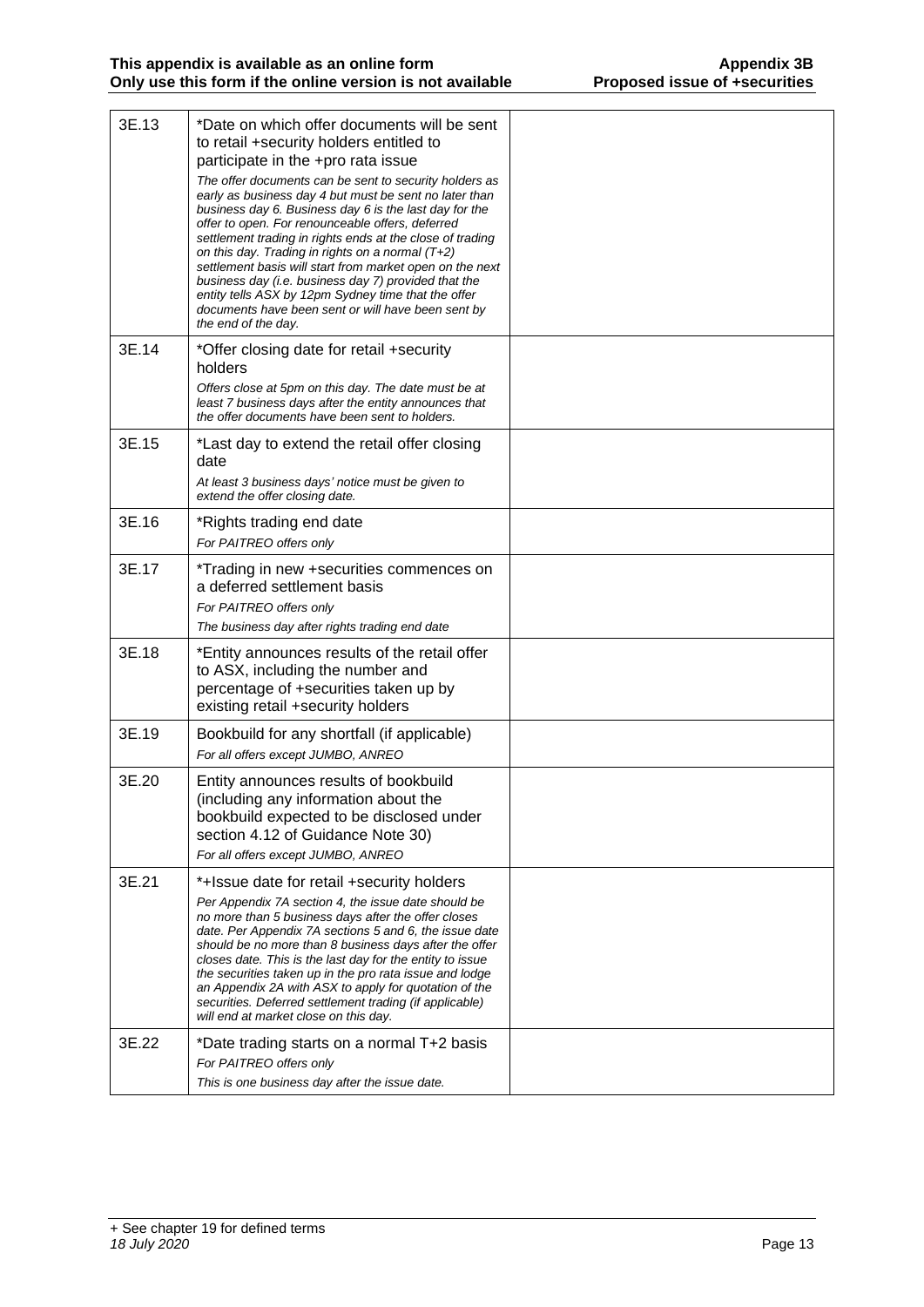| 3E.23 | *First settlement date of trades conducted<br>on a +deferred settlement basis and on a<br>normal T+2 basis                                    |  |
|-------|-----------------------------------------------------------------------------------------------------------------------------------------------|--|
|       | For PAITREO offers only<br>This is two business days after trading starts on a<br>normal T+2 basis (3 business days after the issue<br>date). |  |

# Part 3F – Proposed entitlement offer – fees and expenses

| Question<br>No. | Question                                                                                                                                                                                                                                                                                                                                                                                                                                                                                                                  | <b>Answer</b> |  |
|-----------------|---------------------------------------------------------------------------------------------------------------------------------------------------------------------------------------------------------------------------------------------------------------------------------------------------------------------------------------------------------------------------------------------------------------------------------------------------------------------------------------------------------------------------|---------------|--|
| 3F.1            | *Will there be a lead manager or broker to<br>the proposed offer?                                                                                                                                                                                                                                                                                                                                                                                                                                                         | No            |  |
| 3F.1a           | *Who is the lead manager/broker?<br>Answer this question if your response to Q3F.1 is<br>"Yes".                                                                                                                                                                                                                                                                                                                                                                                                                           |               |  |
| 3F.1b           | *What fee, commission or other<br>consideration is payable to them for acting<br>as lead manager/broker?<br>Answer this question if your response to Q3F.1 is<br>"Yes".                                                                                                                                                                                                                                                                                                                                                   |               |  |
| 3F.2            | *Is the proposed offer to be underwritten?                                                                                                                                                                                                                                                                                                                                                                                                                                                                                | No            |  |
| 3F.2a           | *Who are the underwriter(s)?<br>Answer this question if your response to Q3F.2 is<br>"Yes".<br>Note for issuers that are an ASX Listing (i.e. not an<br>ASX Debt Listing or ASX Foreign Exempt Listing): If<br>you are seeking to rely on listing rule 7.2 exception 2 to<br>issue the securities without security holder approval<br>under listing rule 7.1 and without using your placement<br>capacity under listing rules 7.1 or 7.1A, you must<br>include the details asked for in this and the next 3<br>questions. |               |  |
| 3F.2b           | *What is the extent of the underwriting (i.e.<br>the amount or proportion of the offer that is<br>underwritten)?<br>Answer this question if your response to Q3F.2 is<br>"Yes".                                                                                                                                                                                                                                                                                                                                           |               |  |
| 3F.2c           | *What fees, commissions or other<br>consideration are payable to them for acting<br>as underwriter(s)?<br>Answer this question if your response to Q3F.2 is<br>"Yes".<br>This includes any applicable discount the underwriter<br>receives to the issue price payable by participants in<br>the issue.                                                                                                                                                                                                                    |               |  |
| 3F.2d           | *Provide a summary of the significant<br>events that could lead to the underwriting<br>being terminated<br>Answer this question if your response to Q3F.2 is<br>"Yes".<br>You may cross-refer to a disclosure document, PDS,<br>information memorandum, investor presentation or<br>other announcement with this information provided it<br>has been released on the ASX Market Announcements<br>Platform.                                                                                                                |               |  |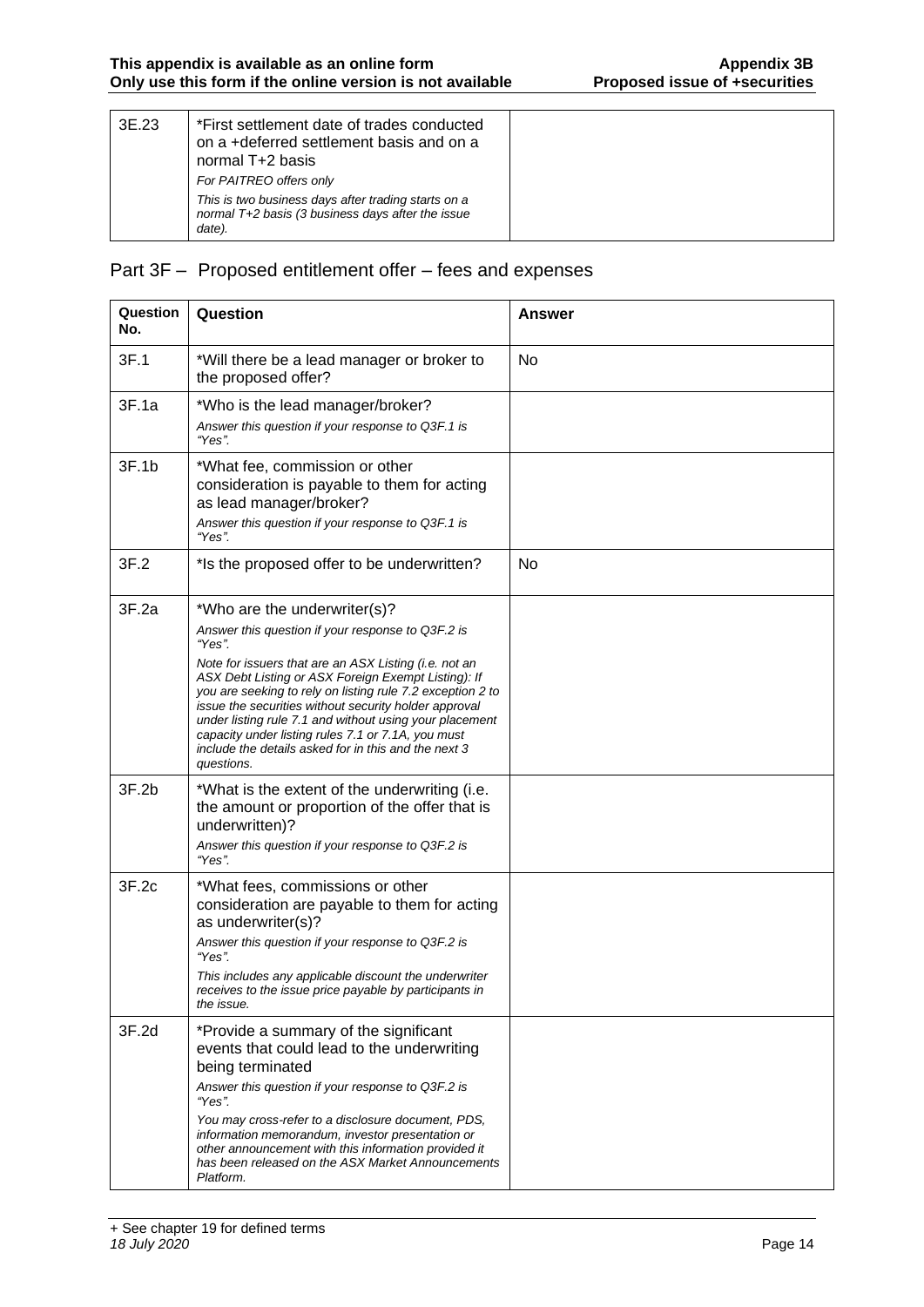| 3F.2e      | *Is a party referred to in listing rule 10.11<br>underwriting or sub-underwriting the<br>proposed offer?<br>Answer this question if the issuer is an ASX Listing (i.e.<br>not an ASX Debt Listing or ASX Foreign Exempt<br>Listing) and your response to Q3F.2 is "Yes".                                                                                                                                                                                                                                                                                                                                 | Yes or No                                 |
|------------|----------------------------------------------------------------------------------------------------------------------------------------------------------------------------------------------------------------------------------------------------------------------------------------------------------------------------------------------------------------------------------------------------------------------------------------------------------------------------------------------------------------------------------------------------------------------------------------------------------|-------------------------------------------|
| 3F.2e(i)   | *What is the name of that party?<br>Answer this question if the issuer is an ASX Listing and<br>your response to Q3F.2e is "Yes".<br>Note: If you are seeking to rely on listing rule 10.12<br>exception 2 to issue the securities to the underwriter or<br>sub-underwriter without security holder approval under<br>listing rule 10.11, you must include the details asked<br>for in this and the next 2 questions. If there is more<br>than one party referred to in listing rule 10.11 acting as<br>underwriter or sub-underwriter include all of their<br>details in this and the next 2 questions. |                                           |
| 3F.2e(ii)  | *What is the extent of their underwriting or<br>sub-underwriting (i.e. the amount or<br>proportion of the issue they have<br>underwritten or sub-underwritten)?<br>Answer this question if the issuer is an ASX Listing and<br>your response to Q3F.2e is "Yes".                                                                                                                                                                                                                                                                                                                                         |                                           |
| 3F.2e(iii) | *What fee, commission or other<br>consideration is payable to them for acting<br>as underwriter or sub-underwriter?<br>Answer this question if the issuer is an ASX Listing and<br>your response to Q3F.2e is "Yes".<br>Note: This includes any applicable discount the<br>underwriter or sub-underwriter receives to the issue<br>price payable by participants in the issue.                                                                                                                                                                                                                           |                                           |
| 3F.3       | *Will brokers who lodge acceptances or<br>renunciations on behalf of eligible +security<br>holders be paid a handling fee or                                                                                                                                                                                                                                                                                                                                                                                                                                                                             | <b>No</b>                                 |
|            | commission?                                                                                                                                                                                                                                                                                                                                                                                                                                                                                                                                                                                              |                                           |
| 3F.3a      | *Will the handling fee or commission be<br>dollar based or percentage based?<br>Answer this question if your response to Q3F.3 is<br>"Yes".                                                                                                                                                                                                                                                                                                                                                                                                                                                              | Dollar based (\$) or percentage based (%) |
| 3F.3b      | *Amount of handling fee or commission<br>payable to brokers who lodge acceptances<br>or renunciations on behalf of eligible<br>+security holders<br>Answer this question if your response to Q3F.3 is "Yes"<br>and your response to Q3F.3a is "dollar based".                                                                                                                                                                                                                                                                                                                                            | \$                                        |
| 3F.3c      | *Percentage handling fee or commission<br>payable to brokers who lodge acceptances<br>or renunciations on behalf of eligible<br>+security holders<br>Answer this question if your response to Q3F.3 is "Yes"<br>and your response to Q3F.3a is "percentage based".                                                                                                                                                                                                                                                                                                                                       | %                                         |
| 3F.3d      | Please provide any other relevant<br>information about the handling fee or<br>commission method<br>Answer this question if your response to Q3F.3 is<br>"Yes"                                                                                                                                                                                                                                                                                                                                                                                                                                            |                                           |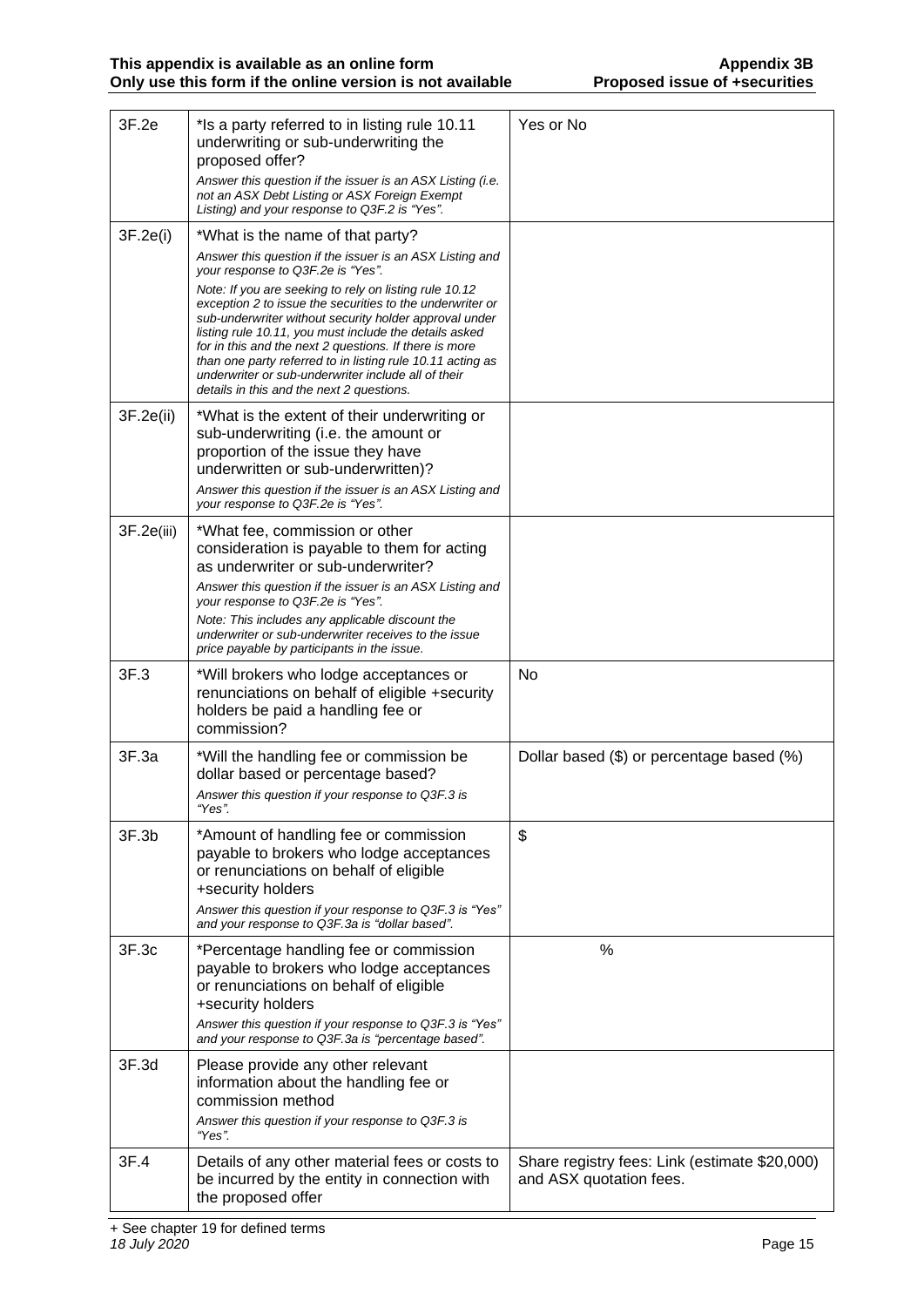| Question<br>No. | Question                                                                                                                                                                                                                                                                                                                                                                                                                                                                                                                                                                                                                                                                                                                                                                                                                                                                                                                                                                                                                                               | Answer                                                                                                                                                                                                                                                                                                                                         |  |
|-----------------|--------------------------------------------------------------------------------------------------------------------------------------------------------------------------------------------------------------------------------------------------------------------------------------------------------------------------------------------------------------------------------------------------------------------------------------------------------------------------------------------------------------------------------------------------------------------------------------------------------------------------------------------------------------------------------------------------------------------------------------------------------------------------------------------------------------------------------------------------------------------------------------------------------------------------------------------------------------------------------------------------------------------------------------------------------|------------------------------------------------------------------------------------------------------------------------------------------------------------------------------------------------------------------------------------------------------------------------------------------------------------------------------------------------|--|
| 3G.1            | *The purpose(s) for which the entity intends<br>to use the cash raised by the proposed<br>issue<br>You may select one or more of the items in the list.                                                                                                                                                                                                                                                                                                                                                                                                                                                                                                                                                                                                                                                                                                                                                                                                                                                                                                | $\boxtimes$ For additional working capital<br>$\Box$ To fund the retirement of debt<br>$\Box$ To pay for the acquisition of an asset<br>[provide details below]<br>$\Box$ To pay for services rendered [provide<br>details below]<br>$\boxtimes$ Other [provide details below]<br><b>Additional details:</b><br>Mineral exploration activities |  |
| 3G.2            | *Will holdings on different registers or<br>subregisters be aggregated for the<br>purposes of determining entitlements to the<br>issue?                                                                                                                                                                                                                                                                                                                                                                                                                                                                                                                                                                                                                                                                                                                                                                                                                                                                                                                | <b>No</b>                                                                                                                                                                                                                                                                                                                                      |  |
| 3G.2a           | *Please explain how holdings on different<br>registers or subregisters will be aggregated<br>for the purposes of determining<br>entitlements.<br>Answer this question if your response to Q3G.2 is<br>"Yes".                                                                                                                                                                                                                                                                                                                                                                                                                                                                                                                                                                                                                                                                                                                                                                                                                                           |                                                                                                                                                                                                                                                                                                                                                |  |
| 3G.3            | *Will the entity be changing its<br>dividend/distribution policy if the proposed<br>issue is successful?                                                                                                                                                                                                                                                                                                                                                                                                                                                                                                                                                                                                                                                                                                                                                                                                                                                                                                                                               | No                                                                                                                                                                                                                                                                                                                                             |  |
| 3G.3a           | *Please explain how the entity will change<br>its dividend/distribution policy if the<br>proposed issue is successful<br>Answer this question if your response to Q3G.3 is<br>"Yes".                                                                                                                                                                                                                                                                                                                                                                                                                                                                                                                                                                                                                                                                                                                                                                                                                                                                   |                                                                                                                                                                                                                                                                                                                                                |  |
| 3G.4            | *Countries in which the entity has +security<br>holders who will not be eligible to participate<br>in the proposed issue<br>For non-renounceable issues (including<br>accelerated): The entity must send each holder to<br>whom it will not offer the securities details of the issue<br>and advice that the entity will not offer securities to<br>them (listing rule $7.7.1(b)$ ).<br>For renounceable issues (including accelerated):<br>The entity must send each holder to whom it will not<br>offer the securities details of the issue and advice that<br>the entity will not offer securities to them. It must also<br>appoint a nominee to arrange for the sale of the<br>entitlements that would have been given to those<br>holders and to account to them for the net proceeds of<br>the sale and advise each holder not given the<br>entitlements that a nominee in Australia will arrange for<br>sale of the entitlements and, if they are sold, for the net<br>proceeds to be sent to the holder (listing rule 7.7.1(b)<br>and $(c)$ ). | Countries other than Australia and New<br>Zealand                                                                                                                                                                                                                                                                                              |  |
| 3G.5            | *Will the offer be made to eligible<br>beneficiaries on whose behalf eligible<br>nominees or custodians hold existing<br>+securities                                                                                                                                                                                                                                                                                                                                                                                                                                                                                                                                                                                                                                                                                                                                                                                                                                                                                                                   | Yes                                                                                                                                                                                                                                                                                                                                            |  |

# Part 3G – Proposed entitlement offer – further information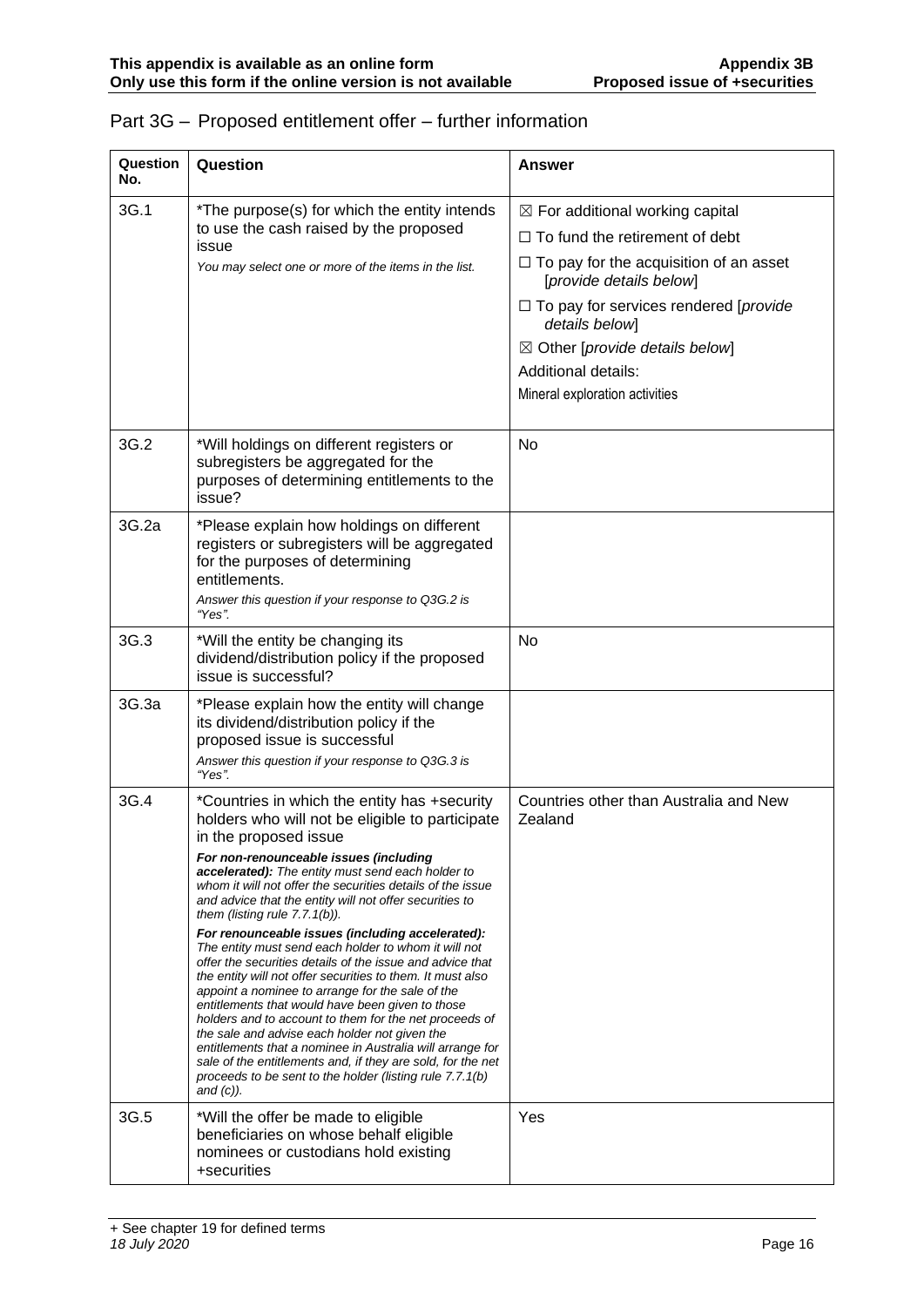| 3G.5a | *Please provide further details of the offer to<br>eligible beneficiaries<br>Answer this question if your response to Q3G.5 is<br>"Yes"<br>If, for example, the entity intends to issue a notice to<br>eligible nominees and custodians please indicate here<br>where it may be found and/or when the entity expects<br>to announce this information. You may enter a URL. | https://events.miragle.com/RLC-offer                                                                                                                                                                                                            |
|-------|----------------------------------------------------------------------------------------------------------------------------------------------------------------------------------------------------------------------------------------------------------------------------------------------------------------------------------------------------------------------------|-------------------------------------------------------------------------------------------------------------------------------------------------------------------------------------------------------------------------------------------------|
| 3G.6  | URL on the entity's website where investors<br>can download information about the<br>proposed issue                                                                                                                                                                                                                                                                        | https://www.reedylagoon.com.au/                                                                                                                                                                                                                 |
| 3G.7  | Any other information the entity wishes to<br>provide about the proposed issue                                                                                                                                                                                                                                                                                             | RLC's registrar (Link Market Services) will<br>be establishing an investor information line<br>(130 554 474) and a website for investors to<br>be able to download booklet and application<br>forms (https://events.miraqle.com/RLC-<br>offer). |
| 3G.8  | *Will the offer of rights under the rights issue<br>be made under a disclosure document or<br>product disclosure statement under Chapter<br>6D or Part 7.9 of the Corporations Act (as<br>applicable)?                                                                                                                                                                     | <b>No</b>                                                                                                                                                                                                                                       |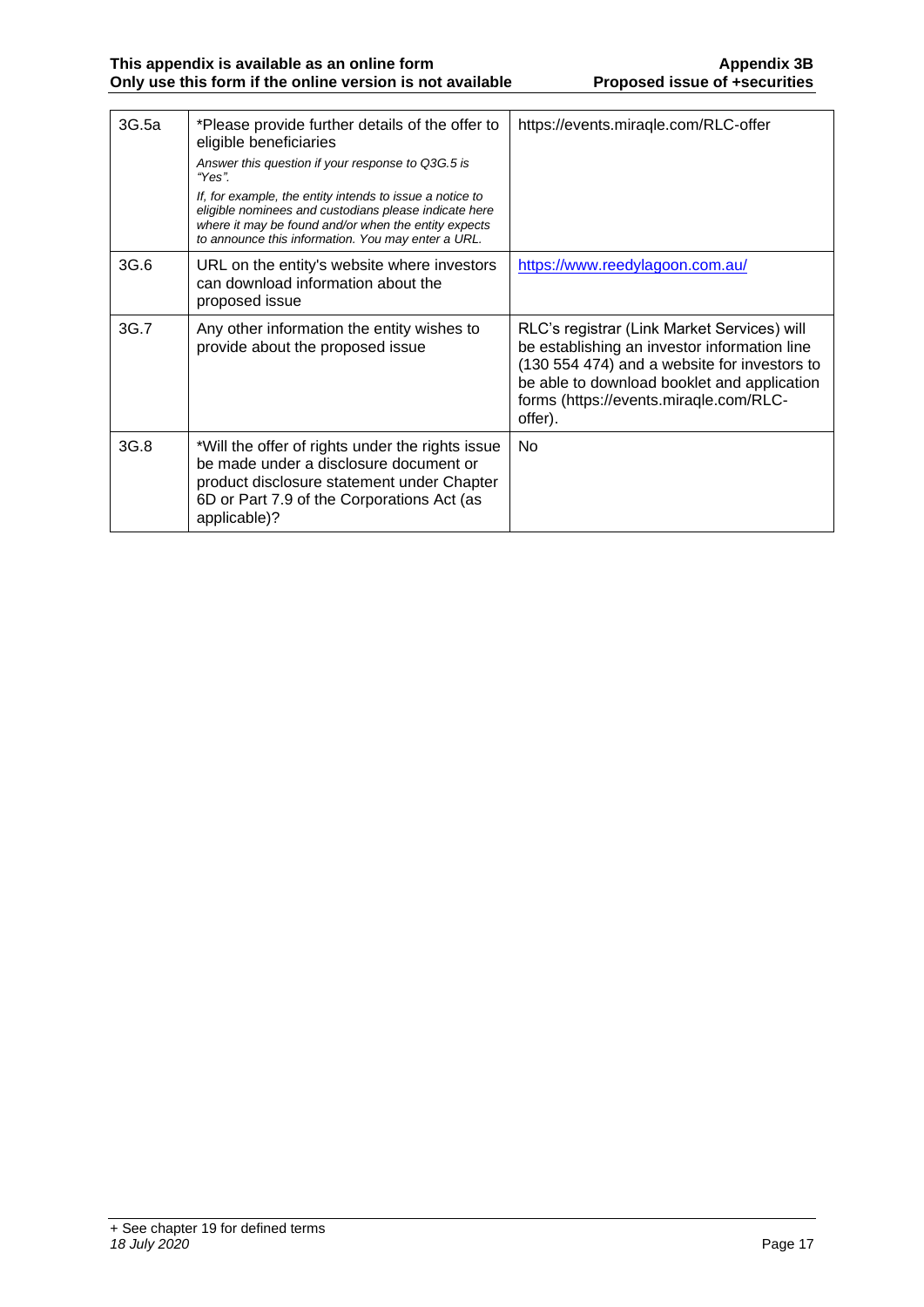# Part 4 – Details of proposed offer under +securities purchase plan

*If your response to Q1.6 is "An offer of securities under a securities purchase plan", please complete Parts 4A – 4F and the details of the securities proposed to be issued in Part 8. Refer to section 12 of Appendix 7A of the Listing Rules for the timetable for securities purchase plans.*

#### Part 4A – Proposed offer under +securities purchase plan – conditions

| Question<br>No.                                                                                              | Question                                                                                                                                                                                                                                                           |                                                                                                                                                                                                                                                                                                                                                                                                            |          | Answer    |  |
|--------------------------------------------------------------------------------------------------------------|--------------------------------------------------------------------------------------------------------------------------------------------------------------------------------------------------------------------------------------------------------------------|------------------------------------------------------------------------------------------------------------------------------------------------------------------------------------------------------------------------------------------------------------------------------------------------------------------------------------------------------------------------------------------------------------|----------|-----------|--|
| 4A.1                                                                                                         |                                                                                                                                                                                                                                                                    | *Are any of the following approvals required<br>for the offer of +securities under the<br>+securities purchase plan issue to be<br>unconditional?                                                                                                                                                                                                                                                          |          | Yes or No |  |
|                                                                                                              | *Security holder approval<br>$\bullet$<br>Court approval<br>$\bullet$<br>Lodgement of court order with +ASIC<br>$\bullet$<br><b>ACCC</b> approval<br>$\bullet$<br>FIRB approval<br>$\bullet$<br>Another approval/condition external to<br>$\bullet$<br>the entity. |                                                                                                                                                                                                                                                                                                                                                                                                            |          |           |  |
| 4A.1a                                                                                                        | Conditions<br>approval).                                                                                                                                                                                                                                           | Answer these questions if your response to 4A.1 is "Yes".<br>Select the applicable approval(s) from the list. More than one approval can be selected. The "date for<br>determination" is the date that you expect to know if the approval is given (for example, the date of the security<br>holder meeting in the case of *security holder approval or the date of the court hearing in the case of court |          |           |  |
| *Is the date<br>*Approval/ condition<br>*Date for<br>determination<br><b>Type</b><br>estimated or<br>actual? |                                                                                                                                                                                                                                                                    | **Approval received/<br>condition met?<br>Please respond "Yes" or<br>"No". Only answer this<br>question when you know<br>the outcome of the<br>approval.                                                                                                                                                                                                                                                   | Comments |           |  |
| +Security holder<br>approval                                                                                 |                                                                                                                                                                                                                                                                    |                                                                                                                                                                                                                                                                                                                                                                                                            |          |           |  |
| Court approval<br>Lodgement of court<br>order with +ASIC                                                     |                                                                                                                                                                                                                                                                    |                                                                                                                                                                                                                                                                                                                                                                                                            |          |           |  |
| <b>ACCC approval</b><br>FIRB approval                                                                        |                                                                                                                                                                                                                                                                    |                                                                                                                                                                                                                                                                                                                                                                                                            |          |           |  |
| Other (please specify<br>in comment section)                                                                 |                                                                                                                                                                                                                                                                    |                                                                                                                                                                                                                                                                                                                                                                                                            |          |           |  |

#### Part 4B – Proposed offer under +securities purchase plan – offer details

| Question<br>No. | Question                                                                                                                                                               | Answer |
|-----------------|------------------------------------------------------------------------------------------------------------------------------------------------------------------------|--------|
| 4B.1            | *Class or classes of +securities that will<br>participate in the proposed offer (please<br>enter both the ASX security code &<br>description)                          |        |
|                 | If more than one class of security will participate in the<br>securities purchase plan, make sure you clearly identify<br>any different treatment between the classes. |        |
| 4B.2            | *Class of +securities to be offered to them<br>under the +securities purchase plan (please<br>enter both the ASX security code &<br>description)                       |        |
|                 | Only existing classes of securities may be offered in a<br>securities purchase plan.                                                                                   |        |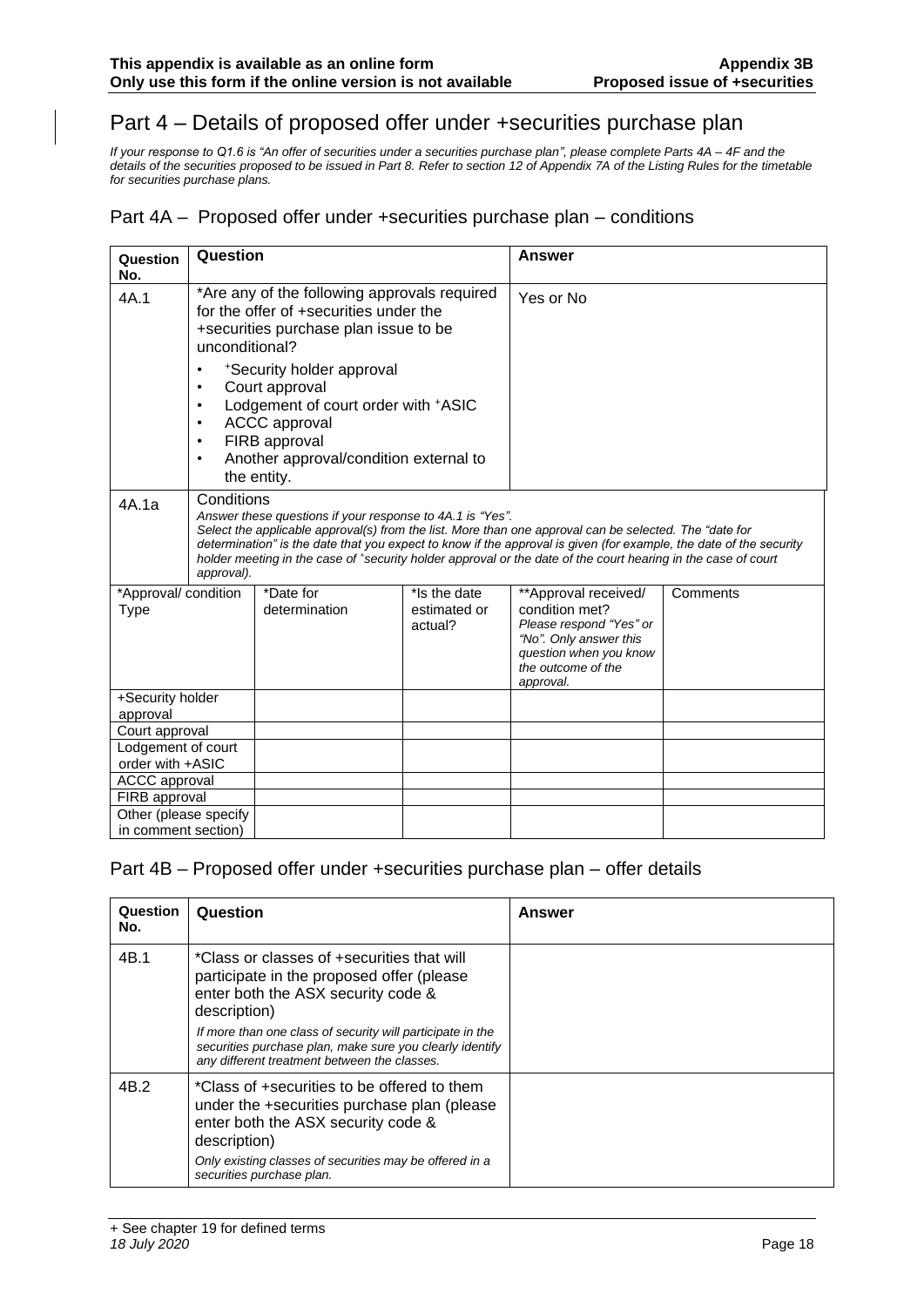| 4B.3  | *Maximum total number of those +securities<br>that could be issued if all offers under the<br>+securities purchase plan are accepted                                                                                                                                            |           |
|-------|---------------------------------------------------------------------------------------------------------------------------------------------------------------------------------------------------------------------------------------------------------------------------------|-----------|
| 4B.4  | *Will the offer be conditional on applications<br>for a minimum number of +securities being<br>received or a minimum amount being raised<br>(i.e. a minimum subscription condition)?                                                                                            | Yes or No |
| 4B.4a | *Describe the minimum subscription<br>condition<br>Answer this question if your response to Q4B.4 is<br>"Yes".                                                                                                                                                                  |           |
| 4B.5  | *Will the offer be conditional on applications<br>for a maximum number of +securities being<br>received or a maximum amount being<br>raised (i.e. a maximum subscription<br>condition)?                                                                                         | Yes or No |
| 4B.5a | *Describe the maximum subscription<br>condition<br>Answer this question if your response to Q4B.5 is<br>"Yes".                                                                                                                                                                  |           |
| 4B.6  | *Will individual +security holders be<br>required to accept the offer for a minimum<br>number or value of +securities (i.e. a<br>minimum acceptance condition)?                                                                                                                 | Yes or No |
| 4B.6a | *Describe the minimum acceptance<br>condition<br>Answer this question if your response to Q4B.6 is<br>"Yes".                                                                                                                                                                    |           |
| 4B.7  | *Will individual +security holders be limited<br>to accepting the offer for a maximum<br>number or value of +securities (i.e. a<br>maximum acceptance condition)?                                                                                                               | Yes or No |
| 4B.7a | *Describe the maximum acceptance<br>condition<br>Answer this question if your response to Q4B.7 is<br>"Yes".                                                                                                                                                                    |           |
| 4B.8  | *Describe all the applicable parcels<br>available for this offer in number of<br>securities or dollar value<br>For example, the offer may allow eligible holders to<br>subscribe for one of the following parcels: \$2,500,<br>\$7,500, \$10,000, \$15,000, \$20,000, \$30,000. |           |
| 4B.9  | *Will a scale back be applied if the offer is<br>over-subscribed?                                                                                                                                                                                                               | Yes or No |
| 4B.9a | *Describe the scale back arrangements<br>Answer this question if your response to Q4B.9 is<br>"Yes".                                                                                                                                                                            |           |
| 4B.10 | *In what currency will the offer be made?<br>For example, if the consideration for the issue is<br>payable in Australian Dollars, state AUD.                                                                                                                                    |           |
| 4B.11 | *Has the offer price been determined?                                                                                                                                                                                                                                           | Yes or No |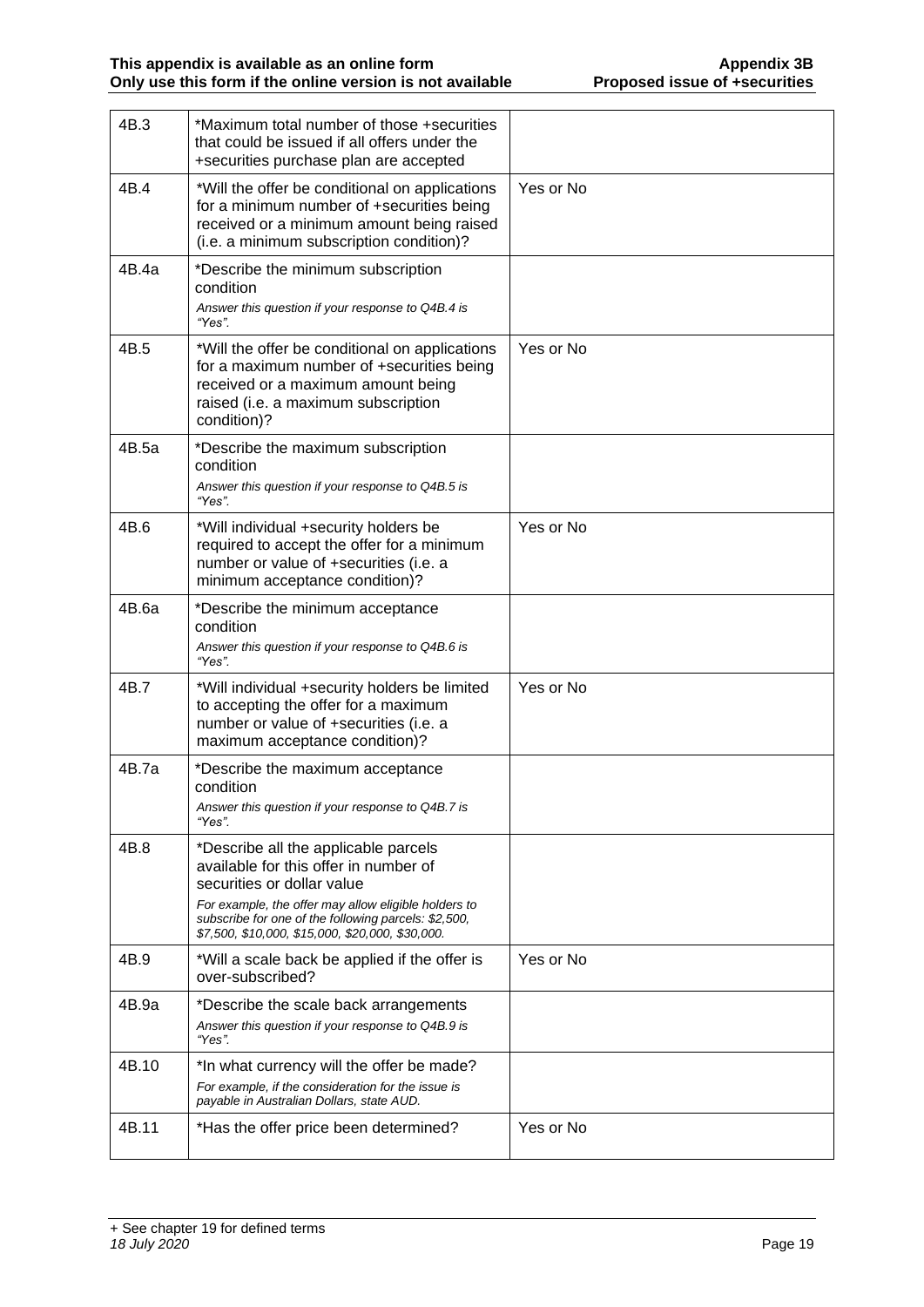| 4B.11a | *What is the offer price per +security?<br>Answer this question if your response to Q4B.11 is<br>"Yes" using the currency specified in your answer to<br>Q4B.9. |  |
|--------|-----------------------------------------------------------------------------------------------------------------------------------------------------------------|--|
| 4B.11b | *How and when will the offer price be<br>determined?<br>Answer this question if your response to Q4B.11 is<br>"No".                                             |  |

### Part 4C – Proposed offer under +securities purchase plan – timetable

| Question<br>No. | Question                                                                                                                                                                                                                                                                                                                          | Answer |
|-----------------|-----------------------------------------------------------------------------------------------------------------------------------------------------------------------------------------------------------------------------------------------------------------------------------------------------------------------------------|--------|
| 4C.1            | *Date of announcement of +security<br>purchase plan                                                                                                                                                                                                                                                                               |        |
|                 | The announcement of the security purchase plan must<br>be made prior to the commencement on trading on the<br>announcement date.                                                                                                                                                                                                  |        |
| 4C.2            | *+Record date                                                                                                                                                                                                                                                                                                                     |        |
|                 | This is the date to identify security holders who may<br>participate in the security purchase plan. Per Appendix<br>7A section 12 of the Listing Rules, this day is one<br>business day before the entity announces the security<br>purchase plan.                                                                                |        |
|                 | Note: the fact that an entity's securities may be in a<br>trading halt or otherwise suspended from trading on<br>this day does not affect this date being the date for<br>identifying which security holders may participate in the<br>security purchase plan.                                                                    |        |
| 4C.3            | *Date on which offer documents will be<br>made available to investors                                                                                                                                                                                                                                                             |        |
| 4C.4            | *Offer open date                                                                                                                                                                                                                                                                                                                  |        |
| 4C.5            | *Offer closing date                                                                                                                                                                                                                                                                                                               |        |
| 4C.6            | *Announcement of results                                                                                                                                                                                                                                                                                                          |        |
|                 | Per Appendix 7A section 12 of the Listing Rules, the<br>entity should announce the results of the security<br>purchase plan no more than 3 business days after the<br>offer closing date                                                                                                                                          |        |
| 4C.7            | *+Issue date                                                                                                                                                                                                                                                                                                                      |        |
|                 | Per Appendix 7A section 12 of the Listing Rules, the<br>last day for the entity to issue the securities purchased<br>under the plan is no more than 7 business days after<br>the closing date. The entity should lodge an Appendix<br>2A with ASX applying for quotation of the securities<br>before 12pm Sydney time on this day |        |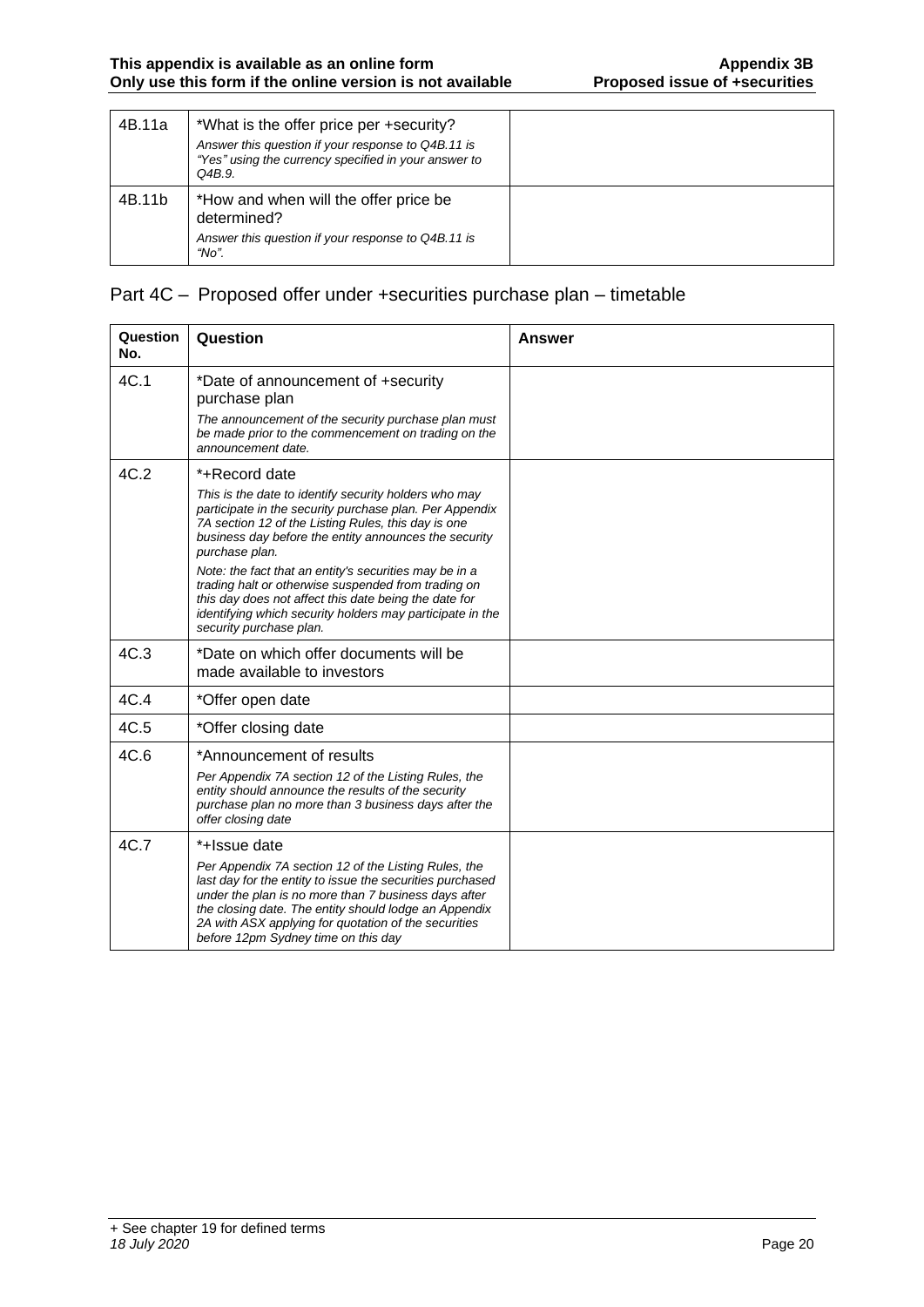| Question<br>No. | Question                                                                                                                                                                                                                                                                                                                                                                                                                                                                                                                                                                                                                                                                                                                                                                                                                                                                            | Answer    |
|-----------------|-------------------------------------------------------------------------------------------------------------------------------------------------------------------------------------------------------------------------------------------------------------------------------------------------------------------------------------------------------------------------------------------------------------------------------------------------------------------------------------------------------------------------------------------------------------------------------------------------------------------------------------------------------------------------------------------------------------------------------------------------------------------------------------------------------------------------------------------------------------------------------------|-----------|
| 4D.1            | *Does the offer under the +securities<br>purchase plan meet all of the requirements<br>of listing rule 7.2 exception 5 or do you have<br>a waiver from those requirements?                                                                                                                                                                                                                                                                                                                                                                                                                                                                                                                                                                                                                                                                                                          | Yes or No |
|                 | Answer this question if the issuer is an ASX Listing (i.e.<br>not an ASX Debt Listing or ASX Foreign Exempt<br>Listing).                                                                                                                                                                                                                                                                                                                                                                                                                                                                                                                                                                                                                                                                                                                                                            |           |
|                 | Listing rule 7.2 exception 5 can only be used once in<br>any 12 month period and only applies where:                                                                                                                                                                                                                                                                                                                                                                                                                                                                                                                                                                                                                                                                                                                                                                                |           |
|                 | the +security purchase plan satisfies the conditions<br>in ASIC Corporations (Share and Interest Purchase<br>Plans) Instrument 2019/547 or would otherwise<br>satisfy those conditions but for the fact that the<br>entity's securities have been suspended from<br>trading on ASX for more than a total of 5 days<br>during the 12 months before the day on which the<br>offer is made under the plan or, if the securities<br>have been quoted on ASX for less than 12 months,<br>during the period of quotation;<br>the number of +securities to be issued under the<br>$\bullet$<br>SPP must not be greater than 30% of the number of<br>fully paid +ordinary securities already on issue; and<br>• the issue price of the +securities must be at least<br>$\bullet$<br>80% of the +volume weighted average market price<br>for +securities in that +class, calculated over the |           |
|                 | last 5 days on which sales in the +securities were<br>recorded, either before the day on which the issue<br>was announced or before the day on which the<br>issue was made.                                                                                                                                                                                                                                                                                                                                                                                                                                                                                                                                                                                                                                                                                                         |           |
|                 | Please note that the offer of securities under the plan<br>also will not meet the requirements of listing rule 10.12<br>exception 4, meaning that parties referred to in listing<br>rule 10.11.1 to 10.11.5 will need to obtain security<br>holder approval under listing rule 10.11 to participate in<br>the offer.                                                                                                                                                                                                                                                                                                                                                                                                                                                                                                                                                                |           |
| 4D.1a           | *Are any of the +securities proposed to be<br>issued without +security holder approval<br>using the entity's 15% placement capacity<br>under listing rule 7.1?<br>Answer this question if the issuer is an ASX Listing and<br>your response to Q4D.1 is "No".                                                                                                                                                                                                                                                                                                                                                                                                                                                                                                                                                                                                                       | Yes or No |
| 4D.1a(i)        | *How many +securities are proposed to be<br>issued without +security holder approval<br>using the entity's 15% placement capacity<br>under listing rule 7.1?<br>Answer this question if the issuer is an ASX Listing,                                                                                                                                                                                                                                                                                                                                                                                                                                                                                                                                                                                                                                                               |           |
|                 | your response to Q4D.1 is "No" and your response to<br>Q4D.1a is "Yes".                                                                                                                                                                                                                                                                                                                                                                                                                                                                                                                                                                                                                                                                                                                                                                                                             |           |
|                 | Please complete and separately send by email to your<br>ASX listings adviser a work sheet in the form of<br>Annexure B to Guidance Note 21 confirming the entity<br>has the available capacity under listing rule 7.1 to issue<br>that number of securities.                                                                                                                                                                                                                                                                                                                                                                                                                                                                                                                                                                                                                        |           |
| 4D.1b           | *Are any of the +securities proposed to be<br>issued without +security holder approval<br>using the entity's additional 10% placement<br>capacity under listing rule 7.1A (if<br>applicable)?                                                                                                                                                                                                                                                                                                                                                                                                                                                                                                                                                                                                                                                                                       | Yes or No |
|                 | Answer this question if the issuer is an ASX Listing and<br>your response to Q4D.1 is "No".                                                                                                                                                                                                                                                                                                                                                                                                                                                                                                                                                                                                                                                                                                                                                                                         |           |

# Part 4D – Proposed offer under +securities purchase plan – listing rule requirements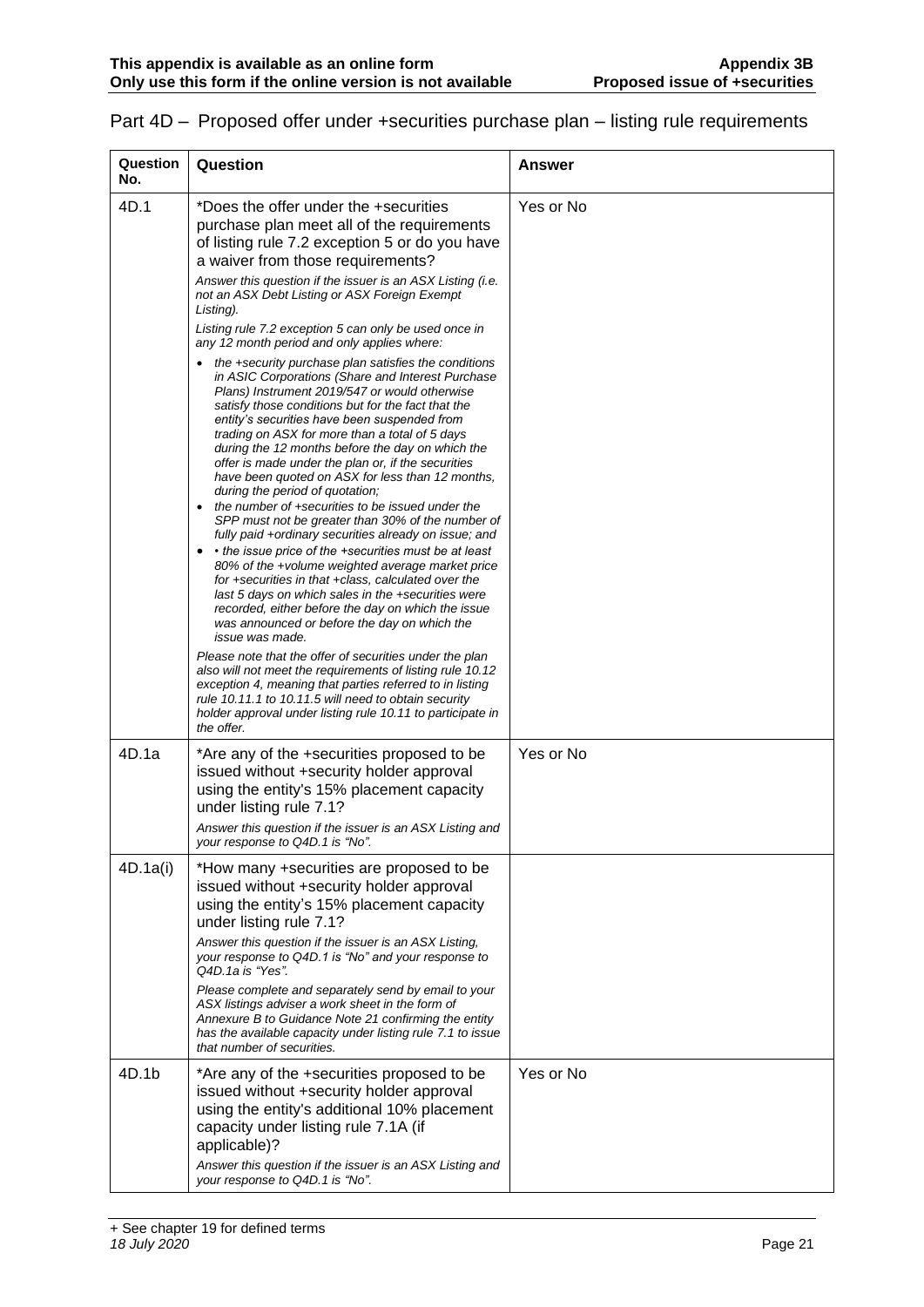| 4D.1b(i) | *How many +securities are proposed to be<br>issued without +security holder approval<br>using the entity's additional 10% placement<br>capacity under listing rule 7.1A?                                                                                      |  |
|----------|---------------------------------------------------------------------------------------------------------------------------------------------------------------------------------------------------------------------------------------------------------------|--|
|          | Answer this question if the issuer is an ASX Listing,<br>your response to Q4D.1 is "No" and your response to<br>Q4D.1b is "Yes".                                                                                                                              |  |
|          | Please complete and separately send by email to your<br>ASX listings adviser a work sheet in the form of<br>Annexure C to Guidance Note 21 confirming the entity<br>has the available capacity under listing rule 7.1A to<br>issue that number of securities. |  |

#### Part 4E – Proposed offer under +securities purchase plan – fees and expenses

| Question<br>No. | Question                                                                                                                                                                                                                                                                                                                                                                                                                                                                                                                                                                                                                                                                                                                                                                                                                                             | Answer    |
|-----------------|------------------------------------------------------------------------------------------------------------------------------------------------------------------------------------------------------------------------------------------------------------------------------------------------------------------------------------------------------------------------------------------------------------------------------------------------------------------------------------------------------------------------------------------------------------------------------------------------------------------------------------------------------------------------------------------------------------------------------------------------------------------------------------------------------------------------------------------------------|-----------|
| 4E.1            | *Will there be a lead manager or broker to<br>the proposed offer?                                                                                                                                                                                                                                                                                                                                                                                                                                                                                                                                                                                                                                                                                                                                                                                    | Yes or No |
| 4E.1a           | *Who is the lead manager/broker?<br>Answer this question if your response to Q4E.1 is<br>"Yes".                                                                                                                                                                                                                                                                                                                                                                                                                                                                                                                                                                                                                                                                                                                                                      |           |
| 4E.1b           | *What fee, commission or other<br>consideration is payable to them for acting<br>as lead manager/broker?<br>Answer this question if your response to Q4E.1 is<br>"Yes".                                                                                                                                                                                                                                                                                                                                                                                                                                                                                                                                                                                                                                                                              |           |
| 4E.2            | *Is the proposed offer to be underwritten?                                                                                                                                                                                                                                                                                                                                                                                                                                                                                                                                                                                                                                                                                                                                                                                                           | Yes or No |
| 4E.2a           | *Who are the underwriter(s)?<br>Answer this question if your response to Q4E.2 is<br>"Yes".<br>Note for issuers that are an ASX Listing (i.e. not an<br>ASX Debt Listing or ASX Foreign Exempt Listing):<br>listing rule 7.2 exception 5 does not extend to an issue<br>of securities to or at the direction of an underwriter of<br>an SPP. The issue will require security holder approval<br>under listing rule 7.1 if you do not have the available<br>placement capacity under listing rules 7.1 and/or 7.1A<br>to cover the issue. Likewise, listing rule 10.12<br>exception 4 does not extend to an issue of securities to<br>or at the direction of an underwriter of an SPP. If a<br>party referred to in listing rule 10.11 is underwriting the<br>proposed offer, this will require security holder approval<br>under listing rule 10.11. |           |
| 4E.2b           | *What is the extent of the underwriting (i.e.<br>the amount or proportion of the offer that is<br>underwritten)?<br>Answer this question if your response to Q4E.2 is<br>"Yes".                                                                                                                                                                                                                                                                                                                                                                                                                                                                                                                                                                                                                                                                      |           |
| 4E.2c           | *What fees, commissions or other<br>consideration are payable to them for acting<br>as underwriter(s)?<br>Answer this question if your response to Q4E.2 is<br>"Yes".<br>This information includes any applicable discount the<br>underwriter receives to the issue price payable by<br>participants in the issue.                                                                                                                                                                                                                                                                                                                                                                                                                                                                                                                                   |           |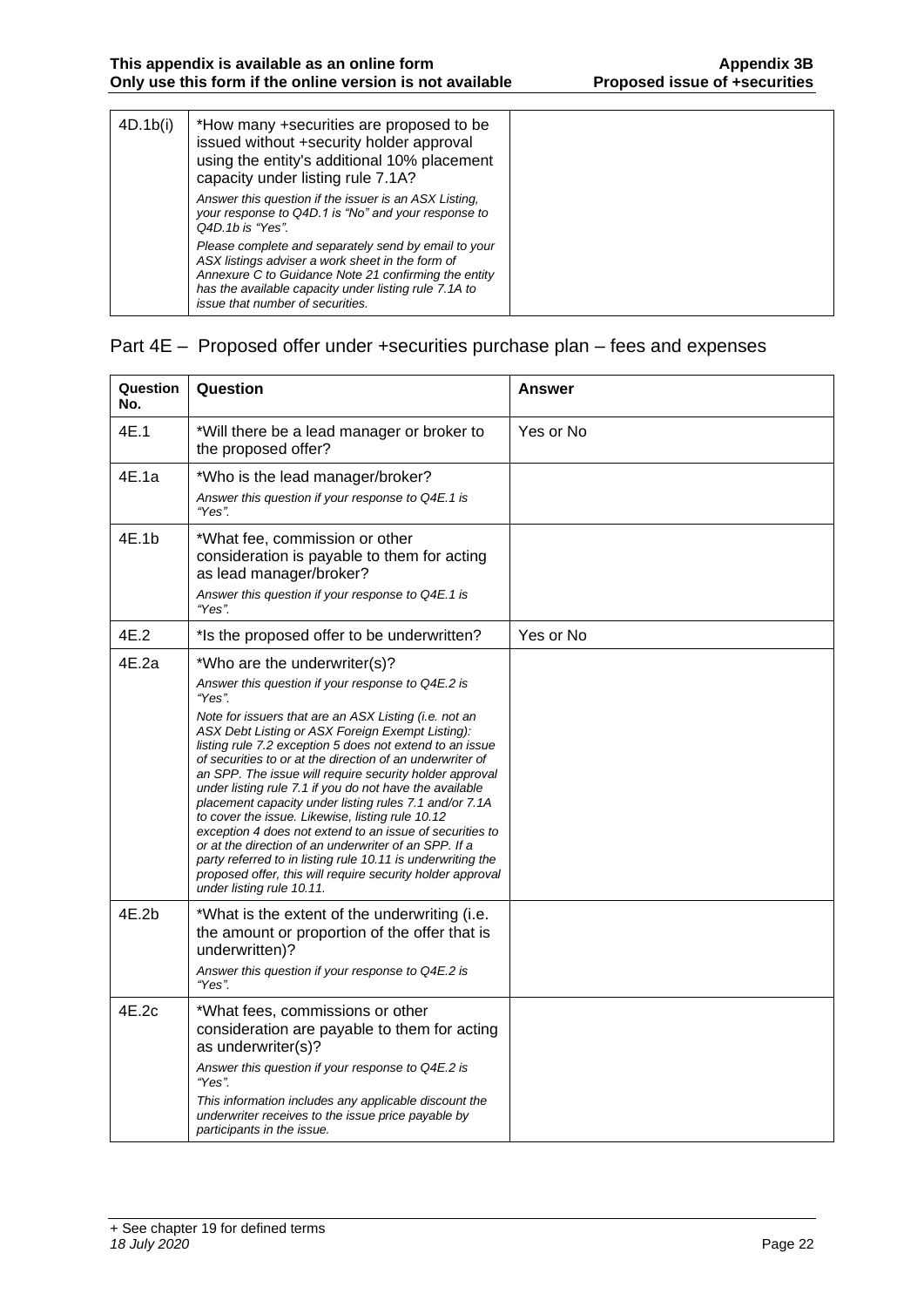| 4E.2d      | *Provide a summary of the significant<br>events that could lead to the underwriting<br>being terminated<br>Answer this question if your response to Q4E.2 is<br>"Yes".<br>You may cross-refer to a disclosure document, PDS,<br>information memorandum, investor presentation or<br>other announcement with this information provided it<br>has been released on the ASX Market Announcements<br>Platform. |                                           |
|------------|------------------------------------------------------------------------------------------------------------------------------------------------------------------------------------------------------------------------------------------------------------------------------------------------------------------------------------------------------------------------------------------------------------|-------------------------------------------|
| 4E.2e      | *Is a party referred to in listing rule 10.11<br>underwriting or sub-underwriting the<br>proposed offer?<br>Answer this question if the issuer is an ASX Listing (i.e.                                                                                                                                                                                                                                     | Yes or No                                 |
|            | not an ASX Debt Listing or ASX Foreign Exempt<br>Listing) and your response to Q4E.2 is "Yes".<br>Note: If your response is "Yes", this will require security<br>holder approval under listing rule 10.11. Listing rule<br>10.12 exception 4 does not extend to an issue of<br>securities to an underwriter or sub-underwriter of an<br>SPP.                                                               |                                           |
| 4E.2e(i)   | *What is the name of that party?                                                                                                                                                                                                                                                                                                                                                                           |                                           |
|            | Answer this question if the issuer is an ASX Listing and<br>your response to Q4E.2e is "Yes".                                                                                                                                                                                                                                                                                                              |                                           |
|            | Note: If there is more than one such party acting as<br>underwriter or sub-underwriter include all of their<br>details in this and the next 2 questions.                                                                                                                                                                                                                                                   |                                           |
| 4E.2e(ii)  | *What is the extent of their underwriting or<br>sub-underwriting (i.e. the amount or<br>proportion of the issue they have<br>underwritten or sub-underwritten)?                                                                                                                                                                                                                                            |                                           |
|            | Answer this question if the issuer is an ASX Listing and<br>your response to Q4E.2e is "Yes".                                                                                                                                                                                                                                                                                                              |                                           |
| 4E.2e(iii) | *What fee, commission or other<br>consideration is payable to them for acting<br>as underwriter or sub-underwriter?<br>Answer this question if the issuer is an ASX Listing and<br>your response to Q4E.2e is "Yes".<br>Note: This includes any applicable discount the                                                                                                                                    |                                           |
|            | underwriter or sub-underwriter receives to the issue<br>price payable by participants in the issue.                                                                                                                                                                                                                                                                                                        |                                           |
| 4E.3       | *Will brokers who lodge acceptances or<br>renunciations on behalf of eligible +security<br>holders be paid a handling fee or<br>commission?                                                                                                                                                                                                                                                                | Yes or No                                 |
| 4E.3a      | *Will the handling fee or commission be<br>dollar based or percentage based?<br>Answer this question if your response to Q4E.3 is<br>"Yes".                                                                                                                                                                                                                                                                | Dollar based (\$) or percentage based (%) |
| 4E.3b      | *Amount of handling fee or commission<br>payable to brokers who lodge acceptances<br>or renunciations on behalf of eligible<br>+security holders<br>Answer this question if your response to Q4E.3 is "Yes"<br>and your response to Q4E.3a is "dollar based".                                                                                                                                              | \$                                        |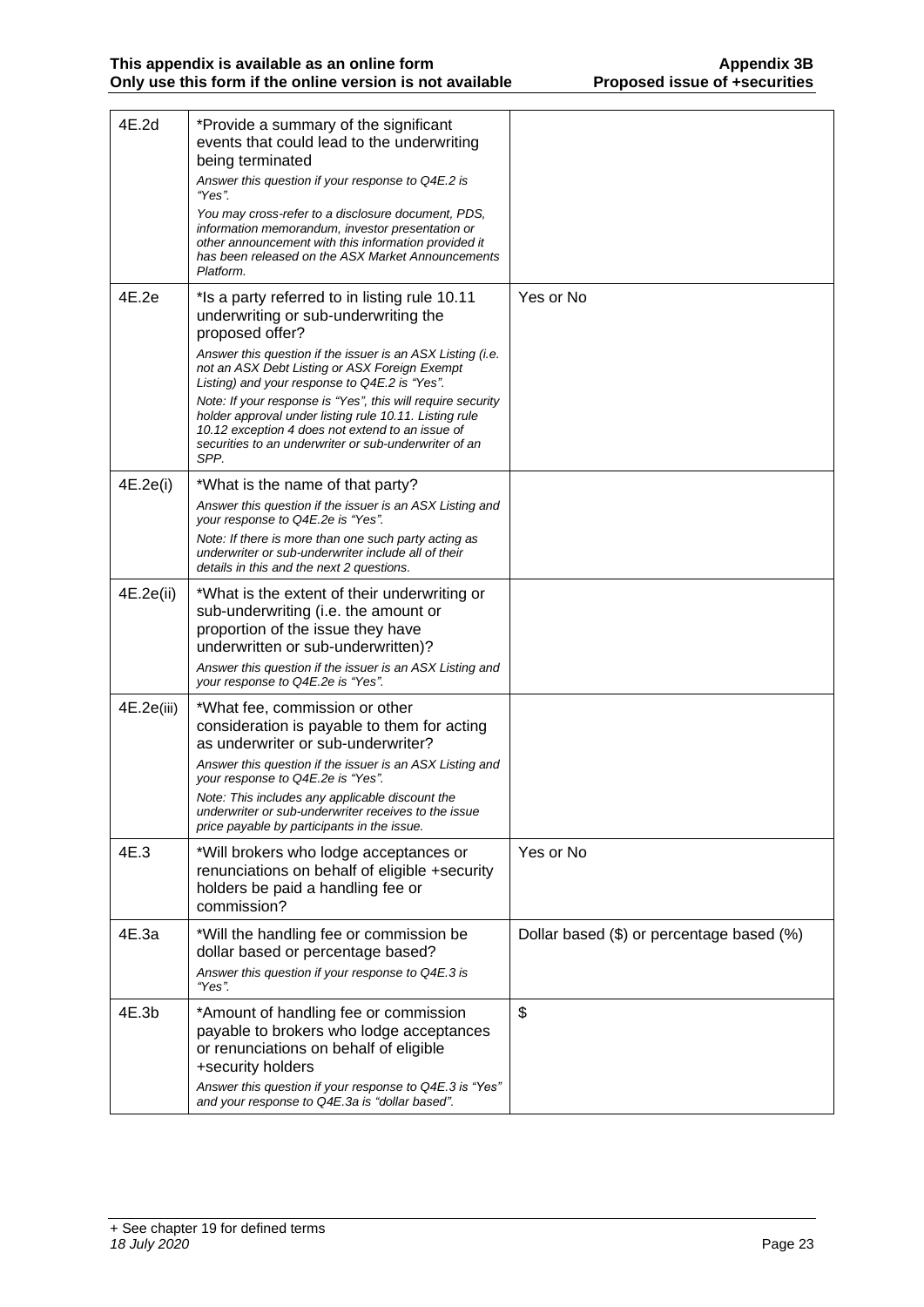| 4E.3c | *Percentage handling fee or commission<br>payable to brokers who lodge acceptances<br>or renunciations on behalf of eligible<br>+security holders<br>Answer this question if your response to Q4E.3 is "Yes"<br>and your response to Q4E.3a is "percentage based". | $\%$ |
|-------|--------------------------------------------------------------------------------------------------------------------------------------------------------------------------------------------------------------------------------------------------------------------|------|
| 4E.3d | Please provide any other relevant<br>information about the handling fee or<br>commission method<br>Answer this question if your response to Q4E.3 is<br>"Yes".                                                                                                     |      |
| 4E.4  | Details of any other material fees or costs to<br>be incurred by the entity in connection with<br>the proposed offer                                                                                                                                               |      |

#### Part 4F – Proposed offer under +securities purchase plan – further information

| Question<br>No. | Question                                                                                                                                                                            | Answer                                                                   |  |
|-----------------|-------------------------------------------------------------------------------------------------------------------------------------------------------------------------------------|--------------------------------------------------------------------------|--|
| 4F.1            | *The purpose(s) for which the entity intends<br>to use the cash raised by the proposed<br>issue                                                                                     | $\Box$ For additional working capital                                    |  |
|                 |                                                                                                                                                                                     | $\Box$ To fund the retirement of debt                                    |  |
|                 | You may select one or more of the items in the list.                                                                                                                                | $\Box$ To pay for the acquisition of an asset<br>[provide details below] |  |
|                 |                                                                                                                                                                                     | $\Box$ To pay for services rendered [ <i>provide</i><br>details below]   |  |
|                 |                                                                                                                                                                                     | $\Box$ Other [provide details below]                                     |  |
|                 |                                                                                                                                                                                     | <b>Additional details:</b>                                               |  |
|                 |                                                                                                                                                                                     |                                                                          |  |
| 4F.2            | *Will the entity be changing its<br>dividend/distribution policy if the proposed<br>issue is successful?                                                                            | Yes or No                                                                |  |
| 4F.2a           | *Please explain how the entity will change<br>its dividend/distribution policy if the<br>proposed issue is successful<br>Answer this question if your response to Q4F.2 is<br>"Yes" |                                                                          |  |
| 4F.3            | Countries in which the entity has +security<br>holders who will not be eligible to participate<br>in the proposed offer                                                             |                                                                          |  |
| 4F.4            | *URL on the entity's website where<br>investors can download information about<br>the proposed offer                                                                                |                                                                          |  |
| 4F.5            | Any other information the entity wishes to<br>provide about the proposed offer                                                                                                      |                                                                          |  |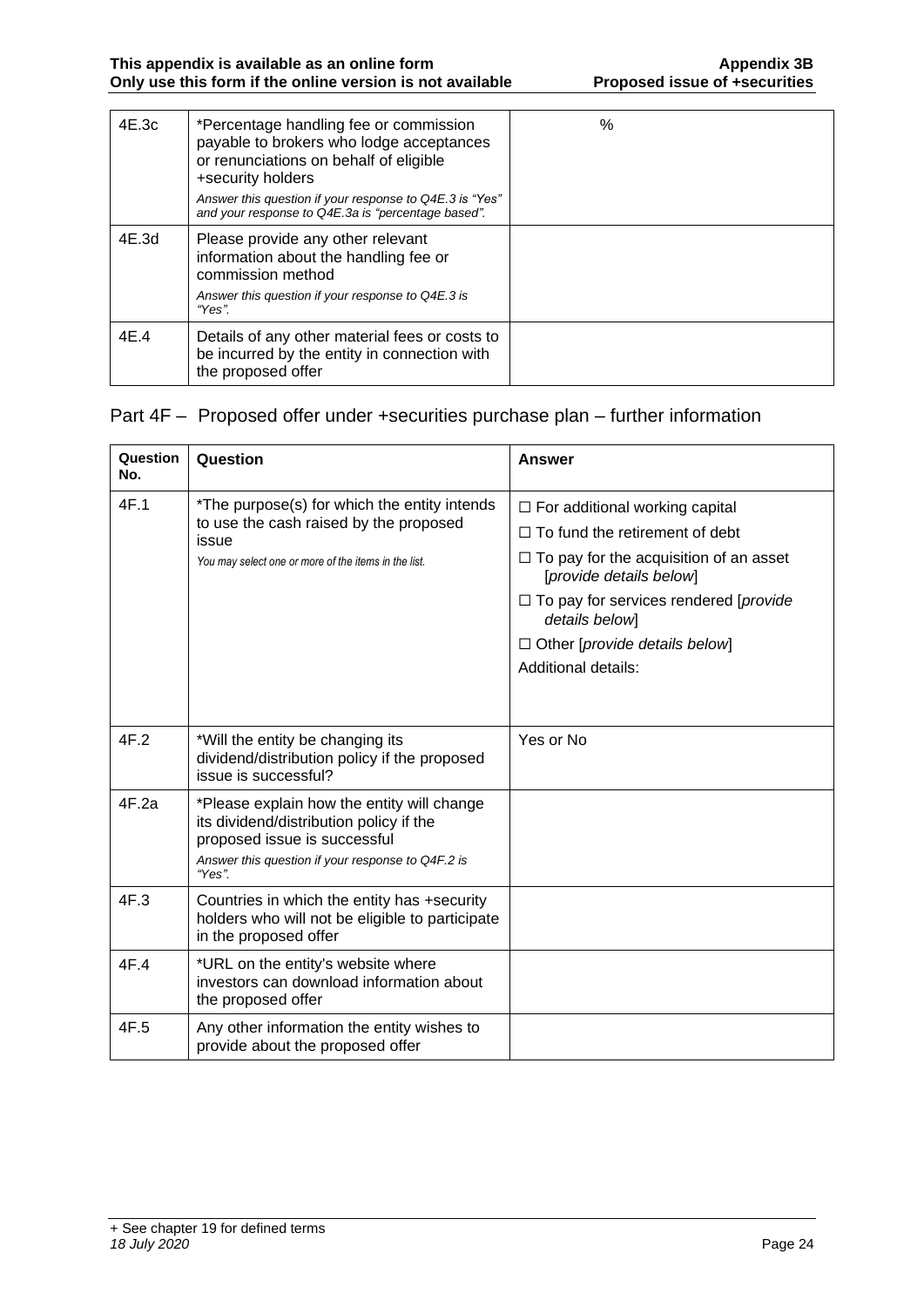# Part 5 – Details of proposed non-pro rata offer under a +disclosure document or +PDS

*If your response to Q1.6 is "A non-pro rata offer of securities under a disclosure document or PDS", please complete Parts 5A – 5F and the details of the securities proposed to be issued in Part 8.*

#### Part 5A - Proposed non-pro rata offer under a +disclosure document or +PDS – conditions

| Question<br>No.                              | Question                                                                   |                                                                                                                                                                                                                                                                                                                                                                                                                          |                                         | Answer                                                                                                                                                   |          |
|----------------------------------------------|----------------------------------------------------------------------------|--------------------------------------------------------------------------------------------------------------------------------------------------------------------------------------------------------------------------------------------------------------------------------------------------------------------------------------------------------------------------------------------------------------------------|-----------------------------------------|----------------------------------------------------------------------------------------------------------------------------------------------------------|----------|
| 5A.1                                         | $\bullet$<br>$\bullet$<br>$\bullet$<br>$\bullet$<br>$\bullet$<br>$\bullet$ | *Are any of the below approvals required for<br>the non-pro rata offer of +securities under a<br>+disclosure document or + PDS?<br>*Security holder approval<br>Court approval<br>Lodgement of court order with +ASIC<br><b>ACCC</b> approval<br>FIRB approval<br>Another approval/condition external to<br>the entity.                                                                                                  |                                         | Yes or No                                                                                                                                                |          |
| 5A.1a                                        | approval).                                                                 | Conditions<br>Answer these questions if your response to 5A.1 is "Yes".<br>Select the applicable approval(s) from the list. More than one approval can be selected. The "date for<br>determination" is the date that you expect to know if the approval is given (for example, the date of the security<br>holder meeting in the case of *security holder approval or the date of the court hearing in the case of court |                                         |                                                                                                                                                          |          |
| *Approval/ condition<br><b>Type</b>          |                                                                            | *Date for<br>determination                                                                                                                                                                                                                                                                                                                                                                                               | *Is the date<br>estimated or<br>actual? | **Approval received/<br>condition met?<br>Please respond "Yes" or<br>"No". Only answer this<br>question when you know<br>the outcome of the<br>approval. | Comments |
| +Security holder<br>approval                 |                                                                            |                                                                                                                                                                                                                                                                                                                                                                                                                          |                                         |                                                                                                                                                          |          |
| Court approval                               |                                                                            |                                                                                                                                                                                                                                                                                                                                                                                                                          |                                         |                                                                                                                                                          |          |
| Lodgement of court<br>order with +ASIC       |                                                                            |                                                                                                                                                                                                                                                                                                                                                                                                                          |                                         |                                                                                                                                                          |          |
| <b>ACCC</b> approval                         |                                                                            |                                                                                                                                                                                                                                                                                                                                                                                                                          |                                         |                                                                                                                                                          |          |
| FIRB approval                                |                                                                            |                                                                                                                                                                                                                                                                                                                                                                                                                          |                                         |                                                                                                                                                          |          |
| Other (please specify<br>in comment section) |                                                                            |                                                                                                                                                                                                                                                                                                                                                                                                                          |                                         |                                                                                                                                                          |          |

#### Part 5B – Proposed non-pro rata offer under a +disclosure document or +PDS – offer details

| Question<br>No. | Question                                                                                                                                    | Answer |
|-----------------|---------------------------------------------------------------------------------------------------------------------------------------------|--------|
| 5B.1            | *Class of +securities to be offered under the<br>+disclosure document or +PDS (please<br>enter both the ASX security code &<br>description) |        |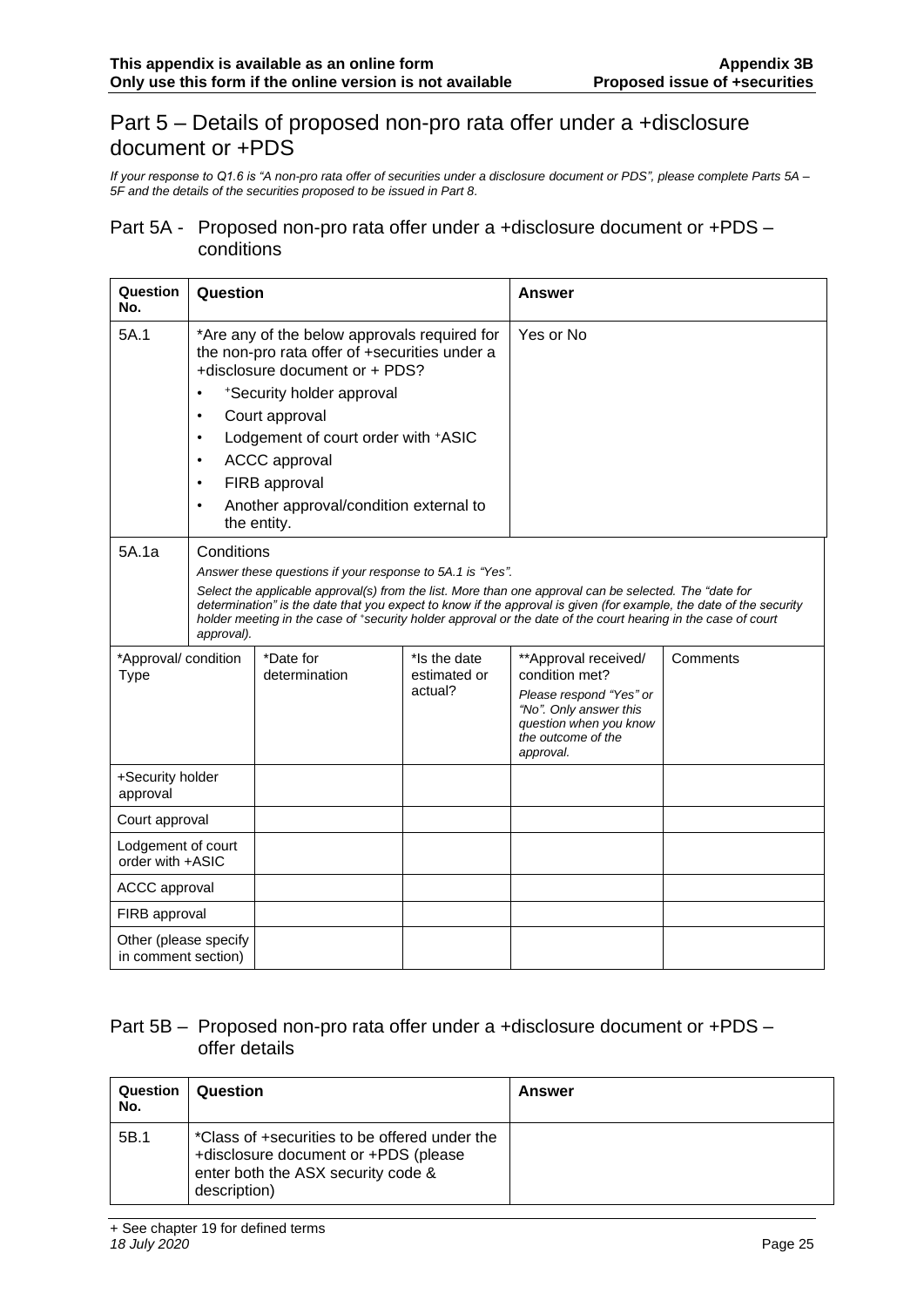| 5B.2  | *The number of +securities to be offered<br>under the +disclosure document or +PDS<br>If the number of securities proposed to be issued is<br>based on a formula linked to a variable (for example,<br>VWAP or an exchange rate or interest rate), include the<br>number of securities based on the variable as at the<br>date the Appendix 3B is lodged with ASX and add a<br>note in the "Any other information the entity wishes to<br>provide about the proposed offer" field at the end of this<br>form making it clear that this number is based on the<br>variable as at the date of the Appendix 3B and that it<br>may change. |           |
|-------|----------------------------------------------------------------------------------------------------------------------------------------------------------------------------------------------------------------------------------------------------------------------------------------------------------------------------------------------------------------------------------------------------------------------------------------------------------------------------------------------------------------------------------------------------------------------------------------------------------------------------------------|-----------|
| 5B.3  | *Will the offer be conditional on applications<br>for a minimum number of +securities being<br>received or a minimum amount being raised<br>(i.e. a minimum subscription condition)?                                                                                                                                                                                                                                                                                                                                                                                                                                                   | Yes or No |
| 5B.3a | *Describe the minimum subscription<br>condition<br>Answer this question if your response to Q5B.3 is<br>"Yes".                                                                                                                                                                                                                                                                                                                                                                                                                                                                                                                         |           |
| 5B.4  | *Will the entity be entitled to accept over-<br>subscriptions?                                                                                                                                                                                                                                                                                                                                                                                                                                                                                                                                                                         | Yes or No |
| 5B.4a | *Provide details of the number or value of<br>over-subscriptions that the entity may<br>accept<br>Answer this question if your response to Q5B.4 is<br>"Yes".                                                                                                                                                                                                                                                                                                                                                                                                                                                                          |           |
| 5B.5  | *Will individual investors be required to<br>accept the offer for a minimum number or<br>value of +securities (i.e. a minimum<br>acceptance condition)?                                                                                                                                                                                                                                                                                                                                                                                                                                                                                | Yes or No |
| 5B.5a | *Describe the minimum acceptance<br>condition<br>Answer this question if your response to Q5B.5 is<br>"Yes".                                                                                                                                                                                                                                                                                                                                                                                                                                                                                                                           |           |
| 5B.6  | *Will individual investors be limited to<br>accepting the offer for a maximum number<br>or value of +securities (i.e. a maximum<br>acceptance condition)?                                                                                                                                                                                                                                                                                                                                                                                                                                                                              | Yes or No |
| 5B.6a | *Describe the maximum acceptance<br>condition<br>Answer this question if your response to Q5B.6 is<br>"Yes".                                                                                                                                                                                                                                                                                                                                                                                                                                                                                                                           |           |
| 5B.7  | *Will a scale back be applied if the offer is<br>over-subscribed?                                                                                                                                                                                                                                                                                                                                                                                                                                                                                                                                                                      | Yes or No |
| 5B.7a | *Describe the scale back arrangements<br>Answer this question if your response to Q5B.7 is<br>"Yes".                                                                                                                                                                                                                                                                                                                                                                                                                                                                                                                                   |           |
| 5B.8  | *In what currency will the offer be made?<br>For example, if the consideration for the issue is<br>payable in Australian Dollars, state AUD.                                                                                                                                                                                                                                                                                                                                                                                                                                                                                           |           |
| 5B.9  | *Has the offer price been determined?                                                                                                                                                                                                                                                                                                                                                                                                                                                                                                                                                                                                  | Yes or No |
| 5B.9a | *What is the offer price per +security?<br>Answer this question if your response to Q5B.9 is "Yes"<br>using the currency specified in your answer to Q5B.8.                                                                                                                                                                                                                                                                                                                                                                                                                                                                            |           |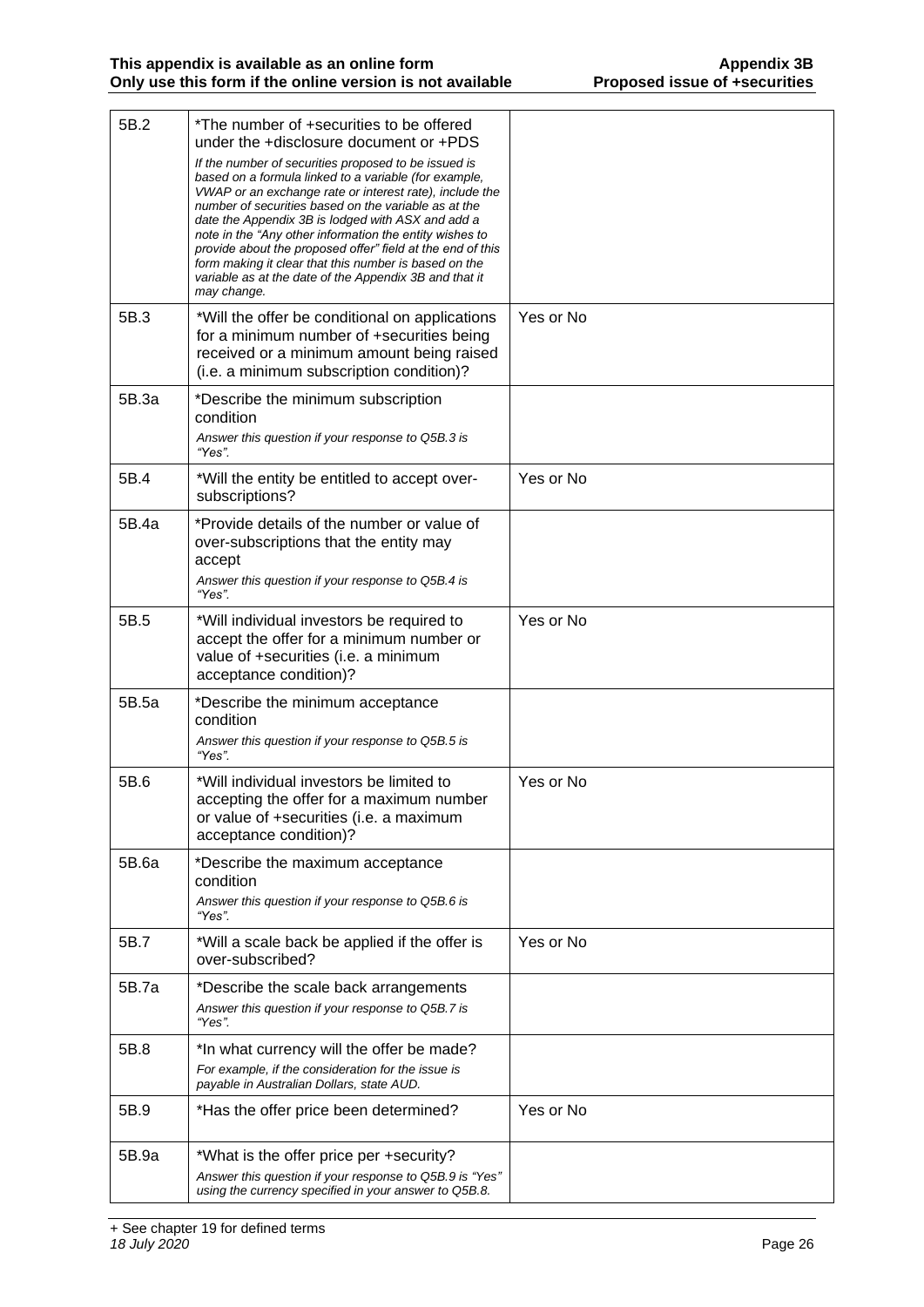| 5B.9b | *How and when will the offer price be<br>determined?<br>Answer this question if your response to Q5B.9 is "No".                                                                                                                                                        |           |
|-------|------------------------------------------------------------------------------------------------------------------------------------------------------------------------------------------------------------------------------------------------------------------------|-----------|
| 5B.9c | *Will the offer price be determined by way of<br>a bookbuild?                                                                                                                                                                                                          | Yes or No |
|       | Answer this question if your response to Q5B.9 is "No".                                                                                                                                                                                                                |           |
|       | If your response to this question is "yes", please note<br>the information that ASX expects to be announced<br>about the results of the bookbuild set out in<br>section 4.12 of Guidance Note 30 Notifying an Issue of<br>Securities and Applying for their Quotation. |           |
| 5B.9d | *Provide details of the parameters that will<br>apply to the bookbuild (e.g. the indicative<br>price range for the bookbuild)<br>Answer this question if your response to Q5B.9 is "No"                                                                                |           |
|       | and your response to Q5B.9c is "Yes".                                                                                                                                                                                                                                  |           |

#### Part 5C – Proposed non-pro rata offer under a +disclosure document or +PDS – timetable

| Question<br>No. | Question                                                                                                                                                          | Answer |
|-----------------|-------------------------------------------------------------------------------------------------------------------------------------------------------------------|--------|
| 5C.1            | *Lodgement date of +disclosure document<br>or +PDS with ASIC                                                                                                      |        |
|                 | Note: If the securities are to be quoted on ASX, you<br>must lodge an Appendix 2A Application for Quotation<br>of Securities with ASX within 7 days of this date. |        |
| 5C.2            | *Date when + disclosure document or +PDS<br>and acceptance forms will be made<br>available to investors                                                           |        |
| 5C.3            | *Offer open date                                                                                                                                                  |        |
| 5C.4            | *Closing date for receipt of acceptances                                                                                                                          |        |
| 5C.6            | *Proposed +issue date                                                                                                                                             |        |

### Part 5D – Proposed non-pro rata offer under a +disclosure document or +PDS – listing rule requirements

| Question<br>No. | Question                                                                                                                                                                                                                                                   | Answer    |
|-----------------|------------------------------------------------------------------------------------------------------------------------------------------------------------------------------------------------------------------------------------------------------------|-----------|
| 5D.1            | *Has the entity obtained, or is it obtaining,<br>+security holder approval for the entire<br>issue under listing rule 7.1?                                                                                                                                 | Yes or No |
|                 | Answer this question if the issuer is an ASX Listing (i.e.<br>not an ASX Debt Listing or ASX Foreign Exempt<br>Listing).                                                                                                                                   |           |
|                 | If the issuer has obtained security holder approval for<br>part of the issue only and is therefore relying on its<br>placement capacity under listing rule 7.1 and/or listing<br>rule 7.1A for the remainder of the issue, the response<br>should be 'no'. |           |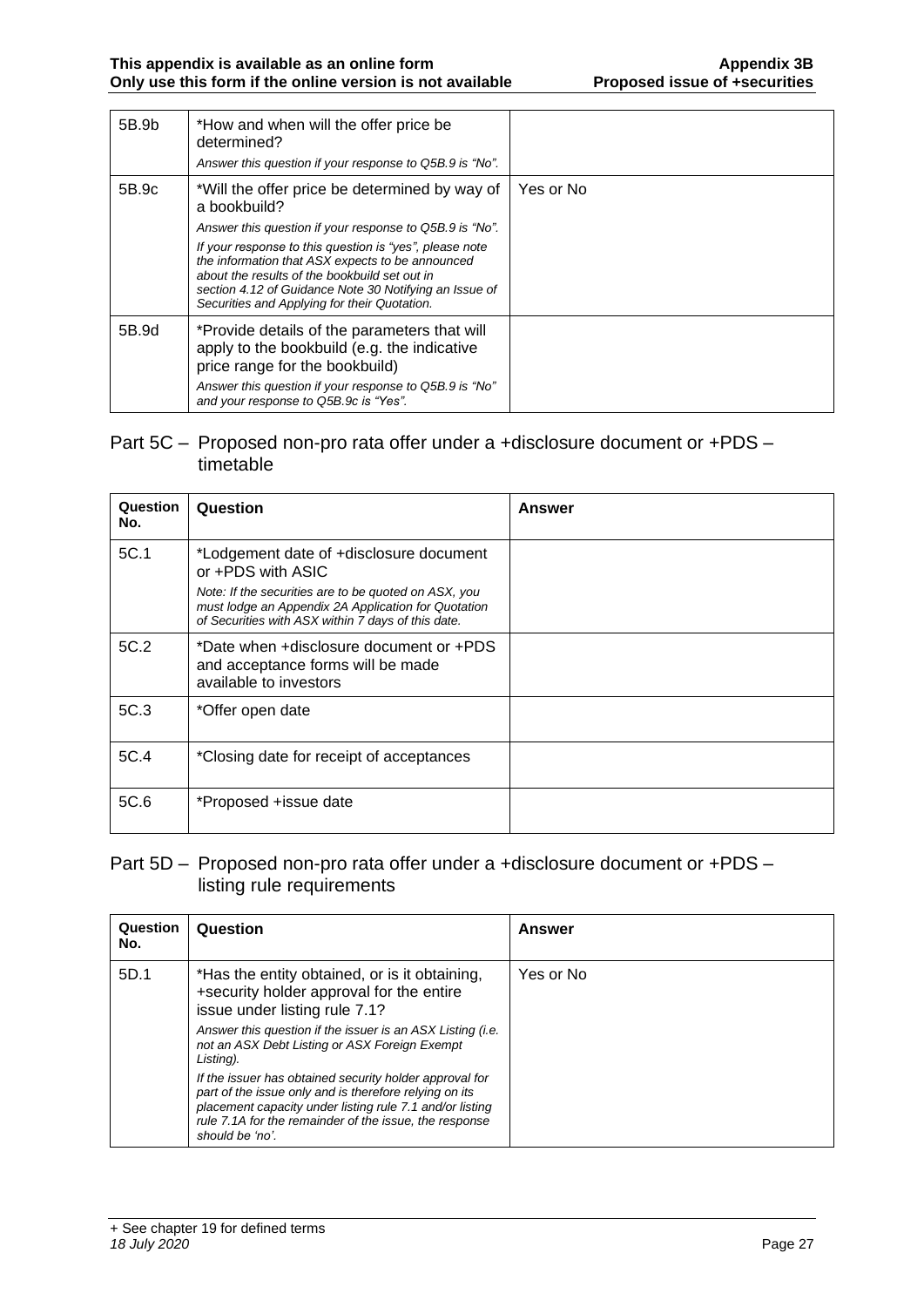| 5D.1a    | *Date of meeting or proposed meeting to<br>approve the issue under listing rule 7.1<br>Answer this question if the issuer is an ASX Listing and<br>your response to Q5D.1 is "Yes".                                                                                                                                                                                                                                                                                                                                                                                            |           |
|----------|--------------------------------------------------------------------------------------------------------------------------------------------------------------------------------------------------------------------------------------------------------------------------------------------------------------------------------------------------------------------------------------------------------------------------------------------------------------------------------------------------------------------------------------------------------------------------------|-----------|
| 5D.1b    | *Are any of the +securities proposed to be<br>issued without +security holder approval<br>using the entity's 15% placement capacity<br>under listing rule 7.1?<br>Answer this question if the issuer is an ASX Listing and<br>your response to Q5D.1 is "No".                                                                                                                                                                                                                                                                                                                  | Yes or No |
| 5D.1b(i) | *How many +securities are proposed to be<br>issued without +security holder approval<br>using the entity's 15% placement capacity<br>under listing rule 7.1?<br>Answer this question if the issuer is an ASX Listing,<br>your response to Q5D.1 is "No" and your response to<br>Q5D.1b is "Yes".<br>Please complete and separately send by email to your<br>ASX listings adviser a work sheet in the form of<br>Annexure B to Guidance Note 21 confirming the entity<br>has the available capacity under listing rule 7.1 to issue<br>that number of securities.               |           |
| 5D.1c    | *Are any of the +securities proposed to be<br>issued without +security holder approval<br>using the entity's additional 10% placement<br>capacity under listing rule 7.1A (if<br>applicable)?<br>Answer this question if the issuer is an ASX Listing and<br>your response to Q5D.1 is "No".                                                                                                                                                                                                                                                                                   | Yes or No |
| 5D.1c(i) | *How many +securities are proposed to be<br>issued without +security holder approval<br>using the entity's additional 10% placement<br>capacity under listing rule 7.1A?<br>Answer this question if the issuer is an ASX Listing,<br>your response to Q5D.1 is "No" and your response to<br>Q5D, 1c is "Yes".<br>Please complete and separately send by email to your<br>ASX listings adviser a work sheet in the form of<br>Annexure C to Guidance Note 21 confirming the entity<br>has the available capacity under listing rule 7.1A to<br>issue that number of securities. |           |
| 5D.2     | *Is a party referred to in listing rule 10.11<br>participating in the proposed issue?                                                                                                                                                                                                                                                                                                                                                                                                                                                                                          | Yes or No |

## Part 5E – Proposed non-pro rata offer under a disclosure document or PDS – fees and expenses

| Question<br>No. | Question                                                                                        | Answer    |
|-----------------|-------------------------------------------------------------------------------------------------|-----------|
| 5E.1            | *Will there be a lead manager or broker to<br>the proposed offer?                               | Yes or No |
| 5E.1a           | *Who is the lead manager/broker?<br>Answer this question if your response to Q5E.1 is<br>"Yes". |           |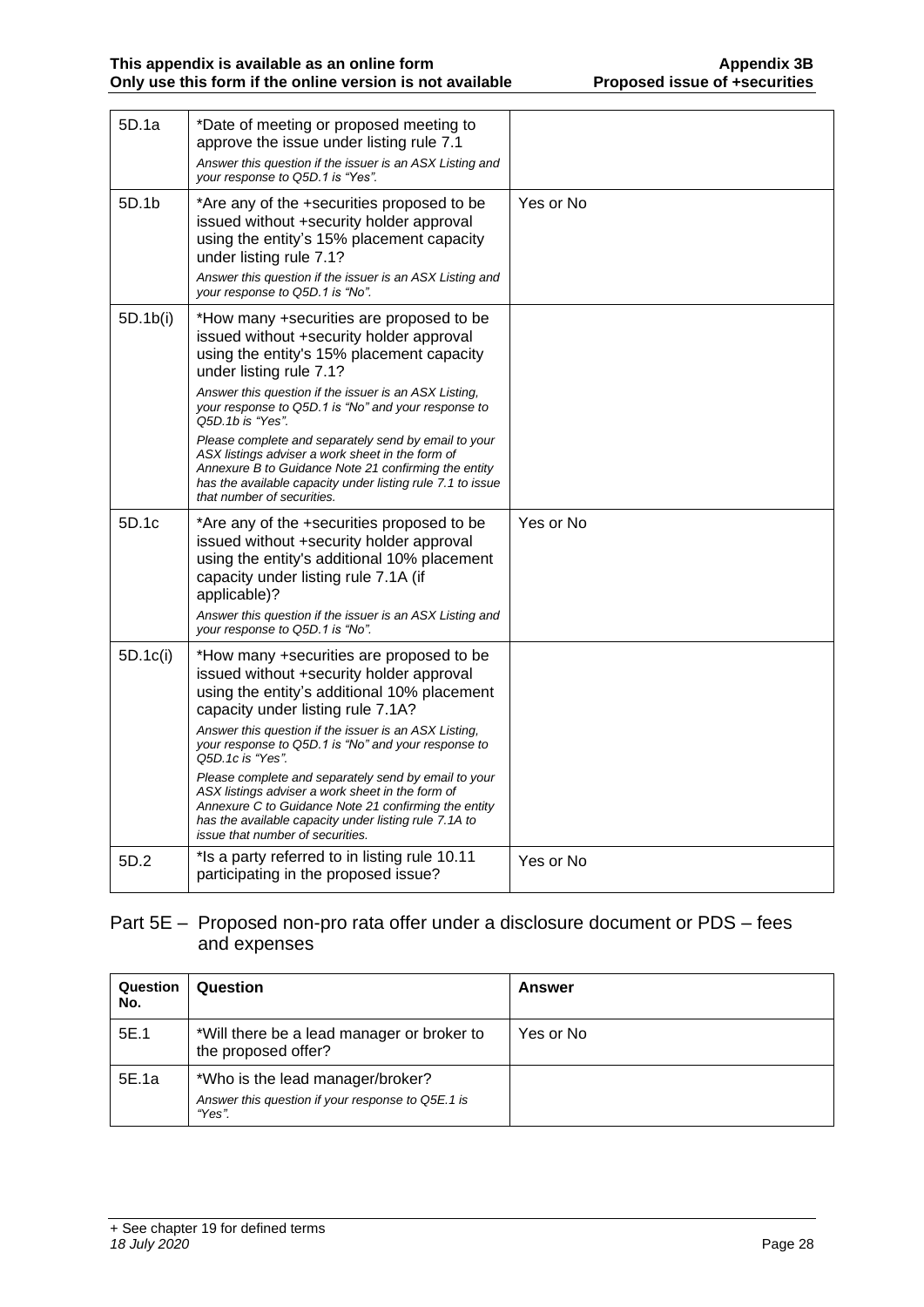| 5E.1b      | *What fee, commission or other<br>consideration is payable to them for acting<br>as lead manager/broker?<br>Answer this question if your response to Q5E.1 is<br>"Yes".                                                                                                                                                                                                              |           |
|------------|--------------------------------------------------------------------------------------------------------------------------------------------------------------------------------------------------------------------------------------------------------------------------------------------------------------------------------------------------------------------------------------|-----------|
| 5E.2       | *Is the proposed offer to be underwritten?                                                                                                                                                                                                                                                                                                                                           | Yes or No |
| 5E.2a      | *Who are the underwriter(s)?<br>Answer this question if your response to Q5E.2 is<br>"Yes".                                                                                                                                                                                                                                                                                          |           |
| 5E.2b      | *What is the extent of the underwriting (i.e.<br>the amount or proportion of the offer that is<br>underwritten)?<br>Answer this question if your response to Q5E.2 is<br>"Yes".                                                                                                                                                                                                      |           |
| 5E.2c      | *What fees, commissions or other<br>consideration are payable to them for acting<br>as underwriter(s)?<br>Answer this question if your response to Q5E.2 is<br>"Yes".<br>Note: This includes any applicable discount the<br>underwriter receives to the issue price payable by<br>participants in the offer.                                                                         |           |
| 5E.2d      | *Provide a summary of the significant<br>events that could lead to the underwriting<br>being terminated<br>Answer this question if your response to Q5E.2 is<br>"Yes".<br>You may cross-refer to another document with this<br>information provided it has been released on the ASX<br><b>Market Announcements Platform.</b>                                                         |           |
| 5E.2e      | *Is a party referred to in listing rule 10.11<br>underwriting or sub-underwriting the<br>proposed offer?<br>Answer this question if the issuer is an ASX Listing (i.e.<br>not an ASX Debt Listing or ASX Foreign Exempt<br>Listing) and your response to Q5E.2 is "Yes".<br>Note: If your response is "Yes", this will require security<br>holder approval under listing rule 10.11. | Yes or No |
| 5E.2e(i)   | *What is the name of that party?<br>Answer this question if the issuer is an ASX Listing and<br>your response to Q5E.2e is "Yes".<br>Note: If there is more than one such party acting as<br>underwriter or sub-underwriter include all of their<br>details in this and the next 2 questions.                                                                                        |           |
| 5E.2e(ii)  | *What is the extent of their underwriting or<br>sub-underwriting (ie the amount or<br>proportion of the issue they have<br>underwritten or sub-underwritten)?<br>Answer this question if the issuer is an ASX Listing and<br>your response to Q5E.2e is "Yes".                                                                                                                       |           |
| 5E.2e(iii) | *What fee, commission or other<br>consideration is payable to them for acting<br>as underwriter or sub-underwriter?<br>Answer this question if the issuer is an ASX Listing and<br>your response to Q5E.2e is "Yes".<br>Note: This includes any applicable discount the<br>underwriter or sub-underwriter receives to the issue<br>price payable by participants in the issue.       |           |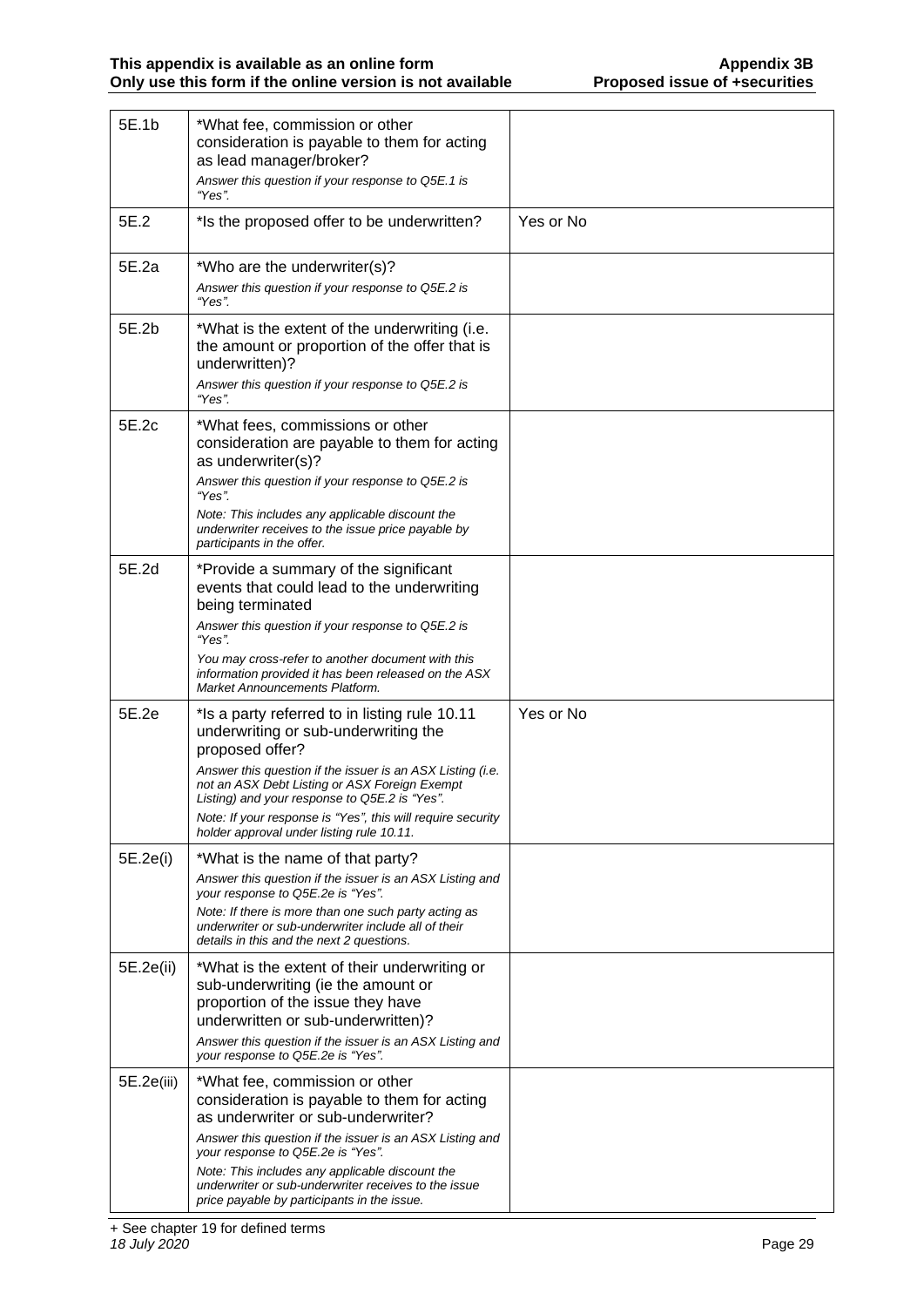| 5E.3  | *Will brokers who lodge acceptances or<br>renunciations on behalf of eligible +security<br>holders be paid a handling fee or<br>commission?                                                                                                                        | Yes or No                                 |
|-------|--------------------------------------------------------------------------------------------------------------------------------------------------------------------------------------------------------------------------------------------------------------------|-------------------------------------------|
| 5E.3a | * Will the handling fee or commission be<br>dollar based or percentage based?<br>Answer this question if your response to Q5E.3 is<br>"Yes".                                                                                                                       | Dollar based (\$) or percentage based (%) |
| 5E.3b | *Amount of handling fee or commission<br>payable to brokers who lodge acceptances<br>or renunciations on behalf of eligible<br>+security holders<br>Answer this question if your response to Q5E.3 is "Yes"<br>and your response to Q5E.3a is "dollar based".      | \$                                        |
| 5E.3c | *Percentage handling fee or commission<br>payable to brokers who lodge acceptances<br>or renunciations on behalf of eligible<br>+security holders<br>Answer this question if your response to Q5E.3 is "Yes"<br>and your response to Q5E.3a is "percentage based". | $\%$                                      |
| 5E.3d | Please provide any other relevant<br>information about the handling fee or<br>commission method<br>Answer this question if your response to Q5E.3 is<br>"Yes".                                                                                                     |                                           |
| 5E.4  | Details of any other material fees or costs to<br>be incurred by the entity in connection with<br>the proposed offer                                                                                                                                               |                                           |

### Part 5F – Proposed non-pro rata offer under a +disclosure document or +PDS – further information

| Question<br>No. | Question                                                                                                                                                                             | Answer                                                                                                                                                                                                                                                                                              |
|-----------------|--------------------------------------------------------------------------------------------------------------------------------------------------------------------------------------|-----------------------------------------------------------------------------------------------------------------------------------------------------------------------------------------------------------------------------------------------------------------------------------------------------|
| 5F.1            | *The purpose(s) for which the entity intends<br>to use the cash raised by the proposed offer<br>You may select one or more of the items in the list.                                 | $\Box$ For additional working capital<br>$\Box$ To fund the retirement of debt<br>$\Box$ To pay for the acquisition of an asset<br>[provide details below]<br>$\Box$ To pay for services rendered [ <i>provide</i><br>details below]<br>$\Box$ Other [provide details below]<br>Additional details: |
| 5F.2            | *Will the entity be changing its<br>dividend/distribution policy if the proposed<br>issue is successful?                                                                             | Yes or No                                                                                                                                                                                                                                                                                           |
| 5F.2a           | *Please explain how the entity will change<br>its dividend/distribution policy if the<br>proposed issue is successful<br>Answer this question if your response to Q5F.2 is<br>"Yes". |                                                                                                                                                                                                                                                                                                     |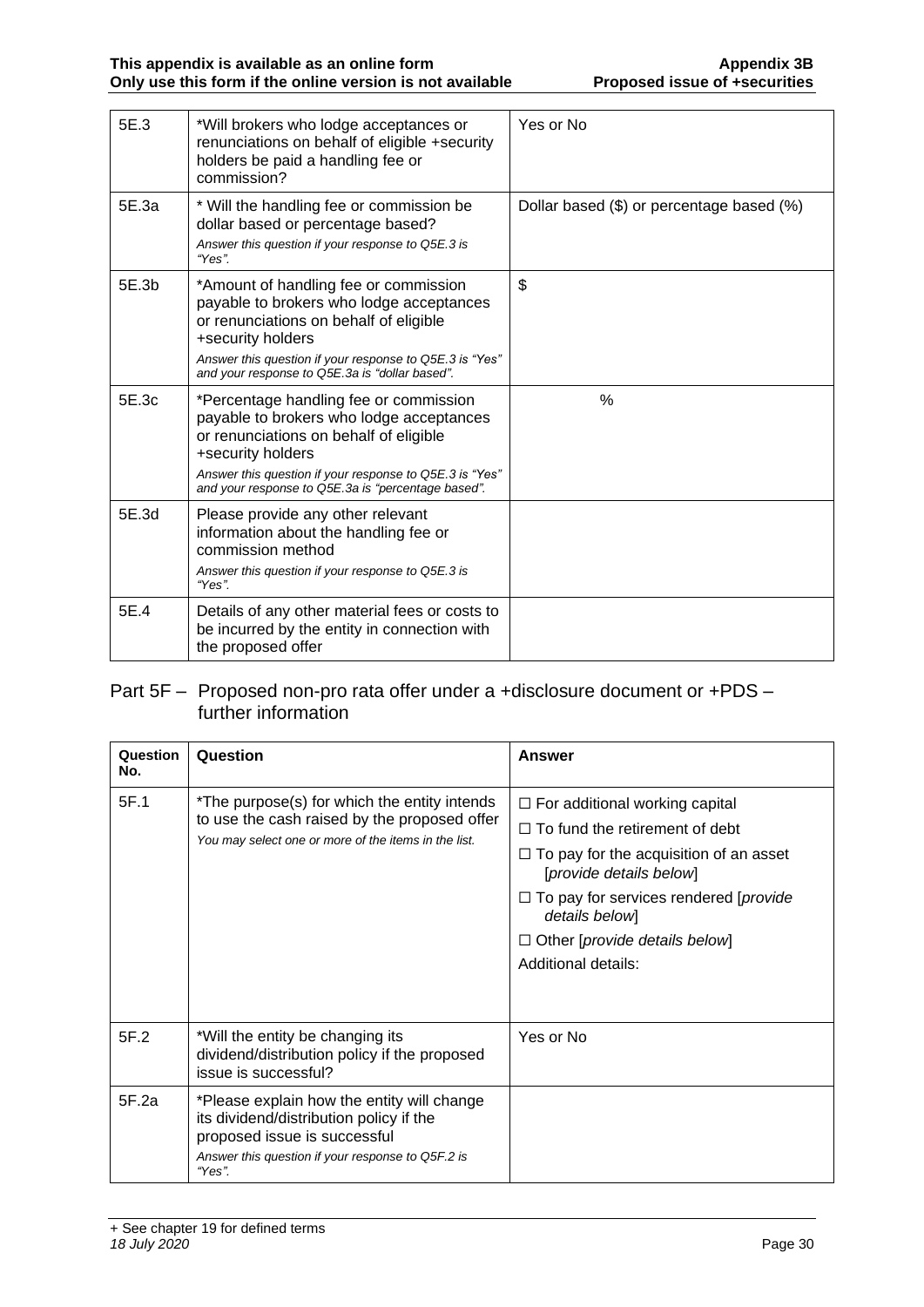| 5F.3 | *Please explain the entity's allocation policy<br>for the offer, including whether or not<br>acceptances from existing +security holders<br>will be given priority |  |
|------|--------------------------------------------------------------------------------------------------------------------------------------------------------------------|--|
| 5F.4 | *URL on the entity's website where<br>investors can download the +disclosure<br>document or +PDS                                                                   |  |
| 5F.5 | Any other information the entity wishes to<br>provide about the proposed offer                                                                                     |  |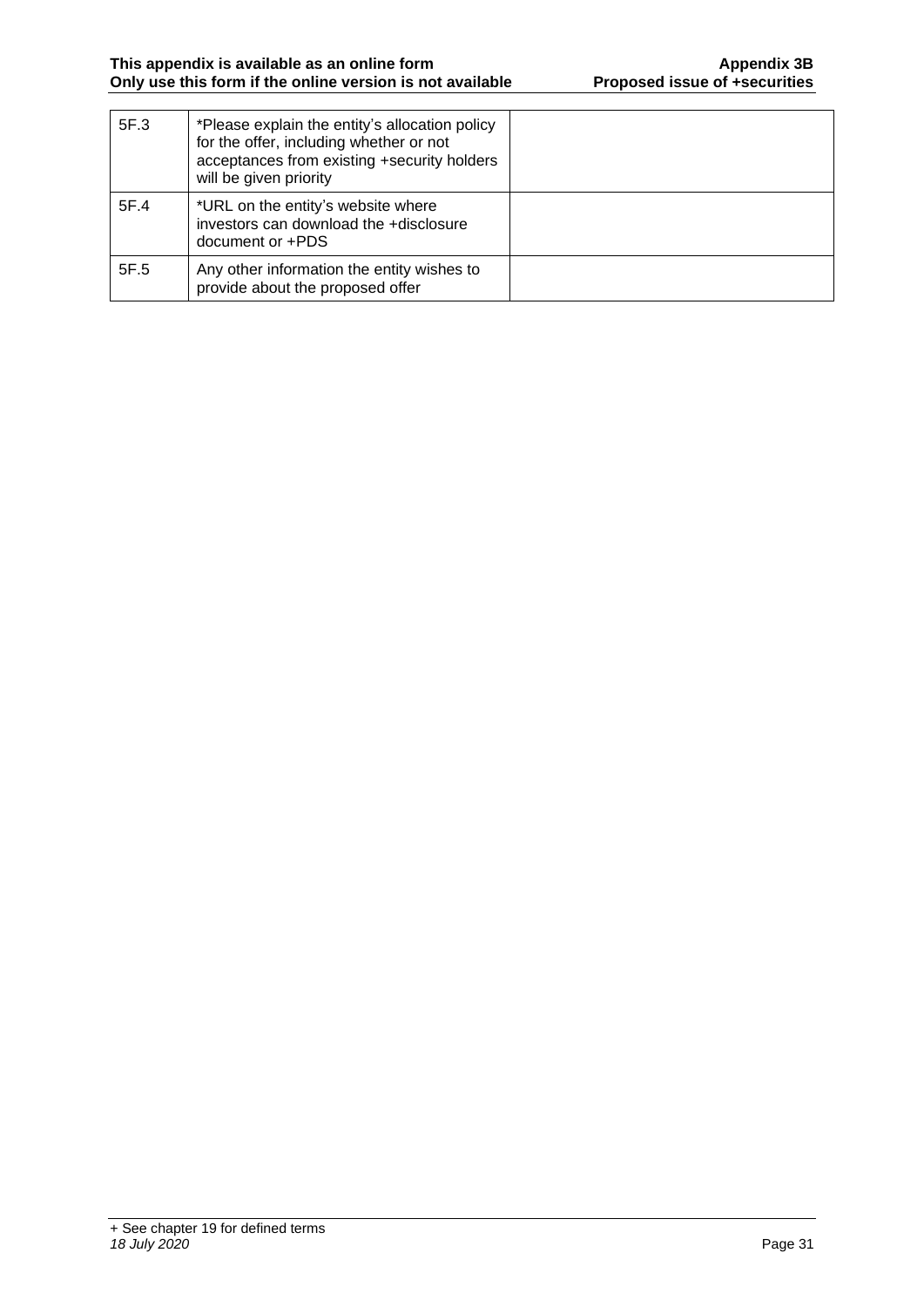# Part 6 – Details of proposed non-pro rata offer to wholesale investors under an +information memorandum

*If your response to Q1.6 is "A non-+pro rata offer to wholesale investors under an information memorandum", please complete Parts 6A – 6F and the details of the securities proposed to be issued in Part 8.*

#### Part 6A – Proposed non-pro rata offer to wholesale investors under an +information memorandum – conditions

| Question<br>No.                              | Question                                                                   |                                                                                                                                                                                                                                                                                                                                                                                                                                           | <b>Answer</b>                           |                                                                                                                                                                                                                                                                                                                                             |          |
|----------------------------------------------|----------------------------------------------------------------------------|-------------------------------------------------------------------------------------------------------------------------------------------------------------------------------------------------------------------------------------------------------------------------------------------------------------------------------------------------------------------------------------------------------------------------------------------|-----------------------------------------|---------------------------------------------------------------------------------------------------------------------------------------------------------------------------------------------------------------------------------------------------------------------------------------------------------------------------------------------|----------|
| 6A.1                                         | $\bullet$<br>$\bullet$<br>$\bullet$<br>$\bullet$<br>$\bullet$<br>$\bullet$ | *Are any of the below approvals required for<br>the non-pro rata offer to wholesale investors<br>under an information memorandum issue?<br>*Security holder approval<br>Court approval<br>Lodgement of court order with +ASIC<br><b>ACCC</b> approval<br>FIRB approval<br>Another approval/condition external to<br>the entity required to be given/met for<br>the offer to wholesale investors under<br>an information memorandum issue. |                                         | Yes or No                                                                                                                                                                                                                                                                                                                                   |          |
| 6A.1a                                        | Conditions<br>approval).                                                   | Answer these questions if your response to 6A.1 is Yes                                                                                                                                                                                                                                                                                                                                                                                    |                                         | Select the applicable approvals from the list. More than one approval can be selected. The "date for<br>determination" is the date that you expect to know if the approval is given (for example, the date of the security<br>holder meeting in the case of *security holder approval or the date of the court hearing in the case of court |          |
| *Approval/ condition<br><b>Type</b>          |                                                                            | *Date for<br>determination                                                                                                                                                                                                                                                                                                                                                                                                                | *Is the date<br>estimated or<br>actual? | **Approval received/<br>condition met?<br>Please respond "Yes" or<br>"No". Only answer this<br>question when you know<br>the outcome of the<br>approval.                                                                                                                                                                                    | Comments |
| +Security holder<br>approval                 |                                                                            |                                                                                                                                                                                                                                                                                                                                                                                                                                           |                                         |                                                                                                                                                                                                                                                                                                                                             |          |
| Court approval                               |                                                                            |                                                                                                                                                                                                                                                                                                                                                                                                                                           |                                         |                                                                                                                                                                                                                                                                                                                                             |          |
| Lodgement of court<br>order with +ASIC       |                                                                            |                                                                                                                                                                                                                                                                                                                                                                                                                                           |                                         |                                                                                                                                                                                                                                                                                                                                             |          |
| <b>ACCC</b> approval                         |                                                                            |                                                                                                                                                                                                                                                                                                                                                                                                                                           |                                         |                                                                                                                                                                                                                                                                                                                                             |          |
| FIRB approval                                |                                                                            |                                                                                                                                                                                                                                                                                                                                                                                                                                           |                                         |                                                                                                                                                                                                                                                                                                                                             |          |
| Other (please specify<br>in comment section) |                                                                            |                                                                                                                                                                                                                                                                                                                                                                                                                                           |                                         |                                                                                                                                                                                                                                                                                                                                             |          |

#### Part 6B – Proposed non-pro rata offer to wholesale investors under an +information memorandum – offer details

| Question<br>No. | Question                                                                                                                            | <b>Answer</b> |
|-----------------|-------------------------------------------------------------------------------------------------------------------------------------|---------------|
| 6B.1            | *Class of +securities to be offered under the<br>+information memorandum (please enter<br>both the ASX security code & description) |               |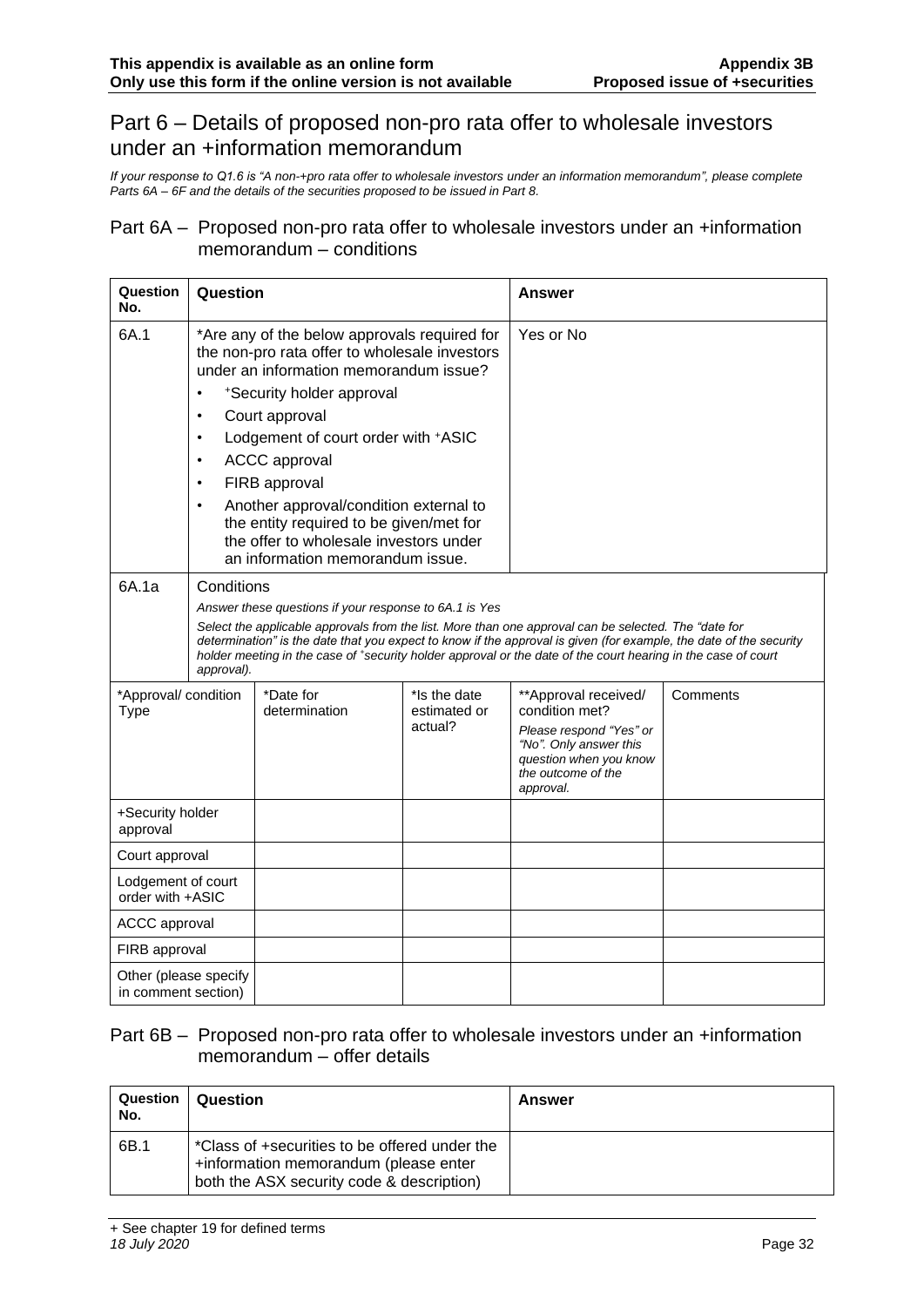| 6B.2  | *The number of +securities to be offered<br>under the +information memorandum<br>If the number of securities proposed to be issued is<br>based on a formula linked to a variable (for example,<br>VWAP or an exchange rate or interest rate), include the<br>number of securities based on the variable as at the<br>date the Appendix 3B is lodged with ASX and add a<br>note in the "Any other information the entity wishes to<br>provide about the proposed offer" field at the end of this<br>form making it clear that this number is based on the<br>variable as at the date of the Appendix 3B and that it<br>may change. |           |
|-------|-----------------------------------------------------------------------------------------------------------------------------------------------------------------------------------------------------------------------------------------------------------------------------------------------------------------------------------------------------------------------------------------------------------------------------------------------------------------------------------------------------------------------------------------------------------------------------------------------------------------------------------|-----------|
| 6B.3  | *Will the offer be conditional on applications<br>for a minimum number of +securities being<br>received or a minimum amount being raised<br>(i.e. a minimum subscription condition)?                                                                                                                                                                                                                                                                                                                                                                                                                                              | Yes or No |
| 6B.3a | *Describe the minimum subscription<br>condition<br>Answer this question if your response to Q6B.3 is<br>"Yes".                                                                                                                                                                                                                                                                                                                                                                                                                                                                                                                    |           |
| 6B.4  | *Will the entity be entitled to accept over-<br>subscriptions?                                                                                                                                                                                                                                                                                                                                                                                                                                                                                                                                                                    | Yes or No |
| 6B.4a | *Provide details of the number or value of<br>over-subscriptions that the entity may<br>accept<br>Answer this question if your response to Q6B.4 is<br>"Yes".                                                                                                                                                                                                                                                                                                                                                                                                                                                                     |           |
| 6B.5  | *Will individual investors be required to<br>accept the offer for a minimum number or<br>value of +securities (i.e. a minimum<br>acceptance condition)?                                                                                                                                                                                                                                                                                                                                                                                                                                                                           | Yes or No |
| 6B.5a | *Describe the minimum acceptance<br>condition<br>Answer this question if your response to Q6B.5 is<br>"Yes".                                                                                                                                                                                                                                                                                                                                                                                                                                                                                                                      |           |
| 6B.6  | *Will individual investors be limited to<br>accepting the offer for a maximum number<br>or value of +securities (i.e. a maximum<br>acceptance condition)?                                                                                                                                                                                                                                                                                                                                                                                                                                                                         | Yes or No |
| 6B.6a | *Describe the maximum acceptance<br>condition<br>Answer this question if your response to Q6B.6 is<br>"Yes".                                                                                                                                                                                                                                                                                                                                                                                                                                                                                                                      |           |
| 6B.7  | *Will a scale back be applied if the offer is<br>over-subscribed?                                                                                                                                                                                                                                                                                                                                                                                                                                                                                                                                                                 | Yes or No |
| 6B.7a | *Describe the scale back arrangements<br>Answer this question if your response to Q6B.7 is<br>"Yes".                                                                                                                                                                                                                                                                                                                                                                                                                                                                                                                              |           |
| 6B.8  | *In what currency will the offer be made?<br>For example, if the consideration for the issue is<br>payable in Australian Dollars, state AUD.                                                                                                                                                                                                                                                                                                                                                                                                                                                                                      |           |
| 6B.9  | *Has the offer price been determined?                                                                                                                                                                                                                                                                                                                                                                                                                                                                                                                                                                                             | Yes or No |
| 6B.9a | *What is the offer price per +security?<br>Answer this question if your response to Q6B.9 is "Yes"<br>using the currency specified in your answer to Q6B.8.                                                                                                                                                                                                                                                                                                                                                                                                                                                                       |           |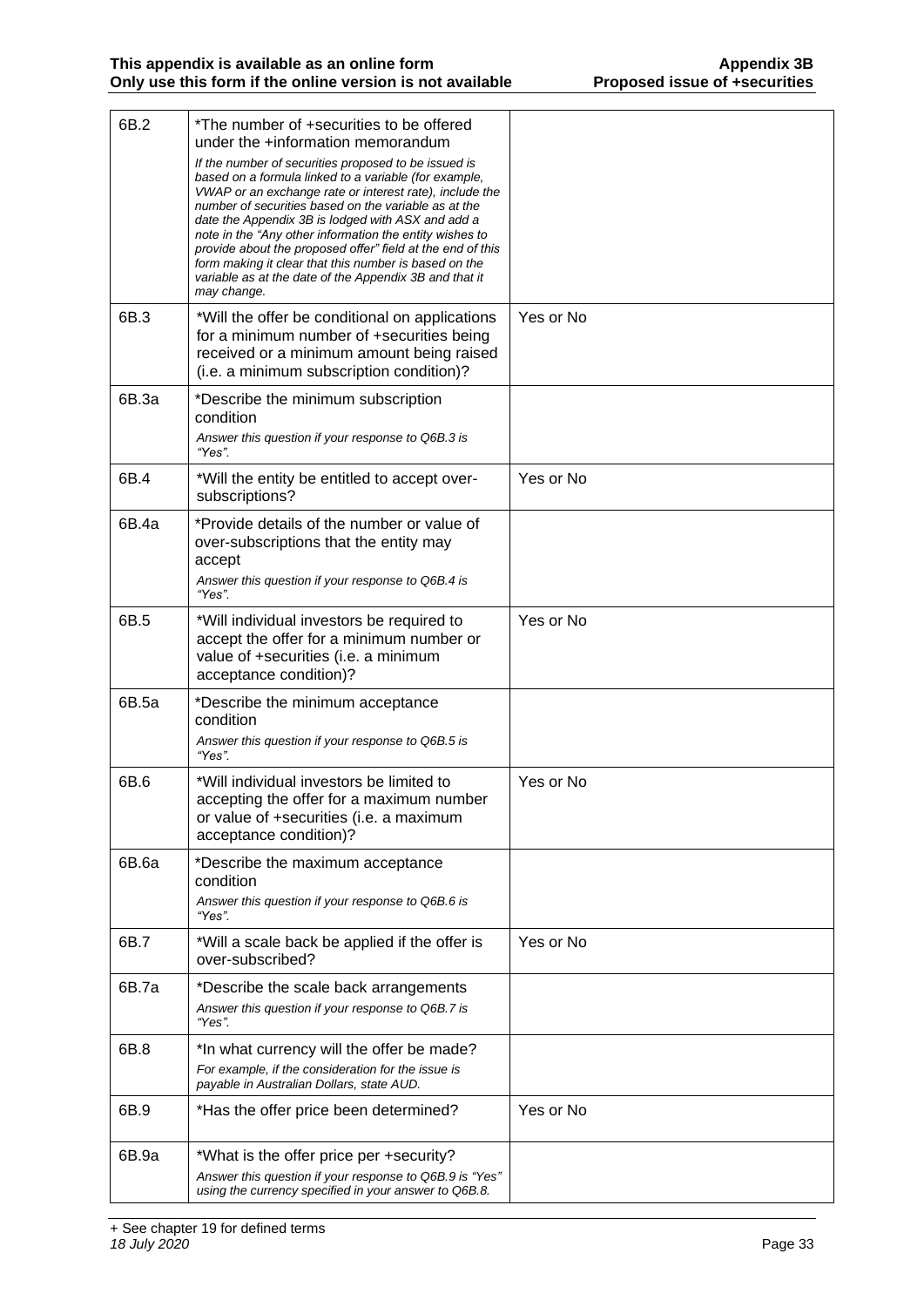| 6B.9b | *How and when will the offer price be<br>determined?<br>Answer this question if your response to Q6B.9 is "No".                                                                                                                                                        |           |
|-------|------------------------------------------------------------------------------------------------------------------------------------------------------------------------------------------------------------------------------------------------------------------------|-----------|
| 6B.9c | *Will the offer price be determined by way of<br>a bookbuild?                                                                                                                                                                                                          | Yes or No |
|       | Answer this question if your response to Q6B.9 is "No".                                                                                                                                                                                                                |           |
|       | If your response to this question is "yes", please note<br>the information that ASX expects to be announced<br>about the results of the bookbuild set out in<br>section 4.12 of Guidance Note 30 Notifying an Issue of<br>Securities and Applying for their Quotation. |           |
| 6B.9d | *Provide details of the parameters that will<br>apply to the bookbuild (e.g. the indicative<br>price range for the bookbuild)                                                                                                                                          |           |
|       | Answer this question if your response to Q6B.9 is "No"<br>and your response to Q6B.9c is "Yes".                                                                                                                                                                        |           |

#### Part 6C – Proposed non-pro rata offer to wholesale investors under an +information memorandum – timetable

| Question<br>No. | Question                                                                                          | Answer |
|-----------------|---------------------------------------------------------------------------------------------------|--------|
| 6C.1            | *Expected date of +information<br>memorandum                                                      |        |
| 6C.2            | *Date when +information memorandum and<br>acceptance forms will be made available to<br>investors |        |
| 6C.3            | *Offer open date                                                                                  |        |
| 6C.4            | *Closing date for receipt of acceptances                                                          |        |
| 6C.6            | *Proposed +Issue date                                                                             |        |

#### Part 6D – Proposed non-pro rata offer to wholesale investors under an +information memorandum – listing rule requirements

| Question<br>No. | Question                                                                                                                                                                                                                                                   | Answer    |
|-----------------|------------------------------------------------------------------------------------------------------------------------------------------------------------------------------------------------------------------------------------------------------------|-----------|
| 6D.1            | *Has the entity obtained, or is it obtaining,<br>+security holder approval for the entire<br>issue under listing rule 7.1?                                                                                                                                 | Yes or No |
|                 | Answer this question if the issuer is an ASX Listing (i.e.<br>not an ASX Debt Listing or ASX Foreign Exempt<br>Listing).                                                                                                                                   |           |
|                 | If the issuer has obtained security holder approval for<br>part of the issue only and is therefore relying on its<br>placement capacity under listing rule 7.1 and/or listing<br>rule 7.1A for the remainder of the issue, the response<br>should be 'no'. |           |
| 6D.1a           | *Date of meeting or proposed meeting to<br>approve the issue under listing rule 7.1<br>Answer this question if the issuer is an ASX Listing and<br>your response to Q6D 1 is "Yes".                                                                        |           |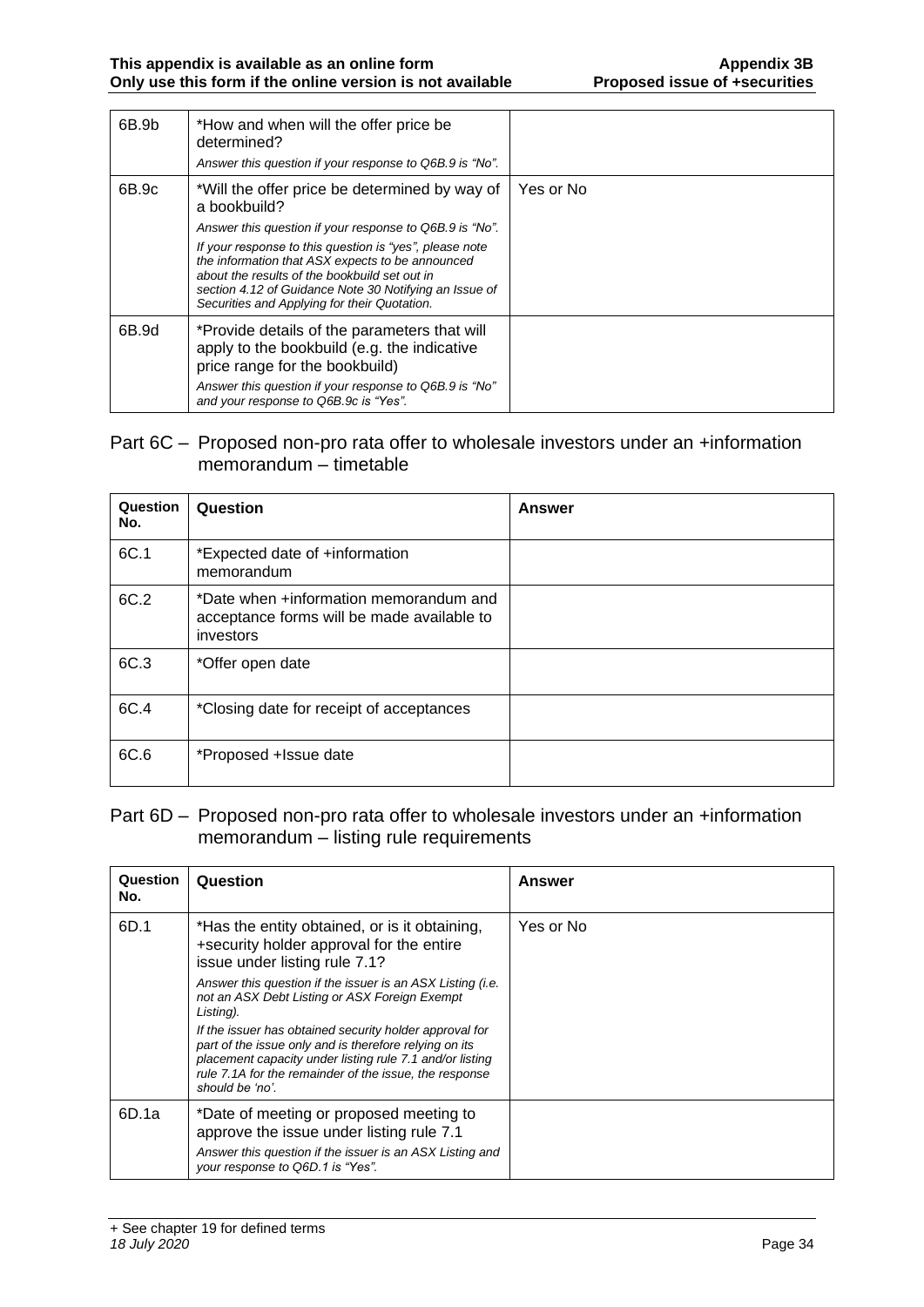| 6D.1b    | *Are any of the +securities proposed to be<br>issued without +security holder approval<br>using the entity's 15% placement capacity<br>under listing rule 7.1?<br>Answer this question if the issuer is an ASX Listing and<br>your response to Q6D.1 is "No".                                                                                                                                                                                                                                                                                                                 | Yes or No |
|----------|-------------------------------------------------------------------------------------------------------------------------------------------------------------------------------------------------------------------------------------------------------------------------------------------------------------------------------------------------------------------------------------------------------------------------------------------------------------------------------------------------------------------------------------------------------------------------------|-----------|
| 6D.1b(i) | *How many +securities are proposed to be<br>issued without +security holder approval<br>using the entity's 15% placement capacity<br>under listing rule 7.1?<br>Answer this question if the issuer is an ASX Listing,<br>your response to Q6D.1 is "No" and your response to<br>Q6D.1b is "Yes".<br>Please complete and separately send by email to your<br>ASX listings adviser a work sheet in the form of<br>Annexure B to Guidance Note 21 confirming the entity<br>has the available capacity under listing rule 7.1 to issue<br>that number of securities.              |           |
| 6D.1c    | *Are any of the +securities proposed to be<br>issued without +security holder approval<br>using the entity's additional 10% placement<br>capacity under listing rule 7.1A (if<br>applicable)?<br>Answer this question if the issuer is an ASX Listing<br>your response to Q6D.1 is "No".                                                                                                                                                                                                                                                                                      | Yes or No |
| 6D.1c(i) | *How many +securities are proposed to be<br>issued without +security holder approval<br>using the entity's additional 10% placement<br>capacity under listing rule 7.1A?<br>Answer this question if the issuer is an ASX Listing,<br>your response to Q6D.1 is "No" and your response to<br>Q6D.1c is "Yes".<br>Please complete and separately send by email to your<br>ASX listings adviser a work sheet in the form of<br>Annexure C to Guidance Note 21 confirming the entity<br>has the available capacity under listing rule 7.1A to<br>issue that number of securities. |           |
| 6D.2     | *Is a party referred to in listing rule 10.11<br>participating in the proposed issue?                                                                                                                                                                                                                                                                                                                                                                                                                                                                                         | Yes or No |

#### Part 6E – Proposed non-pro rata offer to wholesale investors under an +information memorandum – fees and expenses

| Question<br>No. | Question                                                                                                                                                                | <b>Answer</b> |
|-----------------|-------------------------------------------------------------------------------------------------------------------------------------------------------------------------|---------------|
| 6E.1            | *Will there be a lead manager or broker to<br>the proposed offer?                                                                                                       | Yes or No     |
| 6E.1a           | *Who is the lead manager/broker?<br>Answer this question if your response to Q6E.1 is<br>"Yes".                                                                         |               |
| 6E.1b           | *What fee, commission or other<br>consideration is payable to them for acting<br>as lead manager/broker?<br>Answer this question if your response to Q6E.1 is<br>"Yes". |               |
| 6E.2            | *Is the proposed offer to be underwritten?                                                                                                                              | Yes or No     |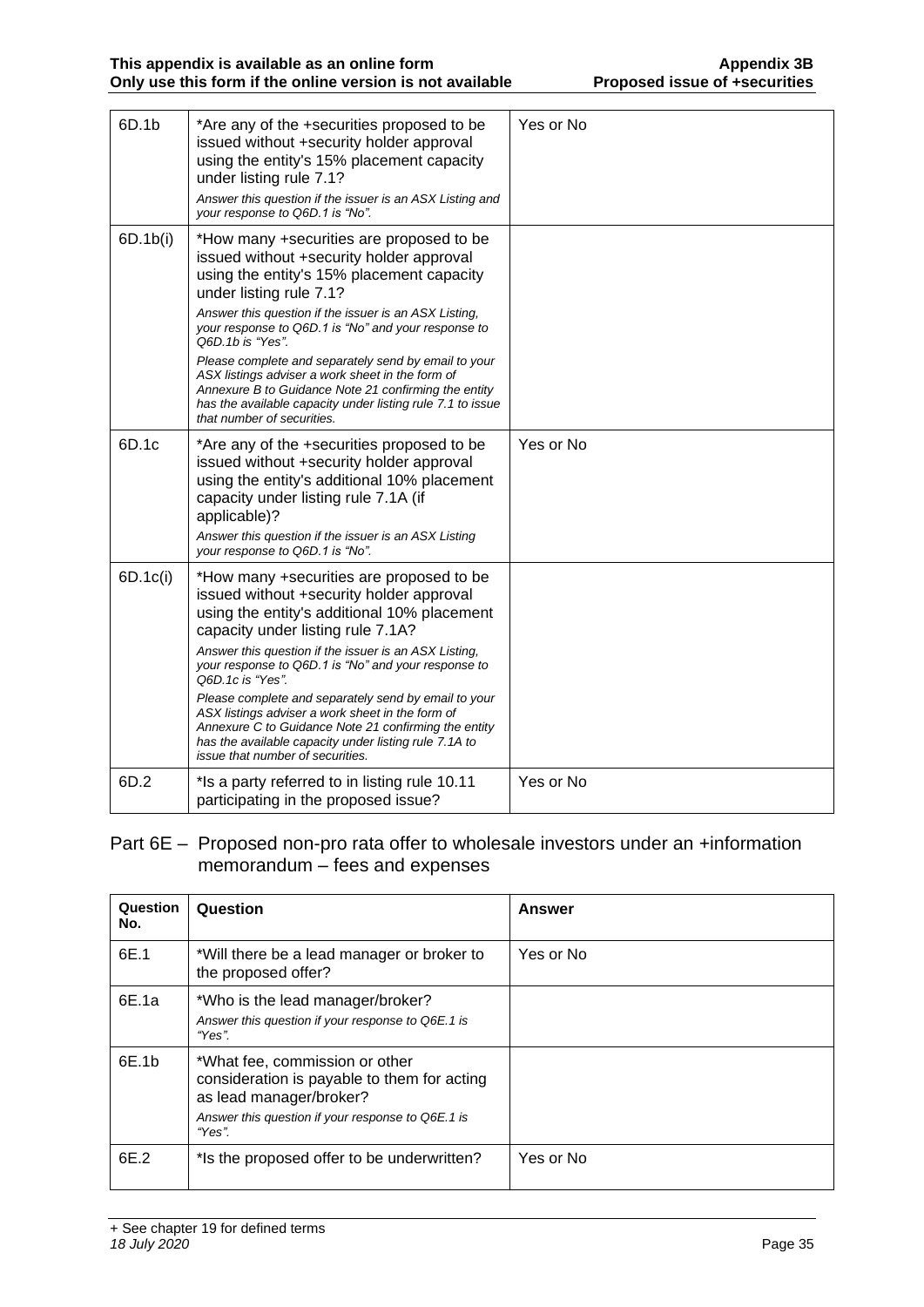| 6E.2a      | *Who are the underwriter(s)?<br>Answer this question if your response to Q6E.2 is                                                                                                                                                                                                                                                                                           |                                           |
|------------|-----------------------------------------------------------------------------------------------------------------------------------------------------------------------------------------------------------------------------------------------------------------------------------------------------------------------------------------------------------------------------|-------------------------------------------|
| 6E.2b      | "Yes".<br>*What is the extent of the underwriting (i.e.<br>the amount or proportion of the offer that is<br>underwritten)?<br>Answer this question if your response to Q6E.2 is Yes                                                                                                                                                                                         |                                           |
| 6E.2c      | *What fees, commissions or other<br>consideration are payable to them for acting<br>as underwriter(s)?<br>Answer this question if your response to Q6E.2 is<br>"Yes".<br>Note: This includes any applicable discount the<br>underwriter receives to the issue price payable by<br>participants in the issue.                                                                |                                           |
| 6E.2d      | *Provide a summary of the significant<br>events that could lead to the underwriting<br>being terminated<br>Answer this question if your response to Q6E.2 is<br>"Yes".<br>You may cross-refer to another document with this<br>information provided it has been released on the ASX<br>Market Announcements Platform.                                                       |                                           |
| 6E.2e      | *Is a party referred to in listing rule 10.11<br>underwriting or sub-underwriting the<br>proposed offer?<br>Answer this question if the issuer is an ASX Listing and<br>your response to Q6E.2 is "Yes".<br>Note: If your response is "Yes", this will require security<br>holder approval under listing rule 10.11.                                                        | Yes or No                                 |
| 6E.2e(i)   | *What is the name of that party?<br>Answer this question if the issuer is ASX Listing and<br>your response to Q6E.2e is "Yes".<br>Note: If there is more than one such party acting as<br>underwriter or sub-underwriter include all of their<br>details in this and the next 2 questions                                                                                   |                                           |
| 6E.2e(ii)  | *What is the extent of their underwriting or<br>sub-underwriting (ie the amount or<br>proportion of the issue they have<br>underwritten or sub-underwritten)?<br>Answer this question if the issuer is an ASX Listing and<br>your response to Q6E.2e is "Yes".                                                                                                              |                                           |
| 6E.2e(iii) | *What fee, commission or other<br>consideration is payable to them for acting<br>as underwriter or sub-underwriter?<br>Answer this question if the issuer is ASX Listing and<br>your response to Q6E.2e is "Yes".<br>Note: This includes any applicable discount the<br>underwriter or sub-underwriter receives to the issue<br>price payable by participants in the issue. |                                           |
| 6E.3       | *Will brokers who lodge acceptances or<br>renunciations on behalf of eligible +security<br>holders be paid a handling fee or<br>commission?                                                                                                                                                                                                                                 | Yes or No                                 |
| 6E.3a      | * Will the handling fee or commission be<br>dollar based or percentage based?<br>Answer this question if your response to Q6E.3 is<br>"Yes".                                                                                                                                                                                                                                | Dollar based (\$) or percentage based (%) |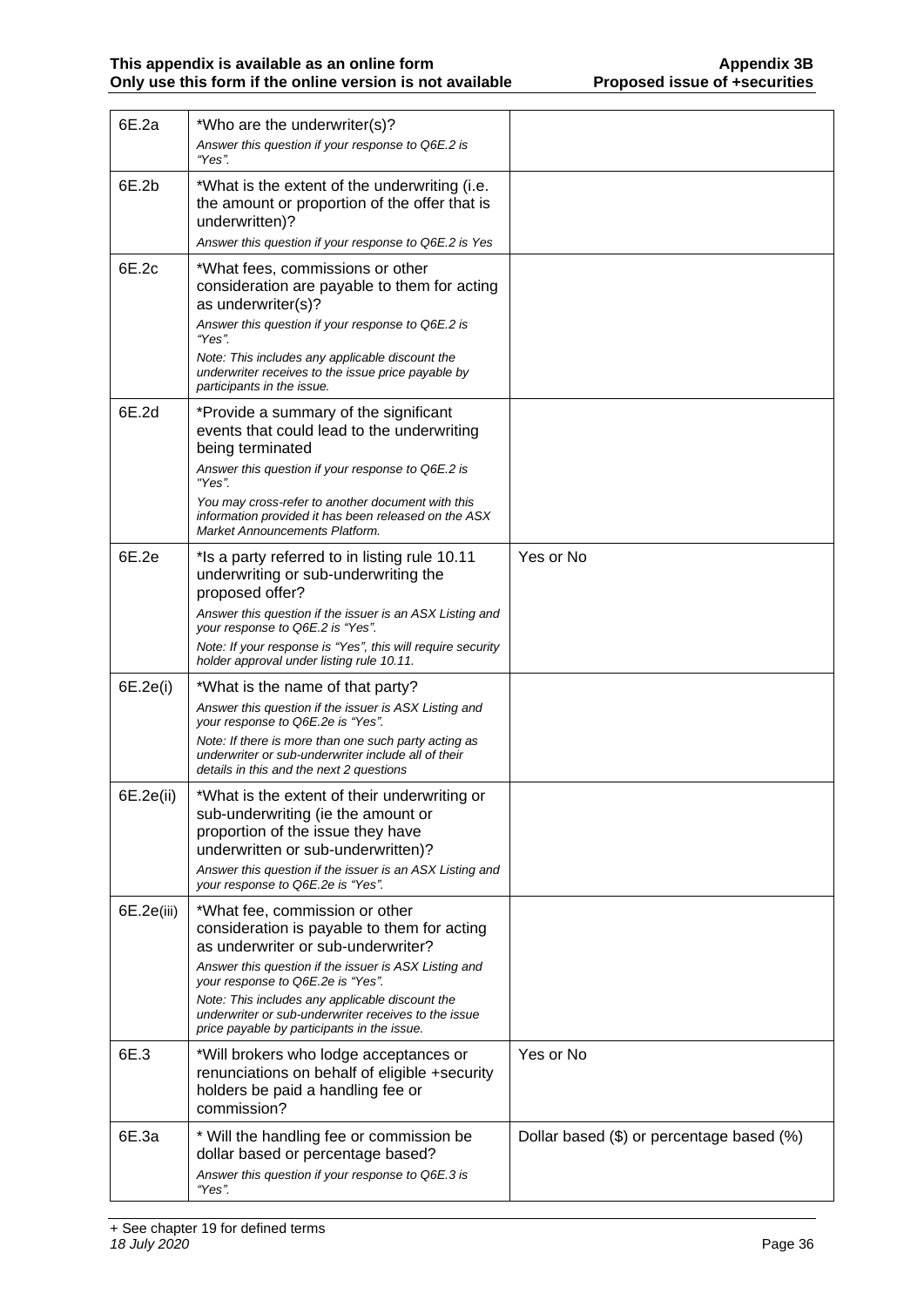| 6E.3b | *Amount of handling fee or commission<br>payable to brokers who lodge acceptances<br>or renunciations on behalf of eligible<br>+security holders<br>Answer this question if your response to Q6E.3 is "Yes"<br>and your response to Q6E.3a is "dollar based".      | \$   |
|-------|--------------------------------------------------------------------------------------------------------------------------------------------------------------------------------------------------------------------------------------------------------------------|------|
| 6E.3c | *Percentage handling fee or commission<br>payable to brokers who lodge acceptances<br>or renunciations on behalf of eligible<br>+security holders<br>Answer this question if your response to Q6E.3 is "Yes"<br>and your response to Q6E.3a is "percentage based". | $\%$ |
| 6E.3d | Please provide any other relevant<br>information about the handling fee or<br>commission method<br>Answer this question if your response to Q6E.3 is<br>"Yes".                                                                                                     |      |
| 6E.4  | Details of any other material fees or costs to<br>be incurred by the entity in connection with<br>the proposed offer                                                                                                                                               |      |

#### Part 6F – Proposed non-pro rata offer to wholesale investors under an +information memorandum – further information

| Question<br>No. | Question                                                                                                                                                                             | <b>Answer</b>                                                            |
|-----------------|--------------------------------------------------------------------------------------------------------------------------------------------------------------------------------------|--------------------------------------------------------------------------|
| 6F.1            | *The purpose(s) for which the entity intends                                                                                                                                         | $\Box$ For additional working capital                                    |
|                 | to use the cash raised by the proposed offer<br>You may select one or more of the items in the list.                                                                                 | $\Box$ To fund the retirement of debt                                    |
|                 |                                                                                                                                                                                      | $\Box$ To pay for the acquisition of an asset<br>[provide details below] |
|                 |                                                                                                                                                                                      | $\Box$ To pay for services rendered [provide<br>details below]           |
|                 |                                                                                                                                                                                      | $\Box$ Other [provide details below]                                     |
|                 |                                                                                                                                                                                      | Additional details:                                                      |
|                 |                                                                                                                                                                                      |                                                                          |
| 6F.2            | *Will the entity be changing its<br>dividend/distribution policy if the proposed<br>issue is successful?                                                                             | Yes or No                                                                |
| 6F.2a           | *Please explain how the entity will change<br>its dividend/distribution policy if the<br>proposed issue is successful<br>Answer this question if your response to Q6F.2 is<br>"Yes". |                                                                          |
| 6F.3            | *Please explain the entity's allocation policy<br>for the offer, including whether or not<br>acceptances from existing +security holders<br>will be given priority                   |                                                                          |
| 6F.4            | *URL on the entity's website where<br>wholesale investors can download the<br>+information memorandum                                                                                |                                                                          |
| 6F.5            | Any other information the entity wishes to<br>provide about the proposed offer                                                                                                       |                                                                          |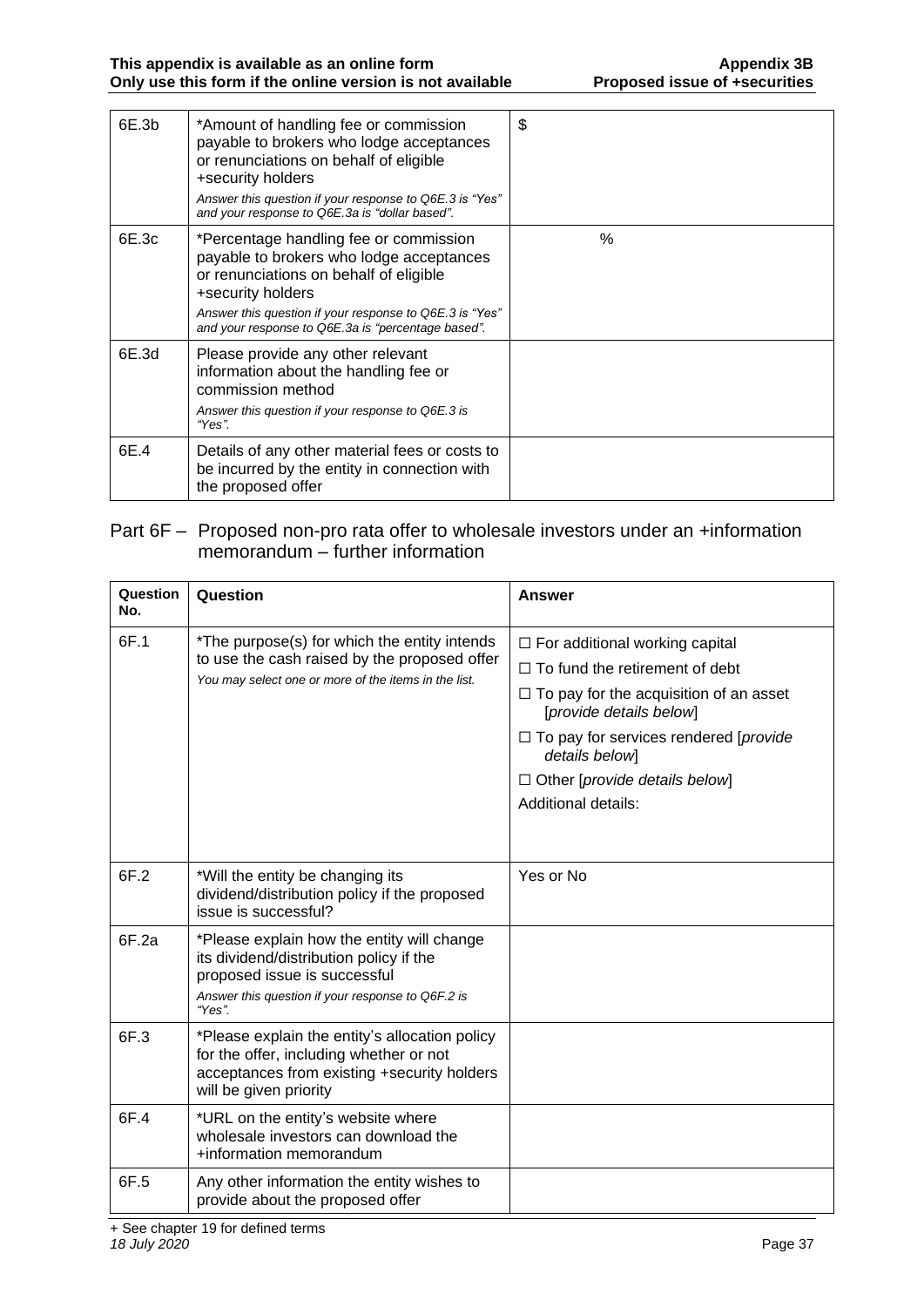# Part 7 – Details of proposed placement or other issue

*If your response to Q1.6 is "A placement or other type of issue", please complete Parts 7A – 7F and the details of the securities proposed to be issued in Part 8.*

#### Part 7A – Proposed placement or other issue – conditions

| Question<br>No.                              | Question                                                                                                                                                                                                                                                                                                                                                                                                                               |                            | Answer                                  |                                                                                                                                                         |          |
|----------------------------------------------|----------------------------------------------------------------------------------------------------------------------------------------------------------------------------------------------------------------------------------------------------------------------------------------------------------------------------------------------------------------------------------------------------------------------------------------|----------------------------|-----------------------------------------|---------------------------------------------------------------------------------------------------------------------------------------------------------|----------|
| 7A.1                                         | *Are any of the following approvals required<br>for the placement or other type of issue?<br>*Security holder approval<br>$\bullet$<br>Court approval<br>$\bullet$<br>Lodgement of court order with +ASIC<br>$\bullet$<br><b>ACCC</b> approval<br>$\bullet$<br>FIRB approval<br>$\bullet$<br>Another approval/condition external to<br>$\bullet$<br>the entity.                                                                        |                            | Yes or No                               |                                                                                                                                                         |          |
| 7A.1a                                        | Conditions<br>Answer these questions if your response to 7A.1 is "Yes".<br>Select the applicable approval(s) from the list. More than one approval can be selected. The "date for<br>determination" is the date that you expect to know if the approval is given (for example, the date of the security<br>holder meeting in the case of *security holder approval or the date of the court hearing in the case of court<br>approval). |                            |                                         |                                                                                                                                                         |          |
| *Approval/ condition<br><b>Type</b>          |                                                                                                                                                                                                                                                                                                                                                                                                                                        | *Date for<br>determination | *Is the date<br>estimated or<br>actual? | **Approval received/<br>condition met?<br>Please answer "Yes" or<br>"No". Only answer this<br>question when you know<br>the outcome of the<br>approval. | Comments |
| +Security holder<br>approval                 |                                                                                                                                                                                                                                                                                                                                                                                                                                        |                            |                                         |                                                                                                                                                         |          |
| Court approval                               |                                                                                                                                                                                                                                                                                                                                                                                                                                        |                            |                                         |                                                                                                                                                         |          |
| Lodgement of court<br>order with +ASIC       |                                                                                                                                                                                                                                                                                                                                                                                                                                        |                            |                                         |                                                                                                                                                         |          |
| <b>ACCC</b> approval                         |                                                                                                                                                                                                                                                                                                                                                                                                                                        |                            |                                         |                                                                                                                                                         |          |
| FIRB approval                                |                                                                                                                                                                                                                                                                                                                                                                                                                                        |                            |                                         |                                                                                                                                                         |          |
| Other (please specify<br>in comment section) |                                                                                                                                                                                                                                                                                                                                                                                                                                        |                            |                                         |                                                                                                                                                         |          |

#### Part 7B – Details of proposed placement or other issue - issue details

| Question<br>No. | Question                                                                                                                             | Answer |
|-----------------|--------------------------------------------------------------------------------------------------------------------------------------|--------|
| 7B.1            | *Class of +securities to be offered under the<br>placement or other issue (please enter both<br>the ASX security code & description) |        |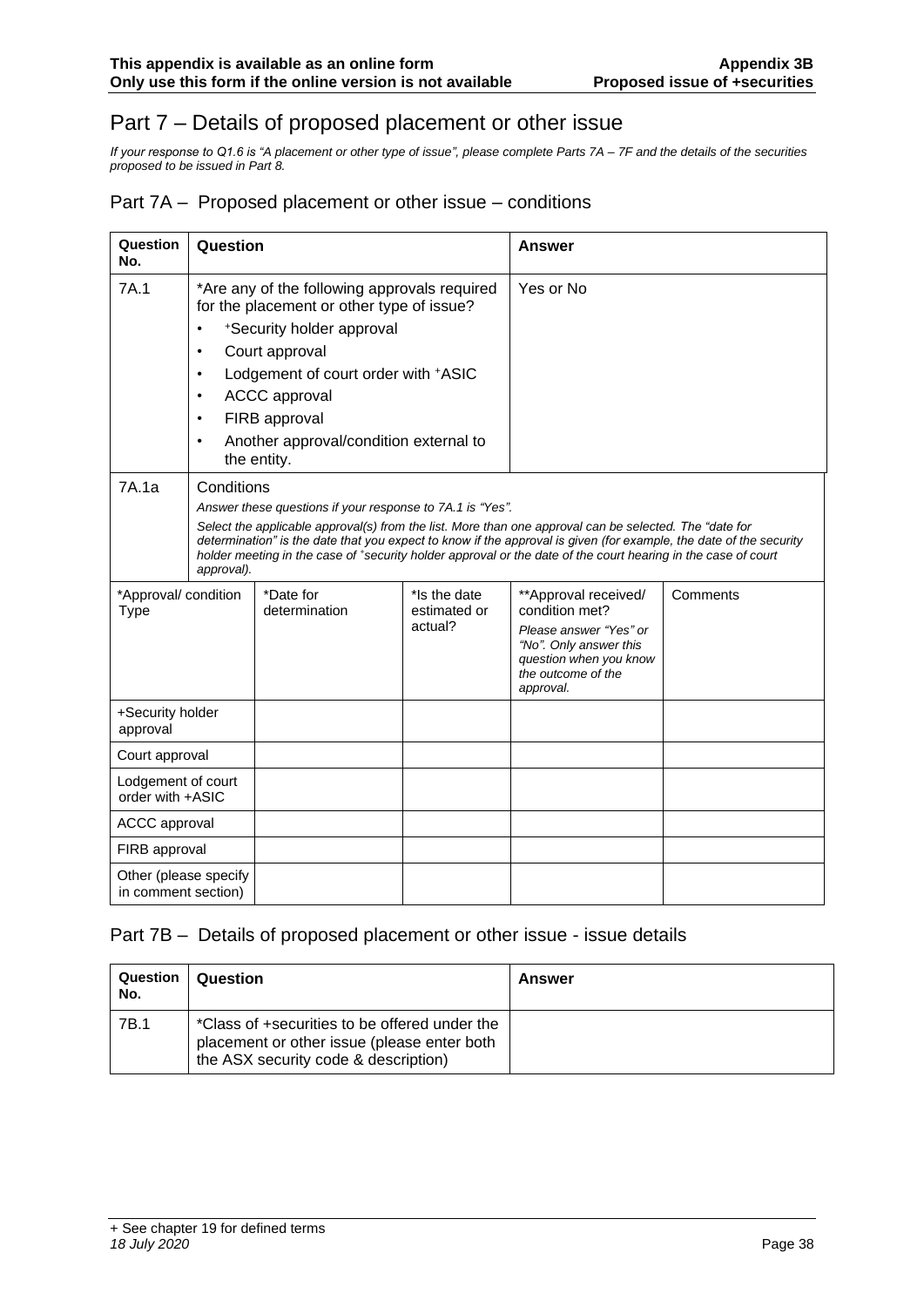| 7B.2  | Number of +securities proposed to be<br>issued<br>If the number of securities proposed to be issued is<br>based on a formula linked to a variable (for example,<br>VWAP or an exchange rate or interest rate), include<br>the number of securities based on the variable as at<br>the date the Appendix 3B is lodged with ASX and add<br>a note in the "Any other information the entity wishes to<br>provide about the proposed offer" field at the end of<br>this form making it clear that this number is based on<br>the variable as at the date of the Appendix 3B and that<br>it may change. |           |
|-------|----------------------------------------------------------------------------------------------------------------------------------------------------------------------------------------------------------------------------------------------------------------------------------------------------------------------------------------------------------------------------------------------------------------------------------------------------------------------------------------------------------------------------------------------------------------------------------------------------|-----------|
| 7B.3  | *Are the +securities proposed to be issued<br>being issued for a cash consideration?<br>If the securities are being issued for nil cash consideration, answer<br>this question "No".                                                                                                                                                                                                                                                                                                                                                                                                               | Yes or No |
| 7B.3a | *In what currency is the cash consideration<br>being paid<br>For example, if the consideration is being paid in<br>Australian Dollars, state AUD.<br>Answer this question if your response to Q7B.3 is<br>"Yes".                                                                                                                                                                                                                                                                                                                                                                                   |           |
| 7B.3b | *What is the issue price per +security<br>Answer this question if your response to Q7B.3 is "Yes"<br>and by reference to the issue currency provided in your<br>response to Q7B.3a.<br>Note: you cannot enter a nil amount here. If the<br>securities are being issued for nil cash consideration,<br>answer Q7B.3 as "No" and complete Q7B.3d.                                                                                                                                                                                                                                                    |           |
| 7B.3c | AUD equivalent to issue price amount per<br>+security<br>Answer this question if the currency is non-AUD                                                                                                                                                                                                                                                                                                                                                                                                                                                                                           |           |
| 7B.3d | Please describe the consideration being<br>provided for the +securities<br>Answer this question if your response to Q7B.3 is "No".                                                                                                                                                                                                                                                                                                                                                                                                                                                                 |           |
| 7B.3e | Please provide an estimate of the AUD<br>equivalent of the consideration being<br>provided for the +securities<br>Answer this question if your response to Q7B.1 is "No".                                                                                                                                                                                                                                                                                                                                                                                                                          |           |

## Part 7C – Proposed placement or other issue – timetable

| <b>Question</b><br>No. | Question              | Answer |
|------------------------|-----------------------|--------|
| 7C.1                   | *Proposed +issue date |        |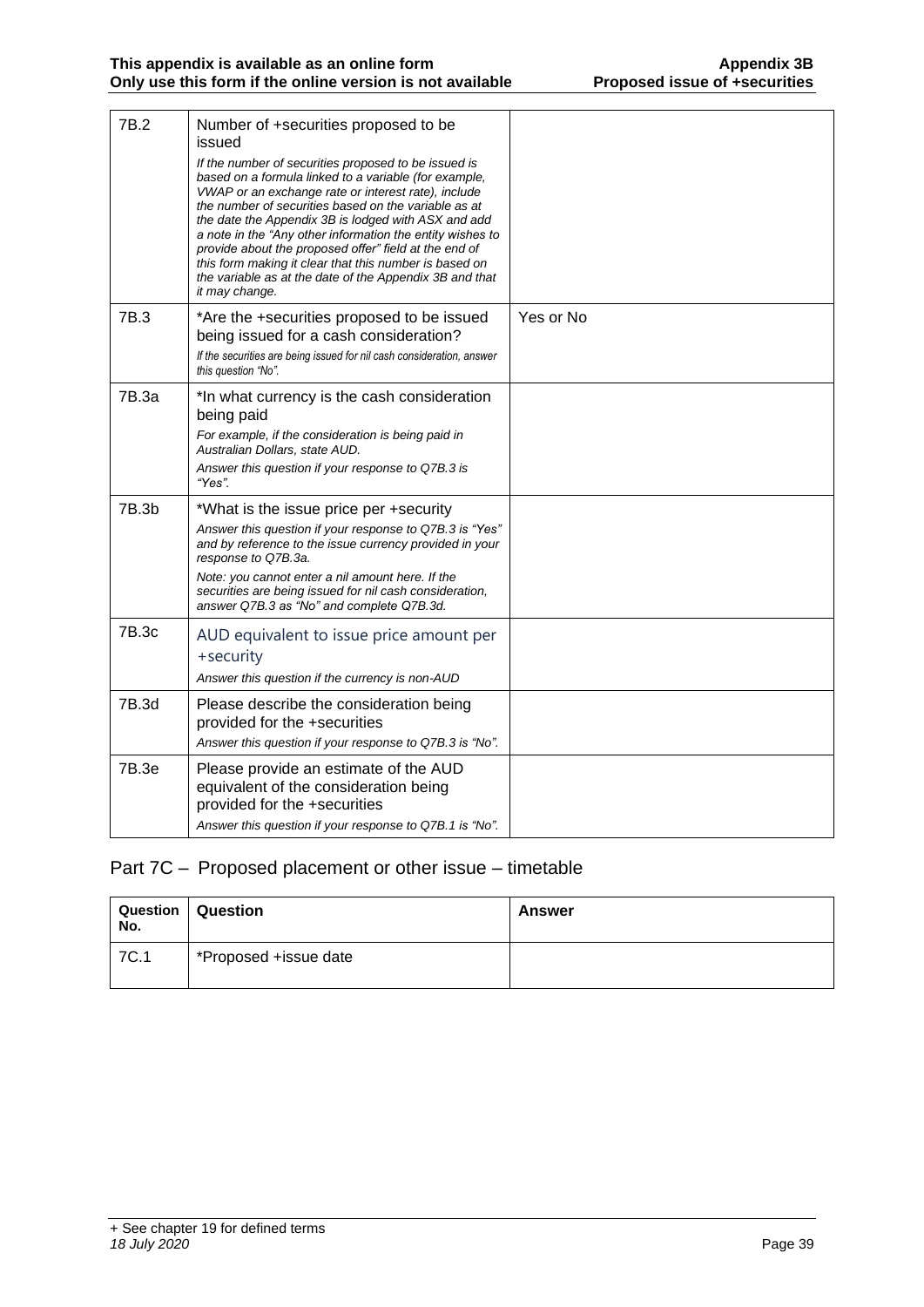| Question<br>No. | Question                                                                                                                                                                                                                                                                                     | <b>Answer</b> |
|-----------------|----------------------------------------------------------------------------------------------------------------------------------------------------------------------------------------------------------------------------------------------------------------------------------------------|---------------|
| 7D.1            | *Has the entity obtained, or is it obtaining,<br>+security holder approval for the entire<br>issue under listing rule 7.1?                                                                                                                                                                   | Yes or No     |
|                 | Answer this question if the issuer is an ASX Listing (i.e.<br>not an ASX Debt Listing or ASX Foreign Exempt<br>Listing).                                                                                                                                                                     |               |
|                 | If the issuer has obtained security holder approval for<br>part of the issue only and is therefore relying on its<br>placement capacity under listing rule 7.1 and/or listing<br>rule 7.1A for the remainder of the issue, the response<br>should be 'no'.                                   |               |
| 7D.1a           | *Date of meeting or proposed meeting to<br>approve the issue under listing rule 7.1<br>Answer this question if the issuer is an ASX Listing and<br>your response to Q7D.1 is "Yes".                                                                                                          |               |
| 7D.1b           | *Are any of the +securities proposed to be<br>issued without +security holder approval<br>using the entity's 15% placement capacity<br>under listing rule 7.1?                                                                                                                               | Yes or No     |
|                 | Answer this question if the issuer is an ASX Listing and<br>your response to Q7D.1 is "No".                                                                                                                                                                                                  |               |
| 7D.1b(i)        | *How many +securities are proposed to be<br>issued without +security holder approval<br>using the entity's 15% placement capacity<br>under listing rule 7.1?                                                                                                                                 |               |
|                 | Answer this question the issuer is an ASX Listing, your<br>response to Q7D.1 is "No" and if your response to<br>Q7D.1b is "Yes".                                                                                                                                                             |               |
|                 | Please complete and separately send by email to your<br>ASX listings adviser a work sheet in the form of<br>Annexure B to Guidance Note 21 confirming the entity<br>has the available capacity under listing rule 7.1 to issue<br>that number of securities.                                 |               |
| 7D.1c           | *Are any of the +securities proposed to be<br>issued without +security holder approval<br>using the entity's additional 10% placement<br>capacity under listing rule 7.1A (if<br>applicable)?<br>Answer this question if the issuer is an ASX Listing and<br>your response to Q7D.1 is "No". | Yes or No     |
| 7D.1c(i)        | *How many +securities are proposed to be<br>issued without +security holder approval<br>using the entity's additional 10% placement<br>capacity under listing rule 7.1A?                                                                                                                     |               |
|                 | Answer this question if the issuer is an ASX Listing,<br>your response to Q7D.1 is "No" and your response to<br>Q7D.1c is "Yes".                                                                                                                                                             |               |
|                 | Please complete and separately send by email to your<br>ASX listings adviser a work sheet in the form of<br>Annexure C to Guidance Note 21 confirming the entity<br>has the available capacity under listing rule 7.1A to<br>issue that number of securities.                                |               |

#### Part 7D – Proposed placement or other issue – listing rule requirements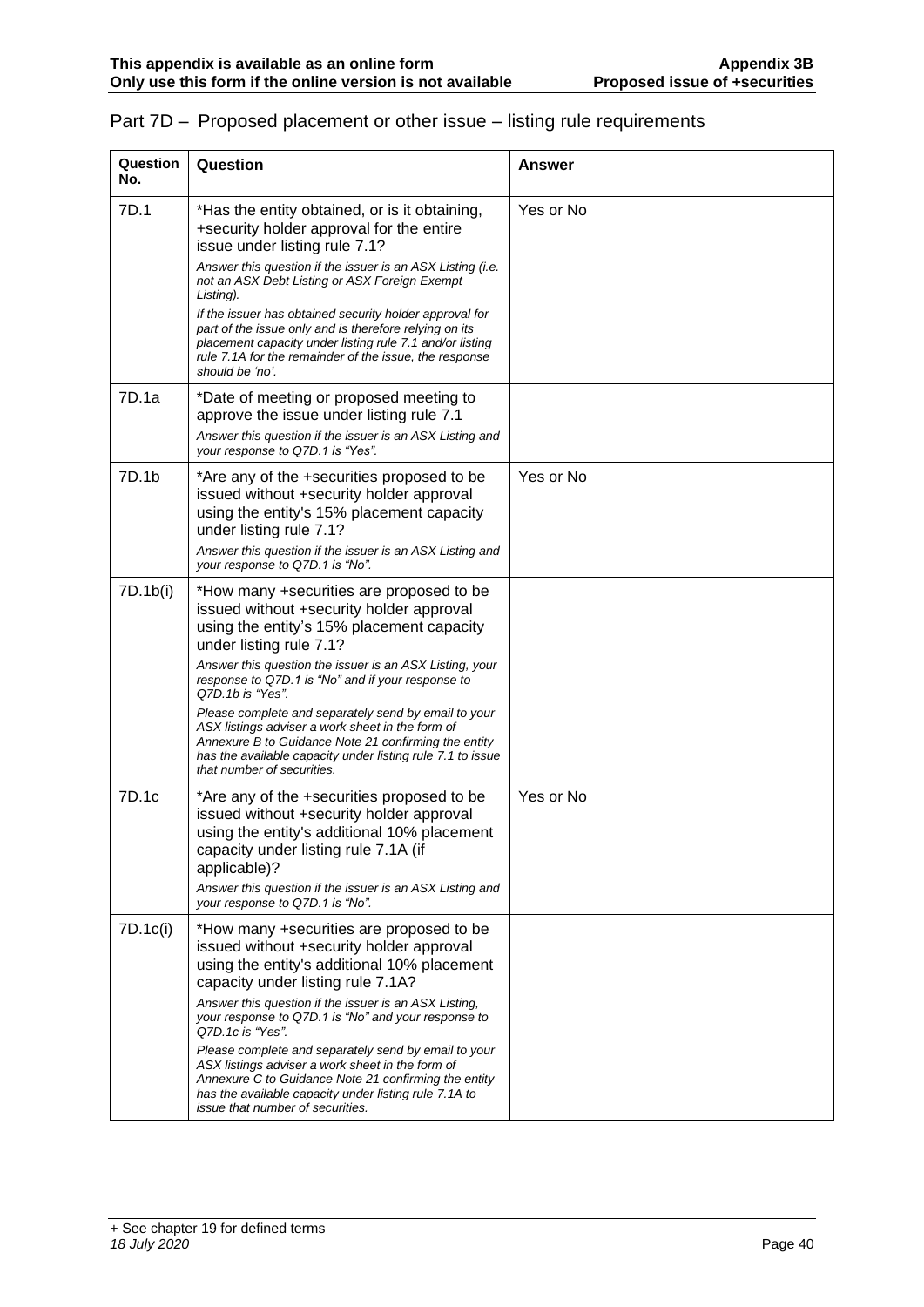| 7D.1c(ii) | *Please explain why the entity has chosen<br>to do a placement or other issue rather than<br>a +pro rata issue or an offer under a<br>+security purchase plan in which existing<br>ordinary +security holders would have been<br>eligible to participate<br>Answer this question if the issuer is an ASX Listing,<br>your response to Q7D.1 is "No" and your response to<br>Q7D.1c is "Yes". |           |
|-----------|----------------------------------------------------------------------------------------------------------------------------------------------------------------------------------------------------------------------------------------------------------------------------------------------------------------------------------------------------------------------------------------------|-----------|
| 7D.2      | *Is a party referred to in listing rule 10.11<br>participating in the proposed issue?<br>Answer this question if the issuer is an ASX Listing.<br>Note: If your response is "Yes", this will require security<br>holder approval under listing rule 10.11.                                                                                                                                   | Yes or No |
| 7D.3      | *Will any of the +securities to be issued be<br>+restricted securities for the purposes of the<br>listing rules?<br>Note: the entity should not apply for quotation of<br>restricted securities                                                                                                                                                                                              | Yes or No |
| 7D.3a     | *Please enter, the number and +class of the<br>+restricted securities and the date from<br>which they will cease to be +restricted<br>securities<br>Answer this question if your response to Q7D.3 is<br>"Yes".                                                                                                                                                                              |           |
| 7D.4      | *Will any of the +securities to be issued be<br>subject to +voluntary escrow?                                                                                                                                                                                                                                                                                                                | Yes or No |
| 7D.4a     | *Please enter the number and +class of the<br>+securities subject to +voluntary escrow<br>and the date from which they will cease to<br>be subject to +voluntary escrow<br>Answer this question if your response to Q7D.4 is<br>"Yes".                                                                                                                                                       |           |

# Part 7E – Proposed placement or other issue – fees and expenses

| Question<br>No. | Question                                                                                                                                                                | Answer    |
|-----------------|-------------------------------------------------------------------------------------------------------------------------------------------------------------------------|-----------|
| 7E.1            | *Will there be a lead manager or broker to<br>the proposed issue?                                                                                                       | Yes or No |
| 7E.1a           | *Who is the lead manager/broker?<br>Answer this question if your response to Q7E.1 is<br>"Yes".                                                                         |           |
| 7E.1b           | *What fee, commission or other<br>consideration is payable to them for acting<br>as lead manager/broker?<br>Answer this question if your response to Q7E.1 is<br>"Yes". |           |
| 7E.2            | *Is the proposed issue to be underwritten?                                                                                                                              | Yes or No |
| 7E.2a           | *Who are the underwriter(s)?<br>Answer this question if your response to Q7E.2 is<br>"Yes".                                                                             |           |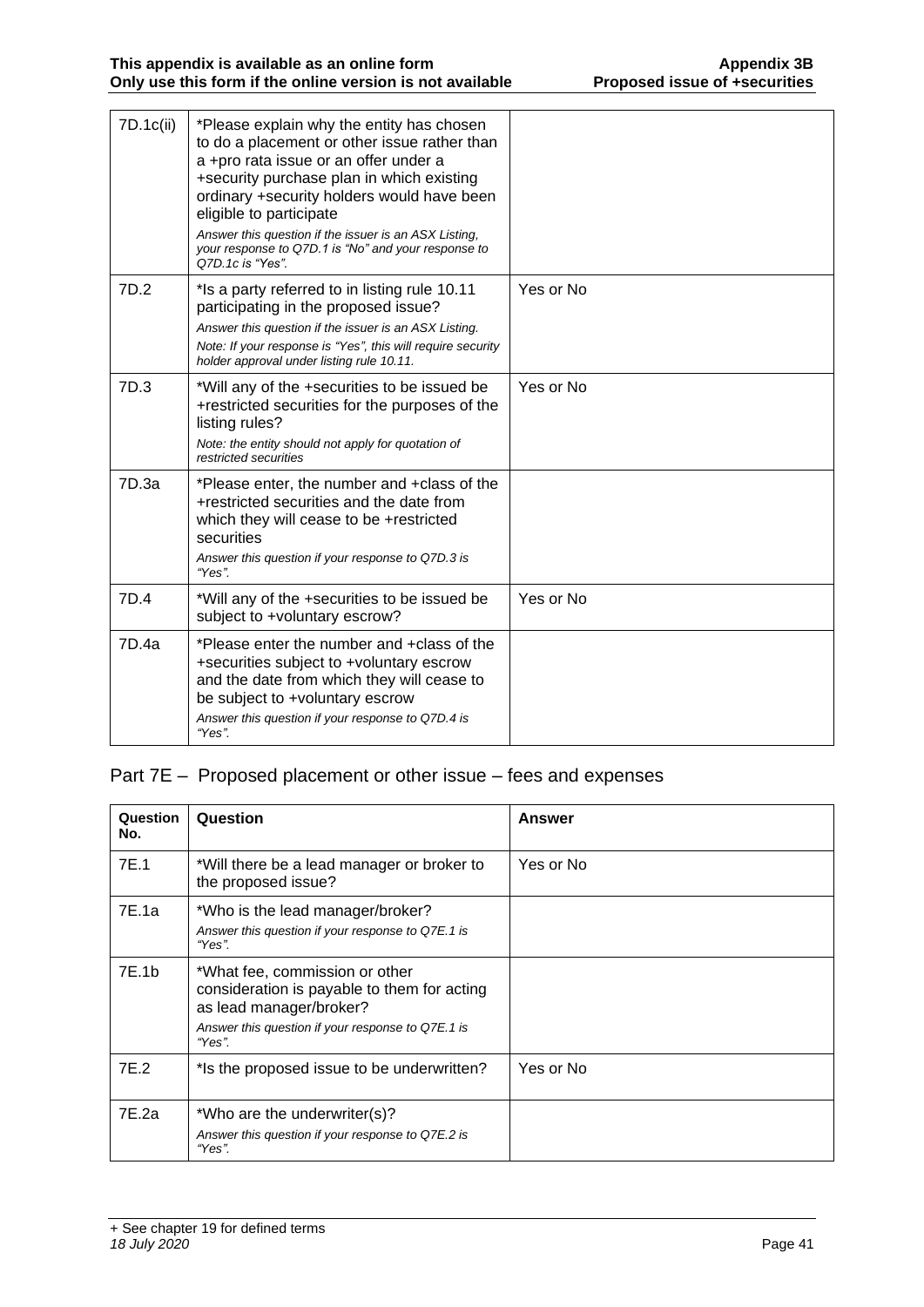| 7E.2b | *What is the extent of the underwriting (i.e.<br>the amount or proportion of the issue that is<br>underwritten)?<br>Answer this question if your response to Q7E.2 is<br>"Yes".                                                                                                                                                                                                      |           |
|-------|--------------------------------------------------------------------------------------------------------------------------------------------------------------------------------------------------------------------------------------------------------------------------------------------------------------------------------------------------------------------------------------|-----------|
| 7E.2c | *What fees, commissions or other<br>consideration are payable to them for acting<br>as underwriter(s)?<br>Answer this question if your response to Q7E.2 is<br>"Yes".<br>Note: This includes any applicable discount the<br>underwriter receives to the issue price payable by<br>participants in the issue.                                                                         |           |
| 7E.2d | *Provide a summary of the significant<br>events that could lead to the underwriting<br>being terminated<br>Answer this question if your response to Q7E.2 is<br>"Yes".<br>Note: You may cross-refer to a covering<br>announcement or to a separate annexure with this<br>information.                                                                                                |           |
| 7E.3  | *Is a party referred to in listing rule 10.11<br>underwriting or sub-underwriting the<br>proposed issue?<br>Answer this question if the issuer is an ASX Listing (i.e.<br>not an ASX Debt Listing or ASX Foreign Exempt<br>Listing) and your response to Q7E.2 is "Yes".<br>Note: If your response is "Yes", this will require security<br>holder approval under listing rule 10.11. | Yes or No |
| 7E.3a | *What is the name of that party?<br>Answer this question if the issuer is an ASX Listing and<br>your response to Q7E.3 is "Yes".<br>Note: If there is more than one such party acting as<br>underwriter or sub-underwriter include all of their<br>details in this and the next 2 questions.                                                                                         |           |
| 7E.3b | *What is the extent of their underwriting or<br>sub-underwriting (i.e. the amount or<br>proportion of the issue they have<br>underwritten or sub-underwritten)?<br>Answer this question if the issuer is an ASX Listing and<br>your response to Q7E.3 is "Yes".                                                                                                                      |           |
| 7E.3c | *What fee, commission or other<br>consideration is payable to them for acting<br>as underwriter or sub-underwriter?<br>Answer this question if the issuer is an ASX Listing and<br>your response to Q7E.3 is "Yes".<br>Note: This includes any applicable discount the<br>underwriter or sub-underwriter receives to the issue<br>price payable by participants in the issue.        |           |
| 7E.4  | Details of any other material fees or costs to<br>be incurred by the entity in connection with<br>the proposed issue                                                                                                                                                                                                                                                                 |           |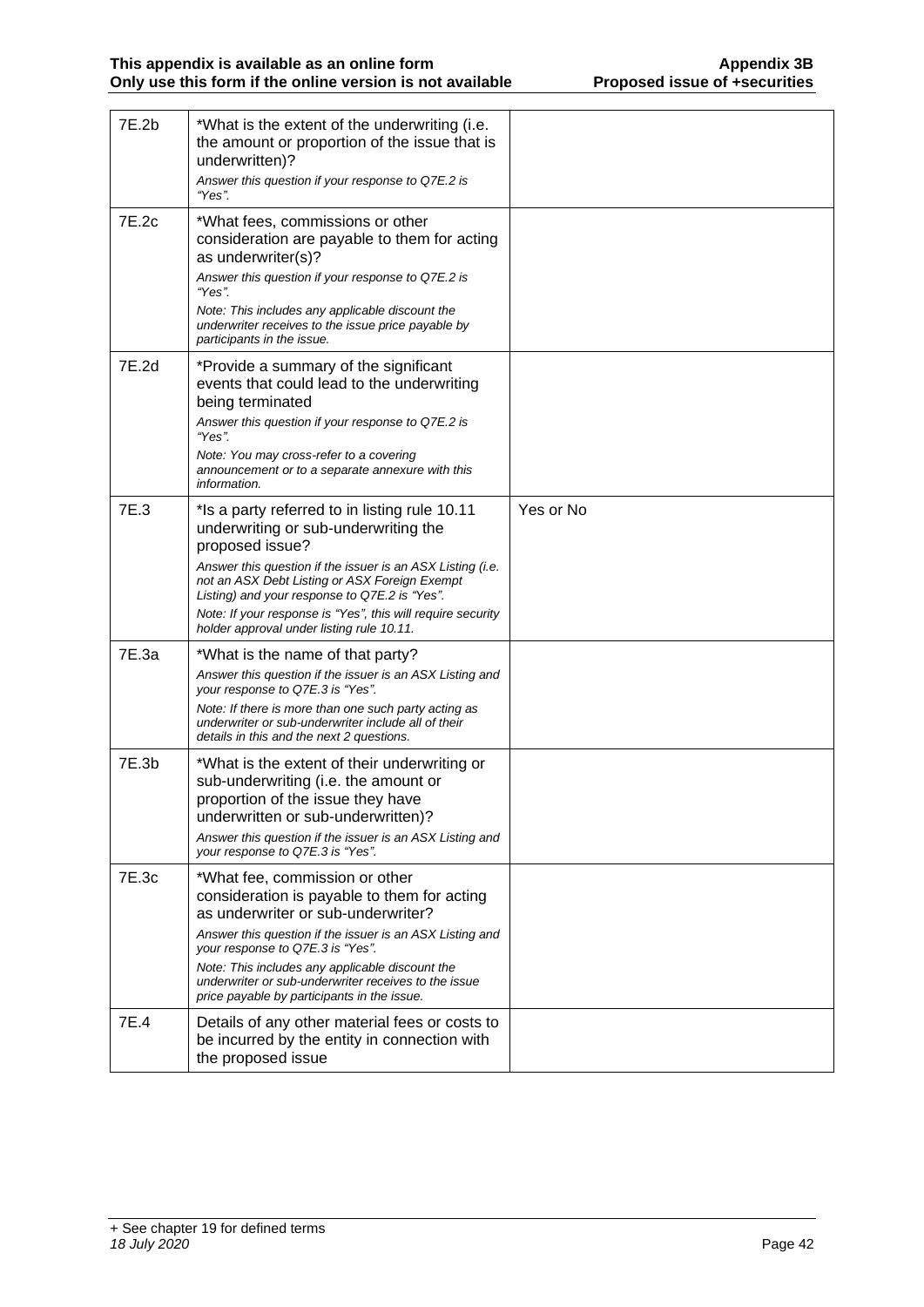| Question<br>No. | Question                                                                                                                                                                        | Answer                                                                                                                                                                                                                                                                                                     |
|-----------------|---------------------------------------------------------------------------------------------------------------------------------------------------------------------------------|------------------------------------------------------------------------------------------------------------------------------------------------------------------------------------------------------------------------------------------------------------------------------------------------------------|
| 7F.1            | *The purpose(s) for which the entity is<br>issuing the securities<br>You may select one or more of the items in the list.                                                       | $\Box$ To raise additional working capital<br>$\Box$ To fund the retirement of debt<br>$\Box$ To pay for the acquisition of an asset<br>[provide details below]<br>$\Box$ To pay for services rendered [ <i>provide</i> ]<br>details below]<br>$\Box$ Other [provide details below]<br>Additional details: |
| 7F.2            | *Will the entity be changing its<br>dividend/distribution policy if the proposed<br>issue proceeds?                                                                             | Yes or No                                                                                                                                                                                                                                                                                                  |
| 7F.2a           | *Please explain how the entity will change<br>its dividend/distribution policy if the<br>proposed issue proceeds<br>Answer this question if your response to Q7F.2 is<br>"Yes". |                                                                                                                                                                                                                                                                                                            |
| 7F.3            | Any other information the entity wishes to<br>provide about the proposed issue                                                                                                  |                                                                                                                                                                                                                                                                                                            |

## Part 7F – Proposed placement or other issue – further information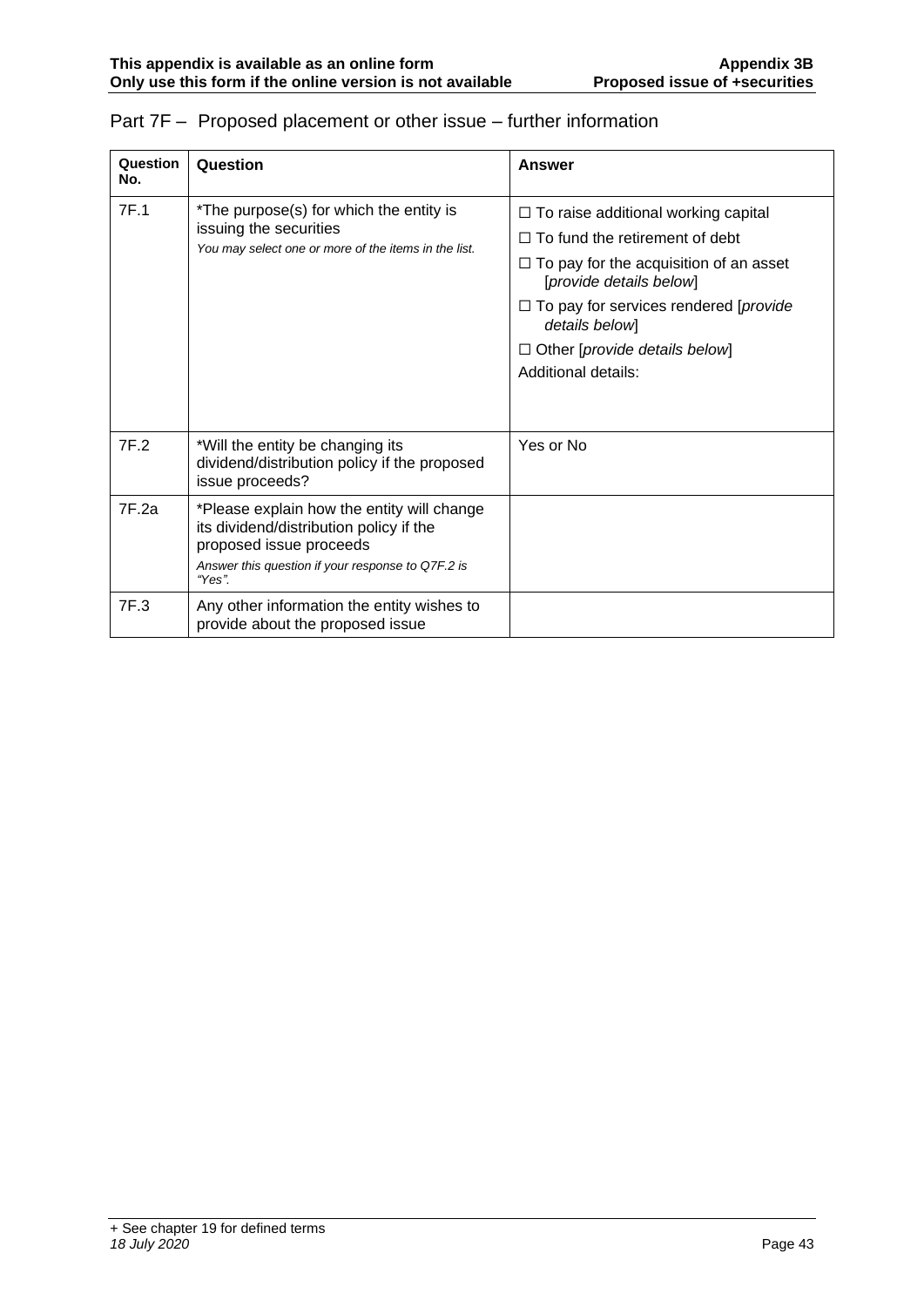# Part 8 – details of +securities proposed to be issued

*Answer the relevant questions in this part for the type of +securities the entity proposes to issue. If the entity is proposing to issue more than one class of security, including free attaching securities, please complete a separate version of Part 8 for each class of security proposed to be issued.*

#### Part 8A – type of +securities proposed to be issued

| Question<br>No. | Question                                                                                                                                          | Answer                                                                                                                    |
|-----------------|---------------------------------------------------------------------------------------------------------------------------------------------------|---------------------------------------------------------------------------------------------------------------------------|
| 8A.1            | *The +securities proposed to be issued are:<br>Tick whichever is applicable<br>Note: SPP offers must select "existing quoted class"               | $\boxtimes$ Additional +securities in a class that is<br>already quoted on ASX ("existing<br>quoted class")               |
|                 | $\Box$ Additional +securities in a class that is<br>not currently quoted, and not intended<br>to be quoted, on ASX ("existing<br>unquoted class") |                                                                                                                           |
|                 |                                                                                                                                                   | $\Box$ New +securities in a class that is not yet<br>quoted, but is intended to be quoted, on<br>ASX ("new quoted class") |
|                 |                                                                                                                                                   | $\Box$ New +securities in a class that is not<br>quoted, and not intended to be quoted,<br>on ASX ("new unquoted class")  |

Note: If the +securities referred to in this form are being offered under a +disclosure document or +PDS and the entity selects the first or third option in its response to question 8A.1 above (existing quoted class or new quoted class), then by lodging this form with ASX, the entity will be taken, for the purposes of sections 711(5) and 1013H (as applicable) of the Corporations Act, to have applied for quotation of those +securities. However, once the final number of +securities offered under the +disclosure document or +PDS is known, the entity must complete and lodge with ASX an Appendix 2A applying for the quotation of that number of +securities.

#### Part 8B – details of +securities proposed to be issued (existing quoted class or existing unquoted class)

*Answer the questions in this Part if your response to Q8A.1 is "existing quoted class" or "existing unquoted class".*

| <b>Question</b><br>No. | Question                                                                                                                                                                                                                        | <b>Answer</b>              |
|------------------------|---------------------------------------------------------------------------------------------------------------------------------------------------------------------------------------------------------------------------------|----------------------------|
| 8B.1                   | *ASX security code & description                                                                                                                                                                                                | <b>RLC</b> ordinary shares |
| 8B.1a                  | ISIN Code for the entitlement or right to<br>participate in a non-renounceable issue; or<br>for the tradeable rights created under a<br>renounceable right issue (if Issuer is foreign<br>company and +securities are non CDIs) |                            |
| 8B.2a                  | *Will the +securities to be quoted rank<br>equally in all respects from their issue date<br>with the existing issued +securities in that<br>class?                                                                              | Yes                        |
| 8B.2b                  | *Is the actual date from which the<br>+securities will rank equally (non-ranking<br>end date) known?<br>Answer this question if your response to Q8B.2a is<br>"No".                                                             |                            |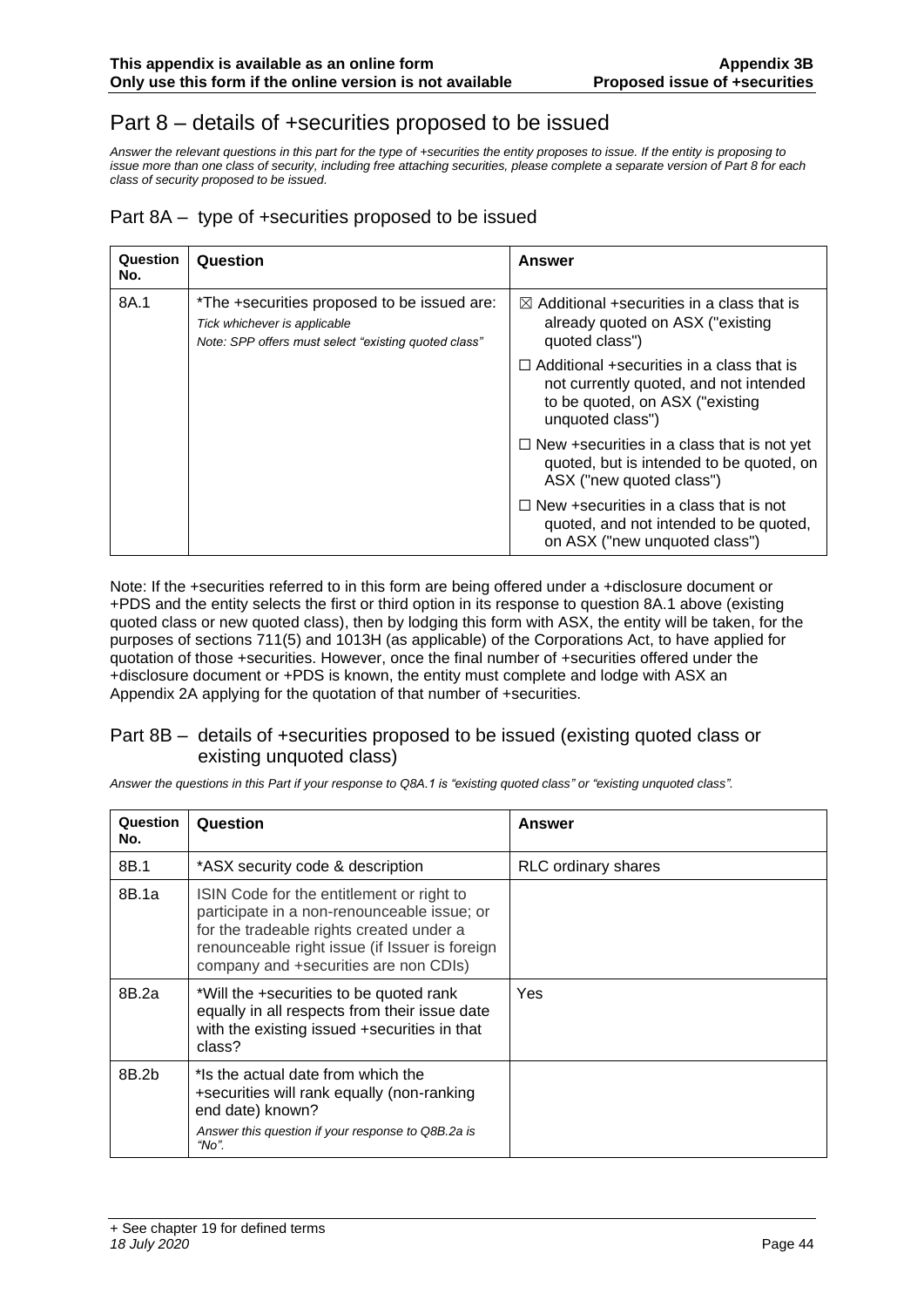| 8B.2c | *Provide the actual non-ranking end date<br>Answer this question if your response to Q8B.2a is<br>"No" and your response to Q8B.2b is "Yes".                                                                                                                                                                                 |  |
|-------|------------------------------------------------------------------------------------------------------------------------------------------------------------------------------------------------------------------------------------------------------------------------------------------------------------------------------|--|
| 8B.2d | *Provide the estimated non-ranking end<br>period<br>Answer this question if your response to Q8B.2a is<br>"No" and your response to Q8B.2b is "No".                                                                                                                                                                          |  |
| 8B.2e | *Please state the extent to which the<br>+securities do not rank equally:                                                                                                                                                                                                                                                    |  |
|       | in relation to the next dividend,<br>$\bullet$<br>distribution or interest payment; or                                                                                                                                                                                                                                       |  |
|       | for any other reason                                                                                                                                                                                                                                                                                                         |  |
|       | Answer this question if your response to Q8B.2a is<br>"No".                                                                                                                                                                                                                                                                  |  |
|       | For example, the securities may not rank at all, or may<br>rank proportionately based on the percentage of the<br>period in question they have been on issue, for the<br>next dividend, distribution or interest payment or they<br>may not be entitled to participate in some other event,<br>such as an entitlement issue. |  |

#### Part 8C – details of +securities proposed to be issued (new quoted class or new unquoted class)

*Answer the questions in this Part if your response to Q8A.1 is "new quoted class" or "new unquoted class".*

| Question<br>No. | Question                                                                                                                                                                                                                                                                                                                                                                                                                                                                                                                                                                                                                                                                                                                                            | Answer                                                                                                                                                                                                                                            |
|-----------------|-----------------------------------------------------------------------------------------------------------------------------------------------------------------------------------------------------------------------------------------------------------------------------------------------------------------------------------------------------------------------------------------------------------------------------------------------------------------------------------------------------------------------------------------------------------------------------------------------------------------------------------------------------------------------------------------------------------------------------------------------------|---------------------------------------------------------------------------------------------------------------------------------------------------------------------------------------------------------------------------------------------------|
| 8C.1            | *+Security description<br>The ASX security code for this security will be<br>confirmed by ASX in due course.                                                                                                                                                                                                                                                                                                                                                                                                                                                                                                                                                                                                                                        |                                                                                                                                                                                                                                                   |
| 8C.2            | *Security type<br>Select one item from the list.<br>Please select the most appropriate security type from<br>the list. This will determine more detailed questions to<br>be asked about the security later in this section. Select<br>"ordinary fully or partly paid shares/units" for stapled<br>securities or CDIs. For interest rate securities, please<br>select the appropriate choice from either "Convertible<br>debt securities" or "Non-convertible debt securities"<br>(tradeable securities); or "Wholesale debt securities"<br>(non-tradeable). Select "Other" for performance<br>shares/units and performance options/rights or if the<br>selections available in the list do not appropriately<br>describe the security being issued. | $\Box$ Ordinary fully or partly paid shares/units<br>$\Box$ Options<br>$\Box$ +Convertible debt securities<br>$\Box$ Non-convertible +debt securities<br>□ Redeemable preference shares/units<br>$\Box$ Wholesale debt securities<br>$\Box$ Other |
| 8C.3            | <b>ISIN</b> code<br>Answer this question if you are an entity incorporated<br>outside Australia and you are proposing to issue a new<br>class of securities other than CDIs. See also the note<br>at the top of this form.                                                                                                                                                                                                                                                                                                                                                                                                                                                                                                                          |                                                                                                                                                                                                                                                   |
| 8C.3a           | ISIN Code for the entitlement or right to<br>participate in a non-renounceable issue; or<br>for the tradeable rights created under a<br>renounceable right issue (if Issuer is foreign<br>company and +securities are non CDIs)                                                                                                                                                                                                                                                                                                                                                                                                                                                                                                                     |                                                                                                                                                                                                                                                   |
| 8C.4a           | *Will all the +securities proposed to be<br>issued in this class rank equally in all<br>respects from the issue date?                                                                                                                                                                                                                                                                                                                                                                                                                                                                                                                                                                                                                               | Yes or No                                                                                                                                                                                                                                         |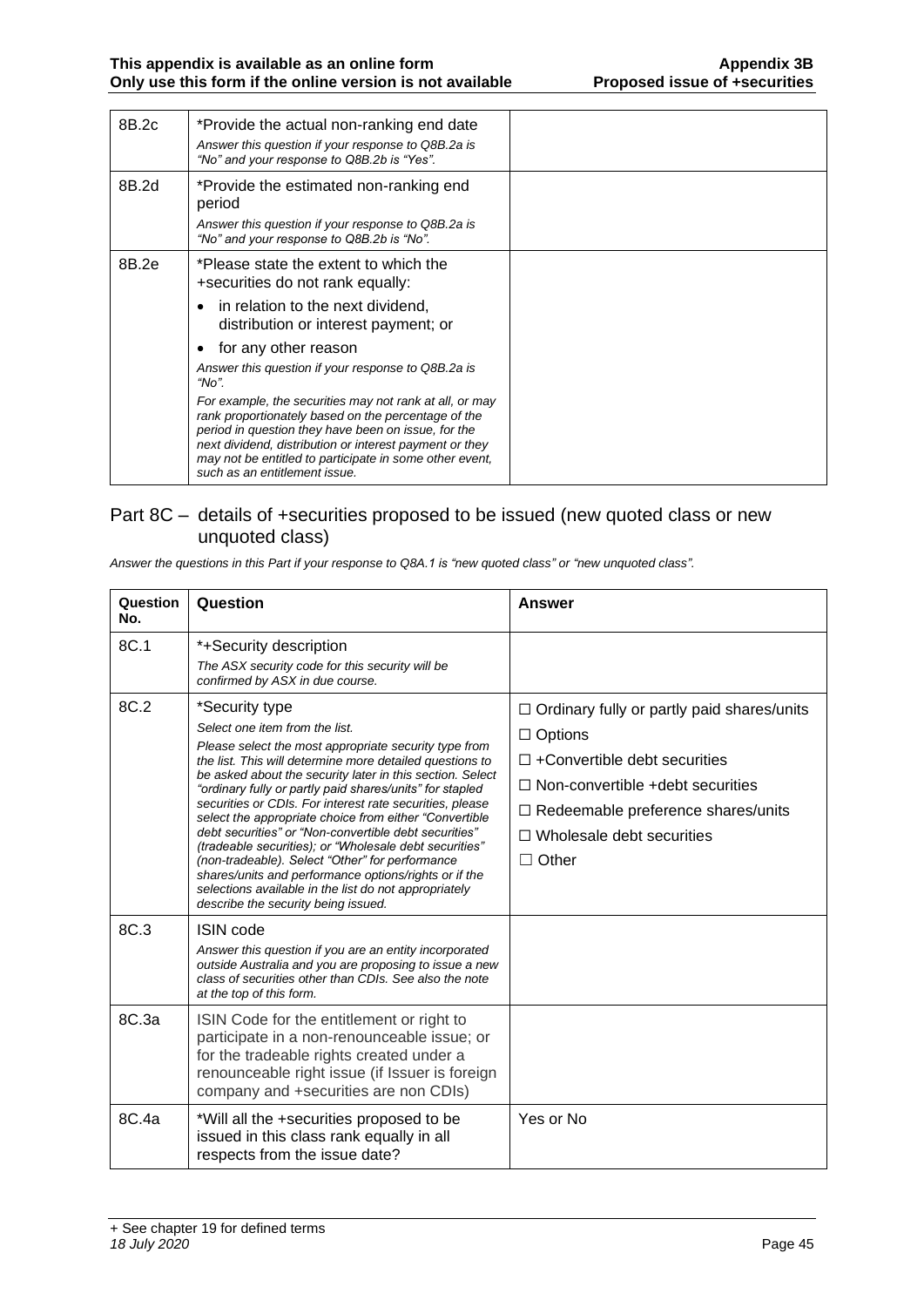| 8C.4b | *Is the actual date from which the<br>+securities will rank equally (non-ranking<br>end date) known?<br>Answer this question if your response to Q8C.4a is<br>"No".                                                                                                                                                                                                                                                                                                                                                | Yes or No |
|-------|--------------------------------------------------------------------------------------------------------------------------------------------------------------------------------------------------------------------------------------------------------------------------------------------------------------------------------------------------------------------------------------------------------------------------------------------------------------------------------------------------------------------|-----------|
| 8C.4c | *Provide the actual non-ranking end date<br>Answer this question if your response to Q8C.5a is<br>"No" and your response to Q8C.4b is "Yes".                                                                                                                                                                                                                                                                                                                                                                       |           |
| 8C.4d | *Provide the estimated non-ranking end<br>period<br>Answer this question if your response to Q8C.4a is<br>"No" and your response to Q8C.4b is "No".                                                                                                                                                                                                                                                                                                                                                                |           |
| 8C.4e | *Please state the extent to which the<br>+securities do not rank equally:                                                                                                                                                                                                                                                                                                                                                                                                                                          |           |
|       | in relation to the next dividend,<br>distribution or interest payment; or                                                                                                                                                                                                                                                                                                                                                                                                                                          |           |
|       | for any other reason<br>٠                                                                                                                                                                                                                                                                                                                                                                                                                                                                                          |           |
|       | Answer this question if your response to Q8C.4a is<br>"No".                                                                                                                                                                                                                                                                                                                                                                                                                                                        |           |
|       | For example, the securities may not rank at all, or may<br>rank proportionately based on the percentage of the<br>period in question they have been on issue, for the<br>next dividend, distribution or interest payment; or they<br>may not be entitled to participate in some other event,<br>such as an entitlement issue.                                                                                                                                                                                      |           |
| 8C.5  | Please attach a document or provide a URL<br>link for a document lodged with ASX setting<br>out the material terms of the +securities<br>proposed to be issued or provide the<br>information by separate announcement.                                                                                                                                                                                                                                                                                             |           |
|       | You may cross-reference a disclosure document, PDS,<br>information memorandum, investor presentation or<br>other announcement with this information provided it<br>has been released to the ASX Market Announcements<br>Platform.                                                                                                                                                                                                                                                                                  |           |
| 8C.6  | *Have you received confirmation from ASX<br>that the terms of the +securities are<br>appropriate and equitable under listing rule<br>6.1?<br>Answer this question only if you are an ASX Listing.<br>(ASX Foreign Exempt Listings and ASX Debt Listings<br>do not have to answer this question).<br>If your response is "No" and the securities have any<br>unusual terms, you should approach ASX as soon as<br>possible for confirmation under listing rule 6.1 that the<br>terms are appropriate and equitable. | Yes or No |
| 8C.7a | Ordinary fully or partly paid shares/units details                                                                                                                                                                                                                                                                                                                                                                                                                                                                 |           |
|       | Answer the questions in this section if you selected this security type in your response to Question 8C.2.                                                                                                                                                                                                                                                                                                                                                                                                         |           |
|       | *+Security currency                                                                                                                                                                                                                                                                                                                                                                                                                                                                                                |           |
|       | This is the currency in which the face amount of an<br>issue is denominated. It will also typically be the<br>currency in which distributions are declared.                                                                                                                                                                                                                                                                                                                                                        |           |
|       | *Will there be CDIs issued over the<br>+securities?                                                                                                                                                                                                                                                                                                                                                                                                                                                                | Yes or No |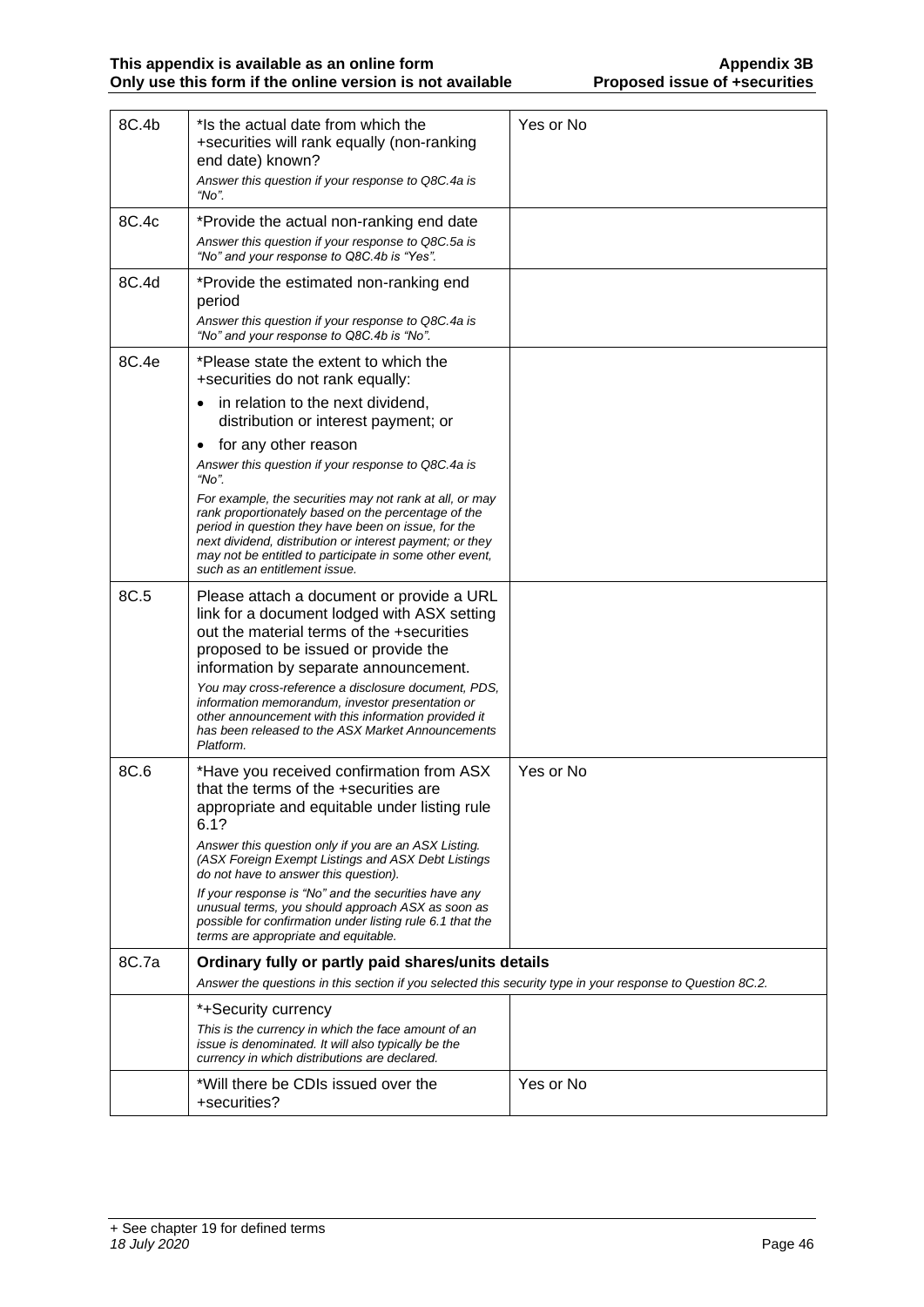|       | *CDI ratio<br>Answer this question if you answered "Yes" to the<br>previous question. This is the ratio at which CDIs can<br>be transmuted into the underlying security (e.g. 4:1<br>means 4 CDIs represent 1 underlying security whereas<br>1:4 means 1 CDI represents 4 underlying securities). | X:Y       |
|-------|---------------------------------------------------------------------------------------------------------------------------------------------------------------------------------------------------------------------------------------------------------------------------------------------------|-----------|
|       | *Is it a partly paid class of +security?                                                                                                                                                                                                                                                          | Yes or No |
|       | *Paid up amount: unpaid amount                                                                                                                                                                                                                                                                    | X:Y       |
|       | Answer this question if answered "Yes" to the previous<br>question.                                                                                                                                                                                                                               |           |
|       | The paid up amount represents the amount of<br>application money and/or calls which have been paid<br>on any security considered 'partly paid'                                                                                                                                                    |           |
|       | The unpaid amount represents the unpaid or yet to be<br>called amount on any security considered 'partly paid'.                                                                                                                                                                                   |           |
|       | The amounts should be provided per the security<br>currency (e.g. if the security currency is AUD, then the<br>paid up and unpaid amount per security in AUD).                                                                                                                                    |           |
|       | *Is it a stapled +security?                                                                                                                                                                                                                                                                       | Yes or No |
|       | This is a security class that comprises a number of<br>ordinary shares and/or ordinary units issued by<br>separate entities that are stapled together for the<br>purposes of trading.                                                                                                             |           |
| 8C.7b | <b>Option details</b>                                                                                                                                                                                                                                                                             |           |
|       | Answer the questions in this section if you selected this security type in your response to Question Q8C.2.                                                                                                                                                                                       |           |
|       | *+Security currency<br>This is the currency in which the exercise price is<br>payable.                                                                                                                                                                                                            |           |
|       | *Exercise price                                                                                                                                                                                                                                                                                   |           |
|       | The price at which each option can be exercised and<br>convert into the underlying security.                                                                                                                                                                                                      |           |
|       | The exercise price should be provided per the security<br>currency (i.e. if the security currency is AUD, the<br>exercise price should be expressed in AUD).                                                                                                                                      |           |
|       | *Expiry date                                                                                                                                                                                                                                                                                      |           |
|       | The date on which the options expire or terminate.                                                                                                                                                                                                                                                |           |
|       | *Details of the number and type of +security<br>(including its ASX security code if the<br>+security is quoted on ASX) that will be<br>issued if an option is exercised                                                                                                                           |           |
|       | For example, if the option can be exercised to receive<br>one fully paid ordinary share with ASX security code<br>ABC, please insert "One fully paid ordinary share<br>$(ASX:ABC)$ ".                                                                                                             |           |
| 8C.7c | Details of non-convertible +debt securities, +convertible debt securities, or                                                                                                                                                                                                                     |           |
|       | redeemable preference shares/units<br>Answer the questions in this section if you selected one of these security types in your response to Question                                                                                                                                               |           |
|       | Q8C.2.                                                                                                                                                                                                                                                                                            |           |
|       | Refer to Guidance Note 34 and the "Guide to the Naming Conventions and Security Descriptions for ASX Quoted<br>Debt and Hybrid Securities" for further information on certain terms used in this section                                                                                          |           |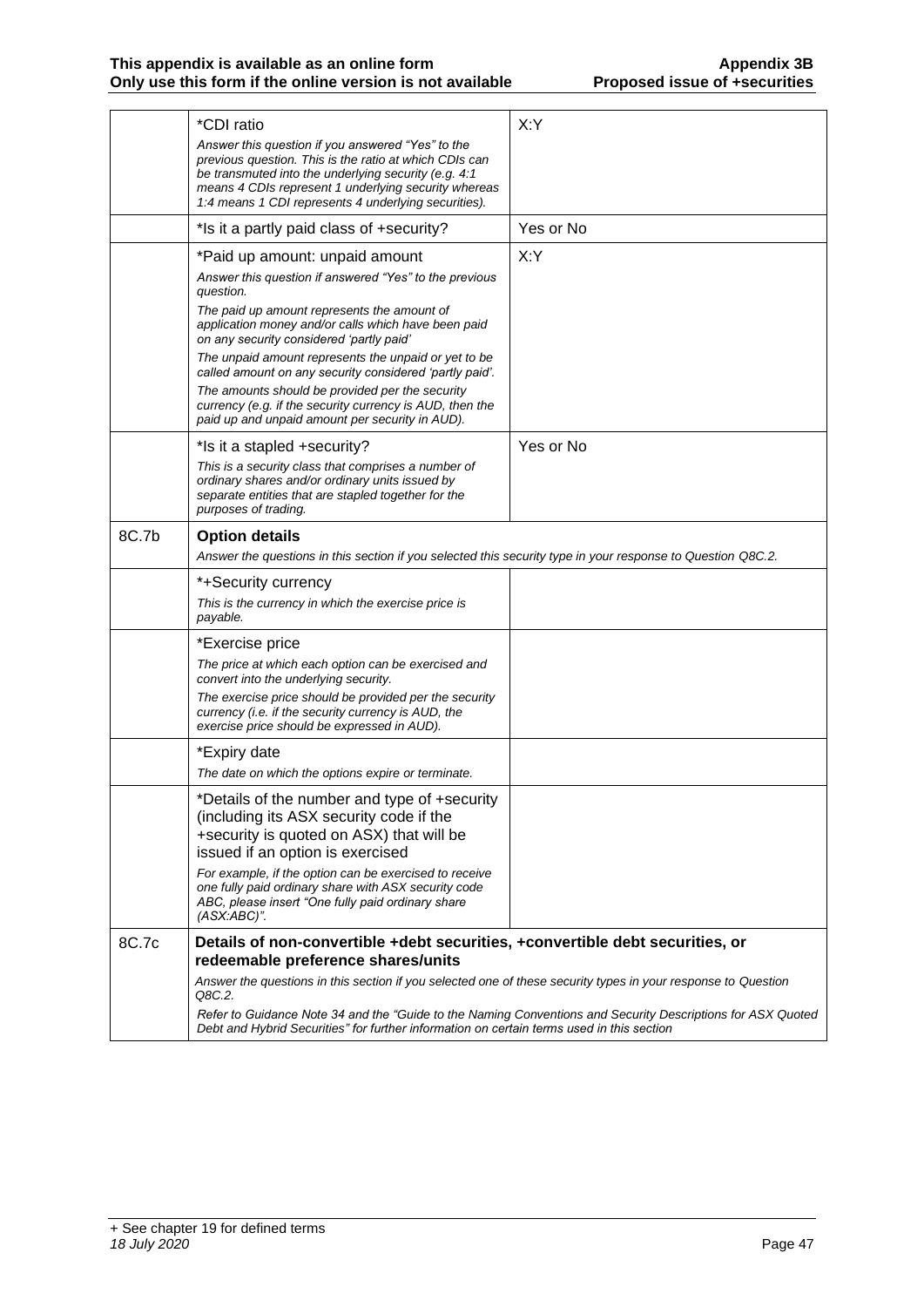| *Type of +security                                                                                                                                                     | $\Box$ Simple corporate bond           |
|------------------------------------------------------------------------------------------------------------------------------------------------------------------------|----------------------------------------|
| Select one item from the list                                                                                                                                          | $\Box$ Non-convertible note or bond    |
|                                                                                                                                                                        | $\Box$ Convertible note or bond        |
|                                                                                                                                                                        | $\Box$ Preference share/unit           |
|                                                                                                                                                                        | $\Box$ Capital note                    |
|                                                                                                                                                                        |                                        |
|                                                                                                                                                                        | $\Box$ Hybrid security<br>$\Box$ Other |
|                                                                                                                                                                        |                                        |
| *+Security currency                                                                                                                                                    |                                        |
| This is the currency in which the face value of the<br>security is denominated. It will also typically be the<br>currency in which interest or distributions are paid. |                                        |
| *Face value                                                                                                                                                            |                                        |
| This is the principal amount of each security.                                                                                                                         |                                        |
| The face value should be provided per the security<br>currency (i.e. if security currency is AUD, then the face<br>value per security in AUD).                         |                                        |
| *Interest rate type                                                                                                                                                    | $\Box$ Fixed rate                      |
| Select one item from the list                                                                                                                                          | $\Box$ Floating rate                   |
| Select the appropriate interest rate type per the terms<br>of the security. Definitions for each type are provided in                                                  | $\Box$ Indexed rate                    |
| the Guide to the Naming Conventions and Security<br>Descriptions for ASX Quoted Debt and Hybrid                                                                        | $\Box$ Variable rate                   |
| Securities                                                                                                                                                             | $\Box$ Zero coupon/no interest         |
|                                                                                                                                                                        | $\Box$ Other                           |
| *Frequency of coupon/interest payments                                                                                                                                 | $\Box$ Monthly                         |
| per year                                                                                                                                                               | $\Box$ Quarterly                       |
| Select one item from the list.                                                                                                                                         | $\Box$ Semi-annual                     |
|                                                                                                                                                                        | $\Box$ Annual                          |
|                                                                                                                                                                        |                                        |
|                                                                                                                                                                        | $\Box$ No coupon/interest payments     |
|                                                                                                                                                                        | $\Box$ Other                           |
| *First interest payment date                                                                                                                                           |                                        |
| A response is not required if you have selected "No<br>coupon/interest payments" in response to the question<br>above on the frequency of coupon/interest payments     |                                        |
| *Interest rate per annum                                                                                                                                               | % p.a.                                 |
| Answer this question if the interest rate type is fixed.                                                                                                               |                                        |
| *Is the interest rate per annum estimated at<br>this time?                                                                                                             | Yes or No                              |
| Answer this question if the interest rate type is fixed.                                                                                                               |                                        |
| *If the interest rate per annum is estimated,<br>then what is the date for this information to                                                                         |                                        |
| be announced to the market (if known)                                                                                                                                  |                                        |
| Answer this question if the interest rate type is fixed                                                                                                                |                                        |
| and your response to the previous question is "Yes".<br>Answer "Unknown" if the date is not known at this time.                                                        |                                        |
| *Does the interest rate include a reference                                                                                                                            | Yes or No                              |
| rate, base rate or market rate (e.g. BBSW)<br>or CPI)?                                                                                                                 |                                        |
| Answer this question if the interest rate type is floating<br>or indexed.                                                                                              |                                        |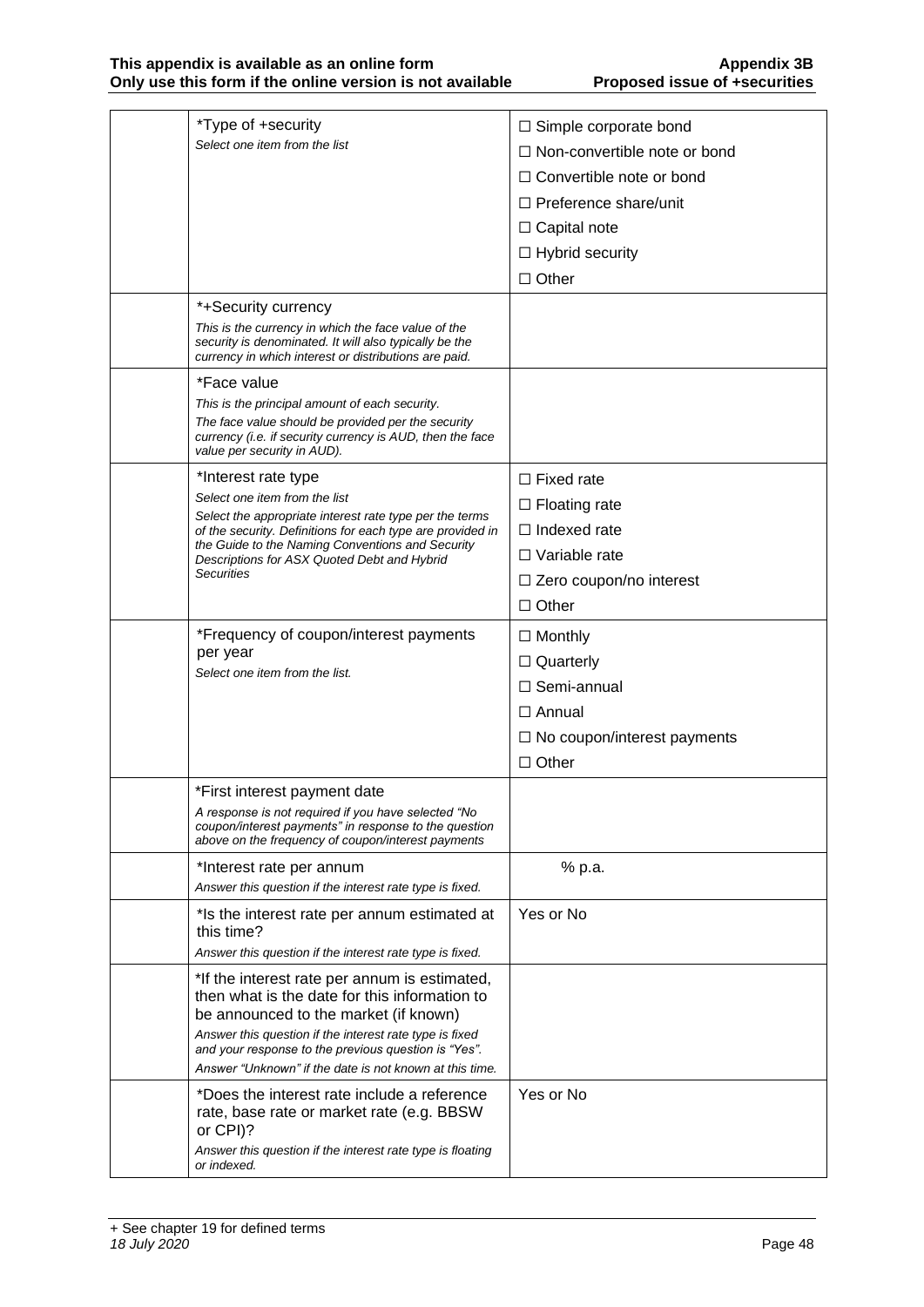| *What is the reference rate, base rate or<br>market rate?<br>Answer this question if the interest rate type is floating<br>or indexed and your response to the previous question<br>is "Yes".                                                                                                                                                                                                                                                                                                                                                                                                                                                              |                                                                                                             |
|------------------------------------------------------------------------------------------------------------------------------------------------------------------------------------------------------------------------------------------------------------------------------------------------------------------------------------------------------------------------------------------------------------------------------------------------------------------------------------------------------------------------------------------------------------------------------------------------------------------------------------------------------------|-------------------------------------------------------------------------------------------------------------|
| *Does the interest rate include a margin<br>above the reference rate, base rate or<br>market rate?<br>Answer this question if the interest rate type is floating<br>or indexed.                                                                                                                                                                                                                                                                                                                                                                                                                                                                            | Yes or No                                                                                                   |
| *What is the margin above the reference<br>rate, base rate or market rate (expressed as<br>a percent per annum)<br>Answer this question if the interest rate type is floating<br>or indexed and your response to the previous question<br>is "Yes".                                                                                                                                                                                                                                                                                                                                                                                                        | % p.a.                                                                                                      |
| *Is the margin estimated at this time?<br>Answer this question if the interest rate type is floating<br>or indexed.                                                                                                                                                                                                                                                                                                                                                                                                                                                                                                                                        | Yes or No                                                                                                   |
| *If the margin is estimated, then what is the<br>date for this information to be announced to<br>the market (if known)<br>Answer this question if the interest rate type is floating<br>or indexed and your response to the previous question<br>is "Yes".<br>Answer "Unknown" if the date is not known at this time.                                                                                                                                                                                                                                                                                                                                      |                                                                                                             |
| *S128F of the Income Tax Assessment Act<br>status applicable to the +security<br>Select one item from the list<br>For financial products which are likely to give rise to a<br>payment to which s128F of the Income Tax<br>Assessment Act applies, ASX requests issuers to<br>confirm the s128F status of the security:<br>"s128F exempt" means interest payments are not<br>taxable to non-residents:<br>"Not s128F exempt" means interest payments are<br>taxable to non-residents:<br>"s128F exemption status unknown" means the<br><i>issuer is unable to advise the status:</i><br>"Not applicable" means s128F is not applicable to this<br>security | $\Box$ s128F exempt<br>□ Not s128F exempt<br>$\Box$ s128F exemption status unknown<br>$\Box$ Not applicable |
| *Is the +security perpetual (i.e. no maturity<br>date)?                                                                                                                                                                                                                                                                                                                                                                                                                                                                                                                                                                                                    | Yes or No                                                                                                   |
| *Maturity date<br>Answer this question if the security is not perpetual                                                                                                                                                                                                                                                                                                                                                                                                                                                                                                                                                                                    |                                                                                                             |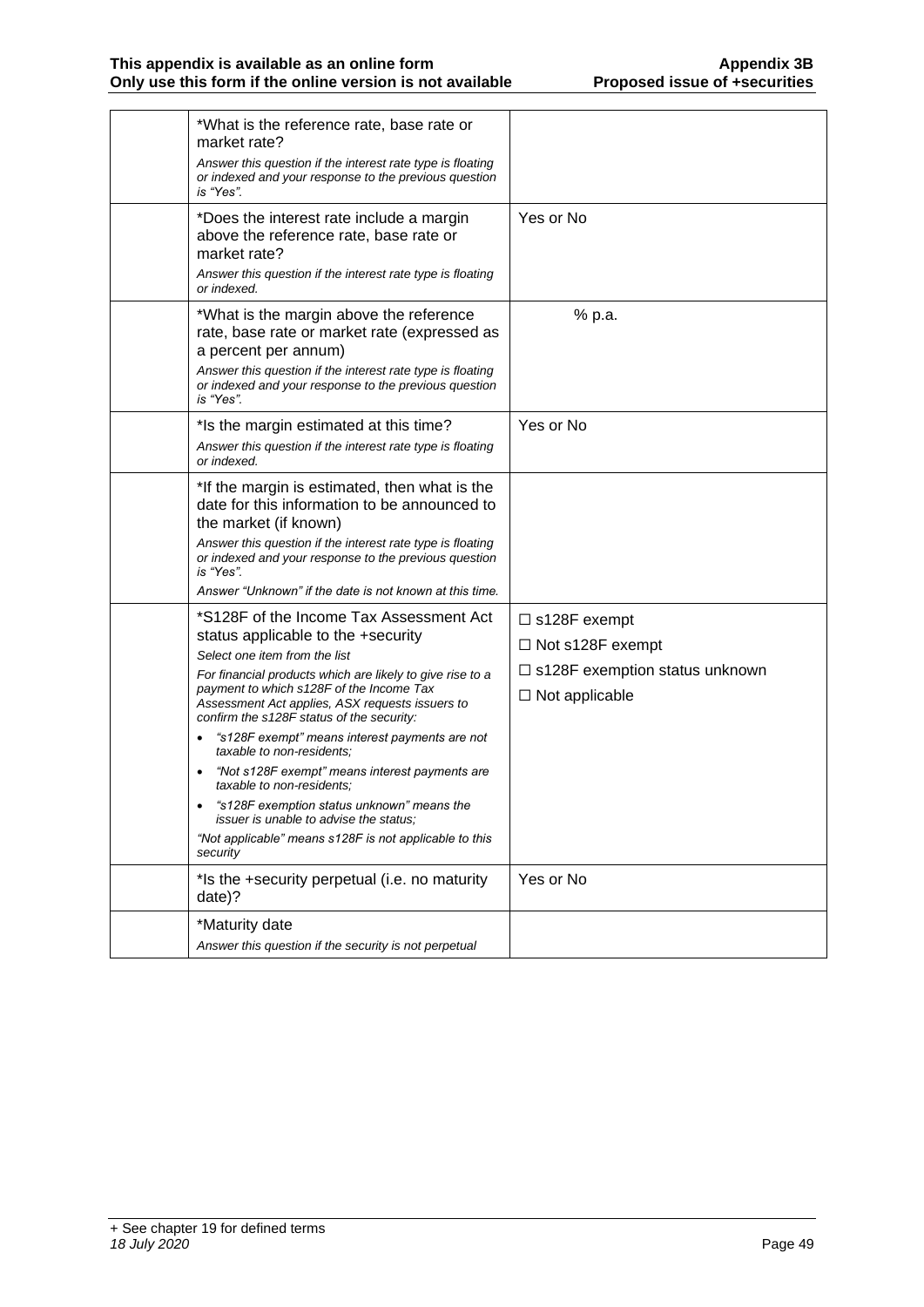#### **This appendix is available as an online form Appendix 3B Only use this form if the online version is not available Proposed issue of +securities**

|       | *Select other features applicable to the<br>+security<br>Up to 4 features can be selected. Further information is<br>available in the Guide to the Naming Conventions and                                                | $\Box$ Simple            |
|-------|--------------------------------------------------------------------------------------------------------------------------------------------------------------------------------------------------------------------------|--------------------------|
|       |                                                                                                                                                                                                                          | $\Box$ Subordinated      |
|       |                                                                                                                                                                                                                          | $\Box$ Secured           |
|       | Security Descriptions for ASX Quoted Debt and Hybrid<br>Securities.                                                                                                                                                      | $\Box$ Converting        |
|       |                                                                                                                                                                                                                          | $\Box$ Convertible       |
|       |                                                                                                                                                                                                                          | $\Box$ Transformable     |
|       |                                                                                                                                                                                                                          | $\Box$ Exchangeable      |
|       |                                                                                                                                                                                                                          | $\Box$ Cumulative        |
|       |                                                                                                                                                                                                                          | □ Non-Cumulative         |
|       |                                                                                                                                                                                                                          | $\Box$ Redeemable        |
|       |                                                                                                                                                                                                                          | $\Box$ Extendable        |
|       |                                                                                                                                                                                                                          | $\Box$ Reset             |
|       |                                                                                                                                                                                                                          | $\Box$ Step-Down         |
|       |                                                                                                                                                                                                                          | $\Box$ Step-Up           |
|       |                                                                                                                                                                                                                          | $\Box$ Stapled           |
|       |                                                                                                                                                                                                                          | $\Box$ None of the above |
|       | *Is there a first trigger date on which a right<br>of conversion, redemption, call or put can<br>be exercised (whichever is first)?                                                                                      | Yes or No                |
|       | *If yes, what is the first trigger date                                                                                                                                                                                  |                          |
|       | Answer this question if your response to the previous<br>question is "Yes".                                                                                                                                              |                          |
|       | *Details of the number and type of +security<br>(including its ASX security code if the<br>+security is quoted on ASX) that will be<br>issued if the +securities to be quoted are<br>converted, transformed or exchanged |                          |
|       | Answer this question if the security features include<br>"converting", "convertible", "transformable" or<br>"exchangeable".                                                                                              |                          |
|       | For example, if the security can be converted into<br>1,000 fully paid ordinary shares with ASX security code<br>ABC, please insert "1,000 fully paid ordinary shares<br>$(ASX:ABC)$ ".                                  |                          |
| 8C.7d | Details of wholesale debt securities                                                                                                                                                                                     |                          |
|       | Answer the questions in this section if you selected this security type in your response to Question Q8C.2.                                                                                                              |                          |
|       | Refer to Guidance Note 34 and the "Guide to the Naming Conventions and Security Descriptions for ASX Quoted<br>Debt and Hybrid Securities" for further information on certain terms used in this section                 |                          |
|       | CFI                                                                                                                                                                                                                      |                          |
|       | <b>FISN</b>                                                                                                                                                                                                              |                          |
|       | *+Security currency                                                                                                                                                                                                      |                          |
|       | This is the currency in which the face value of the<br>security is denominated. It will also typically be the<br>currency in which interest or distributions are paid.                                                   |                          |
|       | Total principal amount of class                                                                                                                                                                                          |                          |
|       | Face value                                                                                                                                                                                                               |                          |
|       | This is the offer / issue price or value at which the<br>security was offered on issue.                                                                                                                                  |                          |
|       | Number of +securities                                                                                                                                                                                                    |                          |
|       | This should be the total principal amount of class<br>divided by the face value                                                                                                                                          |                          |